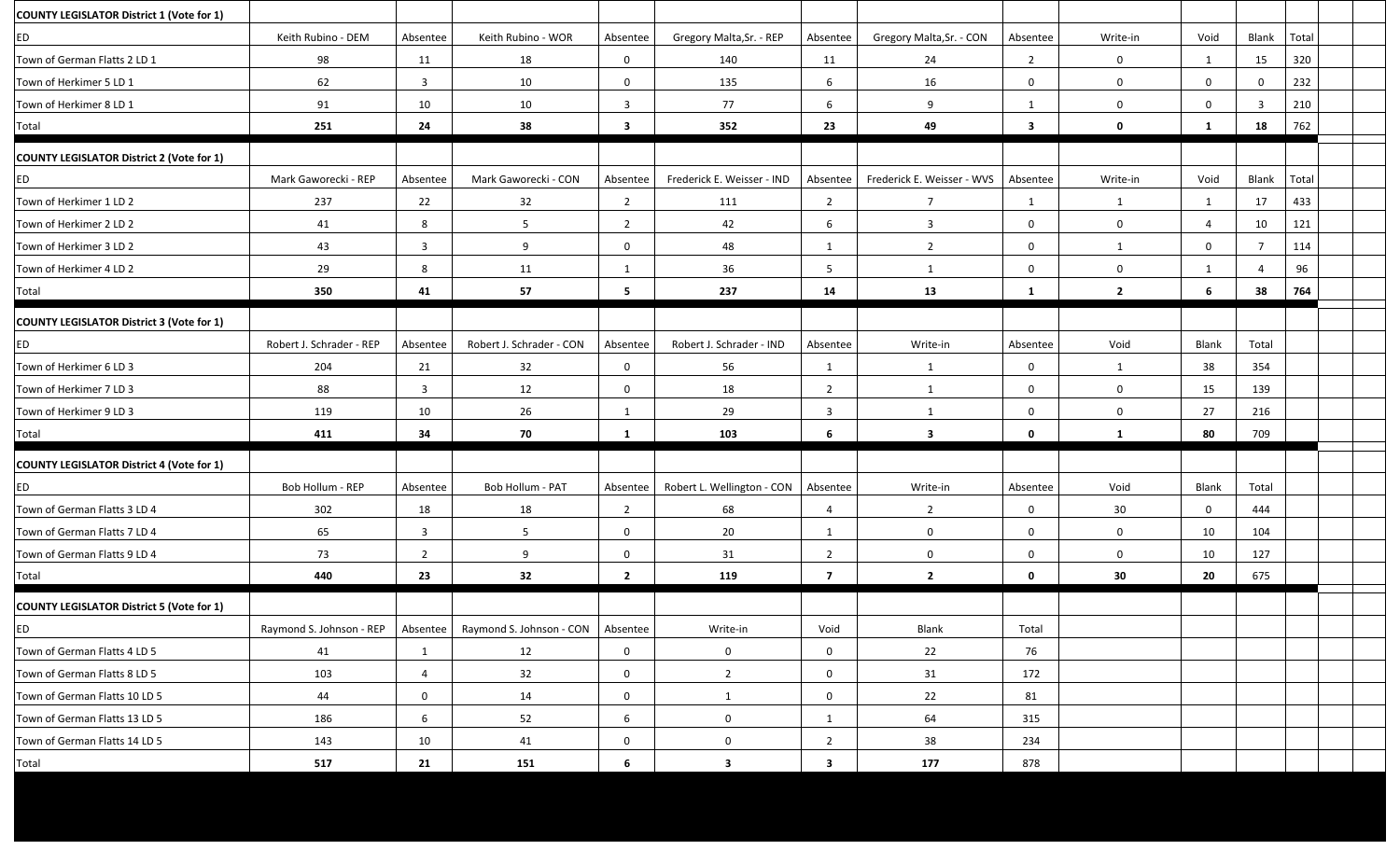| COUNTY LEGISLATOR District 6 (Vote for 1)                                                                                                                                                                                                                                                                                  |                              |                         |                         |                         |                         |                         |       |       |  |  |
|----------------------------------------------------------------------------------------------------------------------------------------------------------------------------------------------------------------------------------------------------------------------------------------------------------------------------|------------------------------|-------------------------|-------------------------|-------------------------|-------------------------|-------------------------|-------|-------|--|--|
| ED                                                                                                                                                                                                                                                                                                                         | John P. Stephens - REP       | Absentee                | John P. Stephens - CON  | Absentee                | Write-in                | Void                    | Blank | Total |  |  |
| Town of German Flatts 5 LD 6                                                                                                                                                                                                                                                                                               | 21                           | 1                       | 8                       | $\mathbf{0}$            | $\mathbf 0$             | 1                       | 12    | 43    |  |  |
| Town of German Flatts 6 LD 6                                                                                                                                                                                                                                                                                               | 61                           | 8                       | 26                      | 1                       | $\overline{2}$          | $\overline{0}$          | 32    | 130   |  |  |
| Town of German Flatts 11 LD 6                                                                                                                                                                                                                                                                                              | 171                          | $\overline{7}$          | 28                      | $\overline{2}$          | $\overline{\mathbf{3}}$ | $\mathbf{1}$            | 70    | 282   |  |  |
| Town of German Flatts 12 LD 6                                                                                                                                                                                                                                                                                              | 117                          | $\overline{7}$          | 41                      | 1                       | $\overline{2}$          | $\overline{0}$          | 53    | 221   |  |  |
| <b>Total</b>                                                                                                                                                                                                                                                                                                               | 370                          | 23                      | 103                     | 4                       | $\overline{7}$          | $\overline{\mathbf{2}}$ | 167   | 676   |  |  |
| COUNTY LEGISLATOR District 7 (Vote for 1)                                                                                                                                                                                                                                                                                  |                              |                         |                         |                         |                         |                         |       |       |  |  |
| ED                                                                                                                                                                                                                                                                                                                         | William E. Keeler, Sr. - REP | Absentee                | Write-in                | Void                    | Blank                   | Total                   |       |       |  |  |
| Town of Columbia 1 LD 7                                                                                                                                                                                                                                                                                                    | 190                          | $\overline{\mathbf{3}}$ | 1                       | $\mathbf 0$             | 30                      | 224                     |       |       |  |  |
| Town of German Flatts 1 LD 7                                                                                                                                                                                                                                                                                               | 260                          | 17                      | 1                       | $\mathbf 0$             | 78                      | 356                     |       |       |  |  |
| Town of Warren 1 LD 7                                                                                                                                                                                                                                                                                                      | 137                          | 6                       | 5                       | $\mathbf{0}$            | 36                      | 184                     |       |       |  |  |
| <b>Total</b>                                                                                                                                                                                                                                                                                                               | 587                          | 26                      | $\overline{7}$          | $\mathbf 0$             | 144                     | 764                     |       |       |  |  |
| COUNTY LEGISLATOR District 8 (Vote for 1)                                                                                                                                                                                                                                                                                  |                              |                         |                         |                         |                         |                         |       |       |  |  |
| ED                                                                                                                                                                                                                                                                                                                         | John L. Brezinski - DEM      | Absentee                | Write-in                | Void                    | Blank                   | Total                   |       |       |  |  |
| Town of Frankfort 1 LD 8                                                                                                                                                                                                                                                                                                   | 141                          | 12                      | $\mathbf 0$             | 1                       | 65                      | 219                     |       |       |  |  |
| Town of Frankfort 4 LD 8                                                                                                                                                                                                                                                                                                   | 132                          | 12                      | $\overline{2}$          | 1                       | 65                      | 212                     |       |       |  |  |
| Town of Frankfort 5 LD 8                                                                                                                                                                                                                                                                                                   | 314                          | 22                      | $\mathbf{1}$            | 1                       | 82                      | 420                     |       |       |  |  |
| <b>Total</b>                                                                                                                                                                                                                                                                                                               | 587                          | 46                      | $\overline{\mathbf{3}}$ | $\overline{\mathbf{3}}$ | 212                     | 851                     |       |       |  |  |
|                                                                                                                                                                                                                                                                                                                            |                              |                         |                         |                         |                         |                         |       |       |  |  |
|                                                                                                                                                                                                                                                                                                                            |                              |                         |                         |                         |                         |                         |       |       |  |  |
|                                                                                                                                                                                                                                                                                                                            | Peter F. Manno - REP         | Absentee                | Peter F. Manno - CON    | Absentee                | Write-in                | Void                    | Blank | Total |  |  |
|                                                                                                                                                                                                                                                                                                                            | 133                          | 6                       | 39                      | 1                       | $\mathbf 0$             | $\overline{2}$          | 60    | 241   |  |  |
|                                                                                                                                                                                                                                                                                                                            | 105                          | $5\overline{)}$         | 29                      | $\mathbf{0}$            | $\mathbf 0$             | $\mathbf{0}$            | 59    | 198   |  |  |
|                                                                                                                                                                                                                                                                                                                            | 219                          | 16                      | 64                      | $\overline{\mathbf{3}}$ | 1                       | $\mathbf{0}$            | 162   | 465   |  |  |
|                                                                                                                                                                                                                                                                                                                            | 457                          | 27                      | 132                     | 4                       | $\mathbf{1}$            | $\overline{2}$          | 281   | 904   |  |  |
|                                                                                                                                                                                                                                                                                                                            |                              |                         |                         |                         |                         |                         |       |       |  |  |
|                                                                                                                                                                                                                                                                                                                            | Raymond D. Smith - REP       | Absentee                | Raymond D. Smith - CON  | Absentee                | Write-in                | Void                    | Blank | Total |  |  |
|                                                                                                                                                                                                                                                                                                                            | 52                           | $\mathbf{1}$            | 14                      | $\overline{2}$          | $\mathbf 0$             | $\mathbf{0}$            | 43    | 112   |  |  |
|                                                                                                                                                                                                                                                                                                                            | 55                           | $\mathbf 0$             | 8                       | $\mathbf{1}$            | $\mathbf{0}$            | $\mathbf{0}$            | 20    | 84    |  |  |
|                                                                                                                                                                                                                                                                                                                            | 235                          | 11                      | 42                      | 1                       | $\overline{\mathbf{3}}$ | $\overline{2}$          | 66    | 360   |  |  |
| COUNTY LEGISLATOR District 9 (Vote for 1)<br>ED<br>Town of Frankfort 2 LD 9<br>Town of Frankfort 3 LD 9<br>Town of Frankfort 6 LD 9<br>Total<br>COUNTY LEGISLATOR District 10 (Vote for 1)<br>IED.<br>City of Little Falls Ward 3 2 LD 10<br>Town of Manheim 1 LD 10<br>Town of Manheim 2 LD 10<br>Town of Manheim 3 LD 10 | 73                           | $\overline{\mathbf{3}}$ | 16                      | $\mathbf{0}$            | $\mathbf 0$             | $\mathbf{0}$            | 35    | 127   |  |  |
| <b>Total</b>                                                                                                                                                                                                                                                                                                               | 415                          | 15                      | 80                      | 4                       | $\overline{\mathbf{3}}$ | $\overline{\mathbf{2}}$ | 164   | 683   |  |  |
|                                                                                                                                                                                                                                                                                                                            |                              |                         |                         |                         |                         |                         |       |       |  |  |
| COUNTY LEGISLATOR District 11 (Vote for 1)                                                                                                                                                                                                                                                                                 |                              |                         |                         |                         |                         |                         |       |       |  |  |
| ED                                                                                                                                                                                                                                                                                                                         | Vincent J. Bono - REP        | Absentee                | Vincent J. Bono - RCH   | Absentee                | Write-in                | Void                    | Blank | Total |  |  |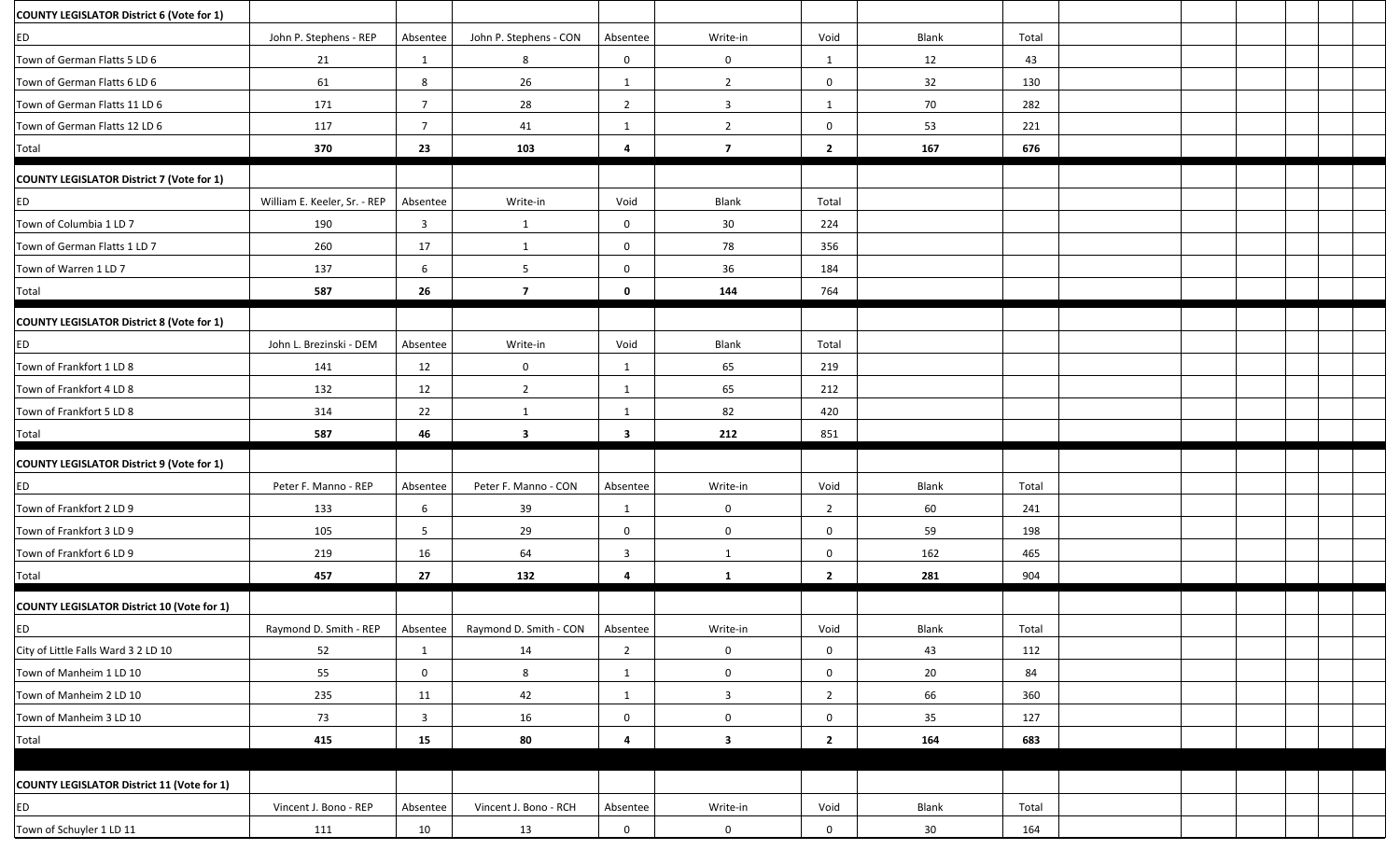| Town of Schuyler 2 LD 11                          | 173                          | 13             | 12                           | $\overline{2}$          | 20                      | $\mathbf 0$             | 37                     | 257            |                        |              |             |                      |                       |
|---------------------------------------------------|------------------------------|----------------|------------------------------|-------------------------|-------------------------|-------------------------|------------------------|----------------|------------------------|--------------|-------------|----------------------|-----------------------|
| Town of Schuyler 3 LD 11                          | 172                          | 8              | 15                           | $\mathbf{0}$            | -5                      | $\mathbf 0$             | 38                     | 238            |                        |              |             |                      |                       |
| Total                                             | 456                          | 31             | 40                           | $\overline{2}$          | 25                      | $\mathbf 0$             | 105                    | 659            |                        |              |             |                      |                       |
| <b>COUNTY LEGISLATOR District 12 (Vote for 1)</b> |                              |                |                              |                         |                         |                         |                        |                |                        |              |             |                      |                       |
| ED                                                | Timothy Lyon - DEM           | Absentee       | Timothy Lyon - VOL           | Absentee                | Kurt J. Ackerman - REP  | Absentee                | Kurt J. Ackerman - CON | Absentee       | Kurt J. Ackerman - IND | Absentee     | Write-in    | Void   Blank   Total |                       |
| City of Little Falls Ward 1 1 LD 12               | 91                           | $\overline{2}$ | 11                           | 1                       | 86                      | $\overline{4}$          | 10                     | 1              | 19                     | 3            | $\mathbf 0$ | $\mathbf 0$          | 236<br>8              |
| City of Little Falls Ward 2 1 LD 12               | 109                          | 6              | 13                           | $\overline{0}$          | 116                     | 11                      | 22                     | $\overline{2}$ | 27                     | $\mathbf{3}$ | $\mathbf 0$ | $\overline{0}$       | 313<br>$\overline{4}$ |
| City of Little Falls Ward 3 1 LD 12               | 20                           | $\overline{2}$ | $\overline{2}$               | $\mathbf{0}$            | 17                      | $\overline{\mathbf{3}}$ | $\overline{4}$         | $\mathbf 0$    | $7\overline{ }$        | 1            | $\mathbf 0$ | $\mathbf{0}$         | 56<br>$\mathbf{0}$    |
| City of Little Falls Ward 4 1 LD 12               | 71                           | 6              | 5                            | $\mathbf{0}$            | 39                      | 1                       | $\overline{4}$         | $\mathbf 0$    | 8                      | 1            | $\mathbf 0$ | 1                    | 138<br>$\overline{2}$ |
| Total                                             | 291                          | 16             | 31                           | $\mathbf{1}$            | 258                     | 19                      | 40                     | $\mathbf{3}$   | 61                     | 8            | $\mathbf 0$ | $\mathbf{1}$         | 743<br>14             |
| <b>COUNTY LEGISLATOR District 13 (Vote for 1)</b> |                              |                |                              |                         |                         |                         |                        |                |                        |              |             |                      |                       |
| ED                                                | Bernard Peplinski, Sr. - REP | Absentee       | Write-in                     | Void                    | Blank                   | Total                   |                        |                |                        |              |             |                      |                       |
| Town of Columbia 2 LD 13                          | 70                           | $\overline{2}$ | $\mathbf 0$                  | $\mathbf{0}$            | 17                      | 89                      |                        |                |                        |              |             |                      |                       |
| Town of Litchfield 1 LD 13                        | 264                          | 13             | $\mathbf{1}$                 | $\mathbf{0}$            | 89                      | 367                     |                        |                |                        |              |             |                      |                       |
| Town of Winfield 1 LD 13                          | 173                          | 5              | $\mathbf 0$                  | $\mathbf 0$             | 28                      | 206                     |                        |                |                        |              |             |                      |                       |
| Town of Winfield 2 LD 13                          | 149                          | $\overline{4}$ | $\mathbf 0$                  | $\mathbf{0}$            | 18                      | 171                     |                        |                |                        |              |             |                      |                       |
| Total                                             | 656                          | 24             | $\mathbf{1}$                 | $\mathbf 0$             | 152                     | 833                     |                        |                |                        |              |             |                      |                       |
| <b>COUNTY LEGISLATOR District 14 (Vote for 1)</b> |                              |                |                              |                         |                         |                         |                        |                |                        |              |             |                      |                       |
| ED                                                | Peter J. Campione - REP      | Absentee       | Peter J. Campione - CON      | Absentee                | Write-in                | Void                    | Blank                  | Total          |                        |              |             |                      |                       |
| Town of Danube 1 LD 14                            | 162                          | $\overline{7}$ | 24                           | $\overline{\mathbf{3}}$ | $\mathbf 0$             | $\mathbf 0$             | 30                     | 226            |                        |              |             |                      |                       |
| Town of Little Falls 1 LD 14                      | 281                          | 10             | 46                           | $\mathbf 0$             | $\overline{\mathbf{3}}$ | $\mathbf 0$             | 95                     | 435            |                        |              |             |                      |                       |
| Town of Stark 1 LD 14                             | 137                          | 8              | 26                           | $\overline{3}$          | $\mathbf 0$             | $\mathbf 0$             | 52                     | 226            |                        |              |             |                      |                       |
| Total                                             | 580                          | 25             | 96                           | 6                       | $\overline{\mathbf{3}}$ | $\mathbf 0$             | 177                    | 887            |                        |              |             |                      |                       |
| <b>COUNTY LEGISLATOR District 15 (Vote for 1)</b> |                              |                |                              |                         |                         |                         |                        |                |                        |              |             |                      |                       |
| ED                                                | Patrick E. Russell - REP     | Absentee       | Patrick E. Russell - LJA     | Absentee                | Write-in                | Void                    | Blank                  | Total          |                        |              |             |                      |                       |
| Town of Ohio 1 LD 15                              | 143                          | 11             | 9                            | $\overline{2}$          | $\overline{2}$          | $\mathbf 0$             | 48                     | 215            |                        |              |             |                      |                       |
| Town of Russia 2 LD 15                            | 111                          | $\overline{3}$ | 6                            | 1                       | $\mathbf{0}$            | $\bf{0}$                | 30                     | 151            |                        |              |             |                      |                       |
| Town of Webb 1 LD 15                              | 425                          | 50             | 74                           | $\overline{2}$          | 6                       | $\overline{2}$          | 213                    | 772            |                        |              |             |                      |                       |
| Town of Webb 2 LD 15                              | 69                           | 13             | 12                           | $\overline{3}$          | 1                       | 1                       | 42                     | 141            |                        |              |             |                      |                       |
| Total                                             | 748                          | 77             | 101                          | 8                       | 9                       | $\overline{\mathbf{3}}$ | 333                    | 1279           |                        |              |             |                      |                       |
|                                                   |                              |                |                              |                         |                         |                         |                        |                |                        |              |             |                      |                       |
| <b>COUNTY LEGISLATOR District 16 (Vote for 1)</b> |                              |                |                              |                         |                         |                         |                        |                |                        |              |             |                      |                       |
| ED                                                | Frederick J. Shaw, Jr. - REP | Absentee       | Frederick J. Shaw, Jr. - CON | Absentee                | Keith A. Lynch - RGC    | Absentee                | Write-in               | Void           | Blank                  | Total        |             |                      |                       |
| Town of Fairfield 1 LD 16                         | 166                          | 15             | 16                           | $\overline{2}$          | 83                      | 4                       | $\overline{2}$         | $\mathbf{0}$   | 23                     | 311          |             |                      |                       |
| Town of Norway 1 LD 16                            | 99                           | $\mathbf{0}$   | 11                           | 1                       | 42                      | 1                       | $\mathbf 0$            | $\overline{0}$ | 21                     | 175          |             |                      |                       |
| Town of Salisbury 1 LD 16                         | 195                          | $\overline{4}$ | 14                           | $\mathbf 0$             | 36                      | $\mathbf{1}$            | $\mathbf 0$            | $\mathbf 0$    | 44                     | 294          |             |                      |                       |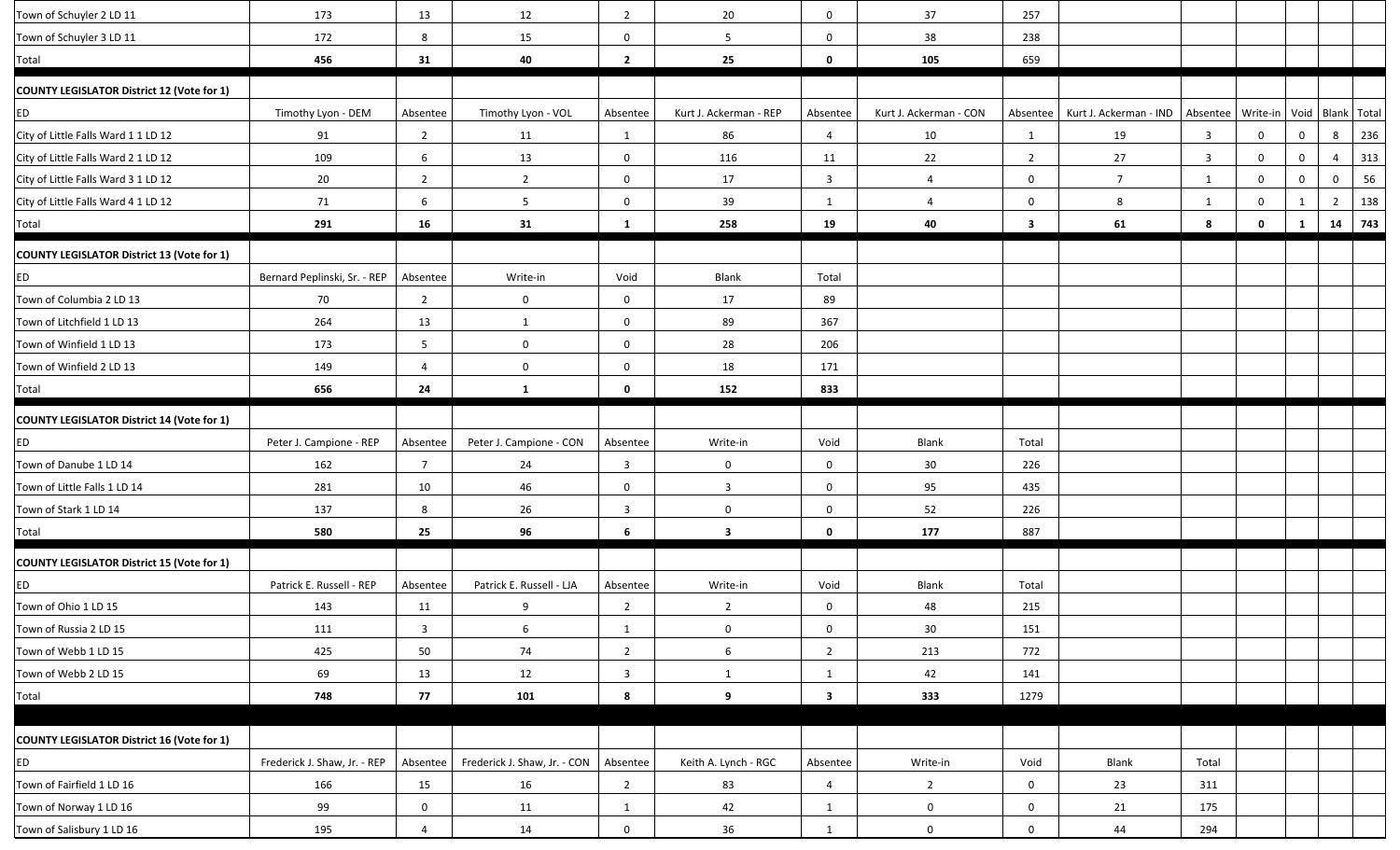| Total                                             | 460                      | 19       | 41       |      | 161   |       | -C | 88 | 780 |  |
|---------------------------------------------------|--------------------------|----------|----------|------|-------|-------|----|----|-----|--|
| <b>COUNTY LEGISLATOR District 17 (Vote for 1)</b> |                          |          |          |      |       |       |    |    |     |  |
| ED                                                | William W. Weakley - REP | Absentee | Write-in | Void | Blank | Total |    |    |     |  |
| Town of Newport 1 LD 17                           | 322                      | 10       |          |      | 90    | 427   |    |    |     |  |
| Town of Russia 1 LD 17                            | 249                      | 22       |          |      | 57    | 329   |    |    |     |  |
| Town of Russia 3 LD 17                            | 63                       |          |          |      |       | 70    |    |    |     |  |
| Total                                             | 634                      | 34       |          |      | 152   | 826   |    |    |     |  |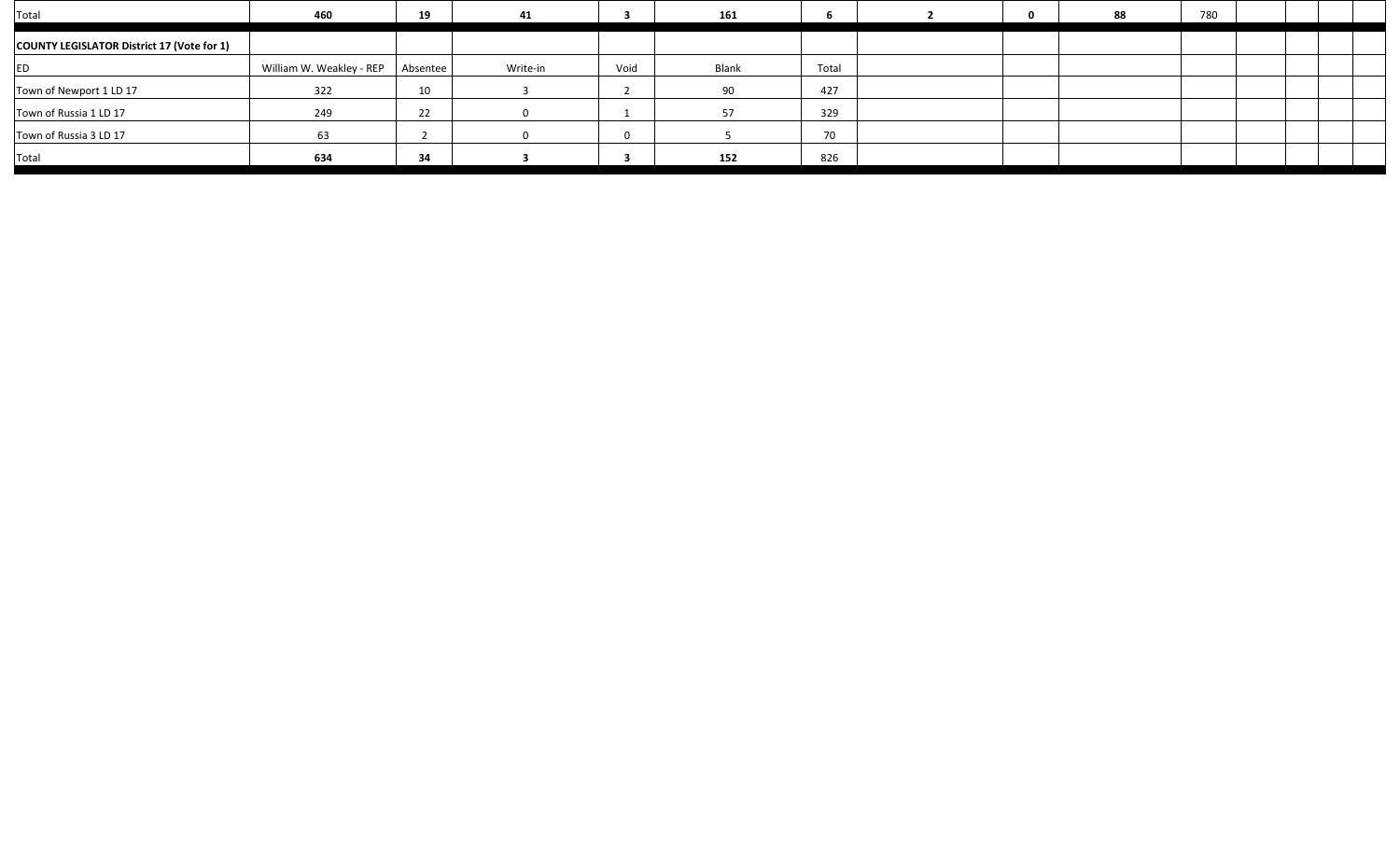| SUPERVISOR (Vote for 1)                 |                               |                            |                                             |                         |                |              |       |       |
|-----------------------------------------|-------------------------------|----------------------------|---------------------------------------------|-------------------------|----------------|--------------|-------|-------|
| ED                                      | George W. Weiss - REP         | Absentee                   | Write-in                                    | Void                    | Blank          | Total        |       |       |
| Town of Columbia 1 LD 7                 | 183                           | $\mathbf{3}$               | 1                                           | $\mathbf 0$             | 37             | 224          |       |       |
| Town of Columbia 2 LD 13                | 73                            | $\overline{2}$             | $\mathbf 0$                                 | $\mathbf 0$             | 14             | 89           |       |       |
| Total                                   | 256                           | 5                          | $\mathbf{1}$                                | $\mathbf 0$             | 51             | 313          |       |       |
|                                         |                               |                            |                                             |                         |                |              |       |       |
| COUNCILMEMBER (Vote for 2)              |                               |                            |                                             |                         |                |              |       |       |
| ED                                      | Bruce R. Learned - REP        |                            | Absentee   James B. Cotton - REP   Absentee |                         | Write-in       | Void         | Blank | Total |
| Town of Columbia 1 LD 7                 | 178                           | $\mathbf{3}$               | 165                                         | $\mathbf{3}$            | $\overline{2}$ | 0            | 97    | 448   |
| Town of Columbia 2 LD 13                | 76                            | $\overline{2}$             | 60                                          | $\mathbf{1}$            | $\mathbf{1}$   | 0            | 38    | 178   |
| Total                                   | 254                           | $5\phantom{.0}$            | 225                                         | $\overline{\mathbf{4}}$ | $\mathbf{3}$   | 0            | 135   | 626   |
| TOWN CLERK (Vote for 1)                 |                               |                            |                                             |                         |                |              |       |       |
| ED                                      | Patricia A. Woytowich - REP   | Absentee                   | Write-in                                    | Void                    | Blank          | Total        |       |       |
| Town of Columbia 1 LD 7                 | 192                           | $\mathbf{3}$               | $\mathbf{1}$                                | $\overline{0}$          | 28             | 224          |       |       |
| Town of Columbia 2 LD 13                | 77                            | $\overline{2}$             | $\mathbf 0$                                 | $\mathbf 0$             | 10             | 89           |       |       |
| Total                                   | 269                           | 5                          | $\mathbf{1}$                                | $\mathbf 0$             | 38             | 313          |       |       |
| SUPERINTENDENT OF HIGHWAYS (Vote for 1) |                               |                            |                                             |                         |                |              |       |       |
| ED                                      | Robert Mark Buddle - REP      | Absentee                   | Write-in                                    | Void                    | Blank          | Total        |       |       |
| Town of Columbia 1 LD 7                 | 185                           | $\mathbf{3}$               | 1                                           | $\mathbf 0$             | 35             | 224          |       |       |
| Town of Columbia 2 LD 13                | 76                            | $\overline{2}$             | 1                                           | $\mathbf 0$             | 10             | 89           |       |       |
| Total                                   | 261                           | 5                          | $\overline{2}$                              | $\mathbf 0$             | 45             | 313          |       |       |
| TAX COLLECTOR (Vote for 1)              |                               |                            |                                             |                         |                |              |       |       |
|                                         |                               |                            |                                             |                         |                |              |       |       |
| ED<br>Town of Columbia 1 LD 7           | Keith G. VanNort - REP<br>186 | Absentee<br>$\overline{3}$ | Write-in<br>$\mathbf{1}$                    | Void<br>$\mathbf 0$     | Blank<br>34    | Total<br>224 |       |       |
| Town of Columbia 2 LD 13                | 74                            | $\overline{2}$             | $\mathbf 0$                                 | $\mathbf 0$             | 13             | 89           |       |       |
| Total                                   | 260                           | $5\phantom{a}$             | <b>1</b>                                    | $\mathbf 0$             | 47             | 313          |       |       |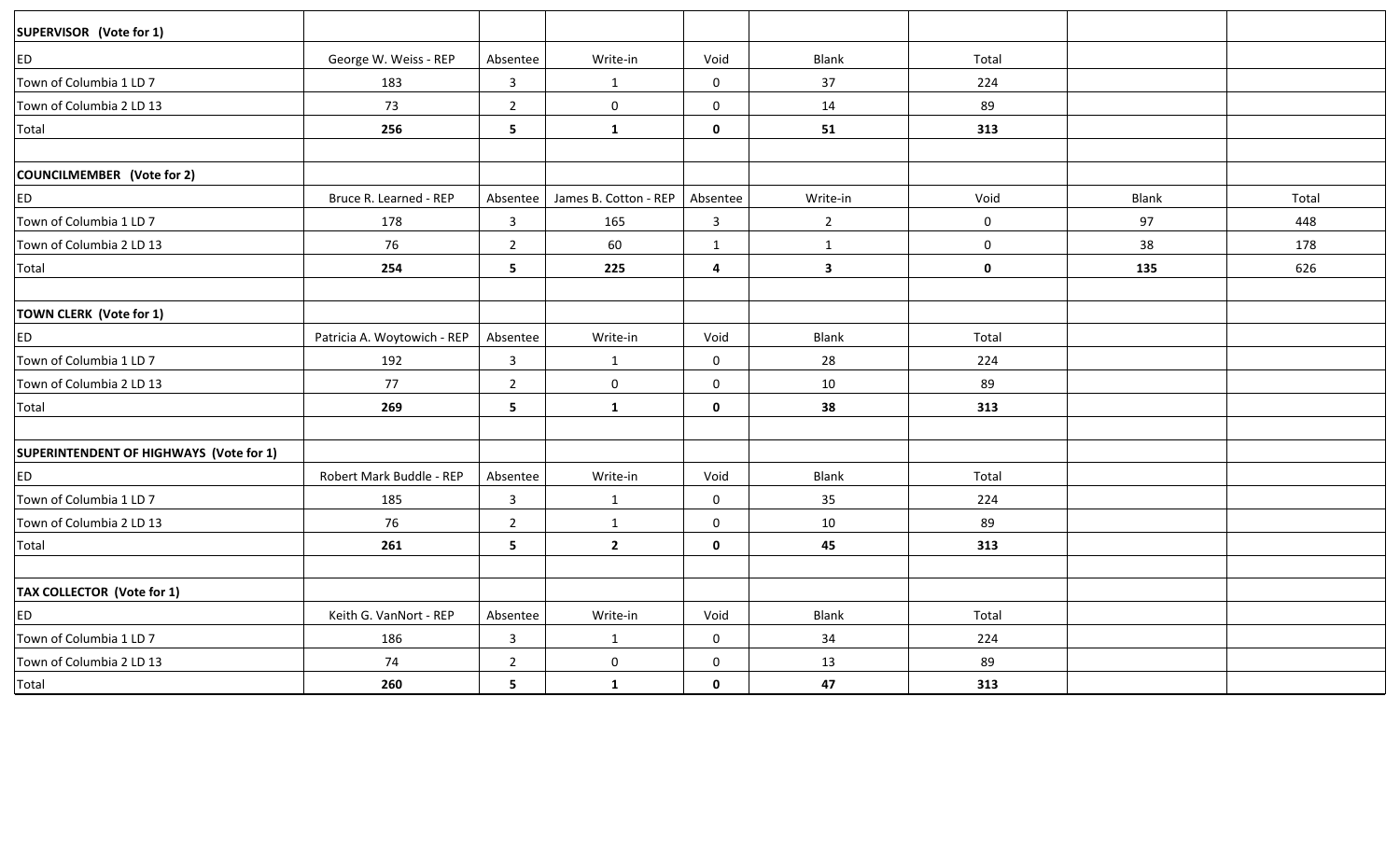| SUPERVISOR (Vote for 1)                 |                             |          |                   |                |                        |          |             |                |       |       |
|-----------------------------------------|-----------------------------|----------|-------------------|----------------|------------------------|----------|-------------|----------------|-------|-------|
| ED                                      | <b>Richard Mosher - REP</b> | Absentee | Write-in          | Void           | Blank                  | Total    |             |                |       |       |
| Town of Danube 1 LD 14                  | 189                         | 10       | $\mathbf 0$       | $\mathbf 0$    | 27                     | 226      |             |                |       |       |
| Total                                   | 189                         | 10       | $\mathbf 0$       | $\mathbf 0$    | 27                     | 226      |             |                |       |       |
| COUNCILMEMBER (Vote for 2)              |                             |          |                   |                |                        |          |             |                |       |       |
| ED                                      | Leonard Pross - REP         | Absentee | Chad Oldick - OLD | Absentee       | Alecia M. Seeley - REP | Absentee | Write-in    | Void           | Blank | Total |
| Town of Danube 1 LD 14                  | 101                         | 5        | 121               | $\overline{a}$ | 167                    | 5        | $\mathbf 0$ | $\overline{a}$ | 45    | 452   |
| Total                                   | 101                         | 5        | 121               | 4              | 167                    | 5        | $\mathbf 0$ | $\overline{a}$ | 45    | 452   |
|                                         |                             |          |                   |                |                        |          |             |                |       |       |
| TOWN CLERK (Vote for 1)                 |                             |          |                   |                |                        |          |             |                |       |       |
| <b>ED</b>                               | MaryLou Herringshaw - REP   | Absentee | Write-in          | Void           | Blank                  | Total    |             |                |       |       |
| Town of Danube 1 LD 14                  | 184                         | 10       | $\mathbf{1}$      | $\mathbf 0$    | 31                     | 226      |             |                |       |       |
| Total                                   | 184                         | 10       | $\mathbf{1}$      | $\mathbf 0$    | 31                     | 226      |             |                |       |       |
| SUPERINTENDENT OF HIGHWAYS (Vote for 1) |                             |          |                   |                |                        |          |             |                |       |       |
| ED                                      | Corey LaPorta - REP         | Absentee | Write-in          | Void           | Blank                  | Total    |             |                |       |       |
| Town of Danube 1 LD 14                  | 168                         | 8        | 3                 | $\mathbf 0$    | 47                     | 226      |             |                |       |       |
| Total                                   | 168                         | 8        | $\mathbf{3}$      | $\mathbf 0$    | 47                     | 226      |             |                |       |       |
|                                         |                             |          |                   |                |                        |          |             |                |       |       |
| TAX COLLECTOR (Vote for 1)              |                             |          |                   |                |                        |          |             |                |       |       |
| ED                                      | Mary Mosher - REP           | Absentee | Write-in          | Void           | Blank                  | Total    |             |                |       |       |
| Town of Danube 1 LD 14                  | 197                         | 10       | $\mathbf 0$       | $\mathbf 0$    | 19                     | 226      |             |                |       |       |
| Total                                   | 197                         | 10       | $\mathbf 0$       | $\mathbf 0$    | 19                     | 226      |             |                |       |       |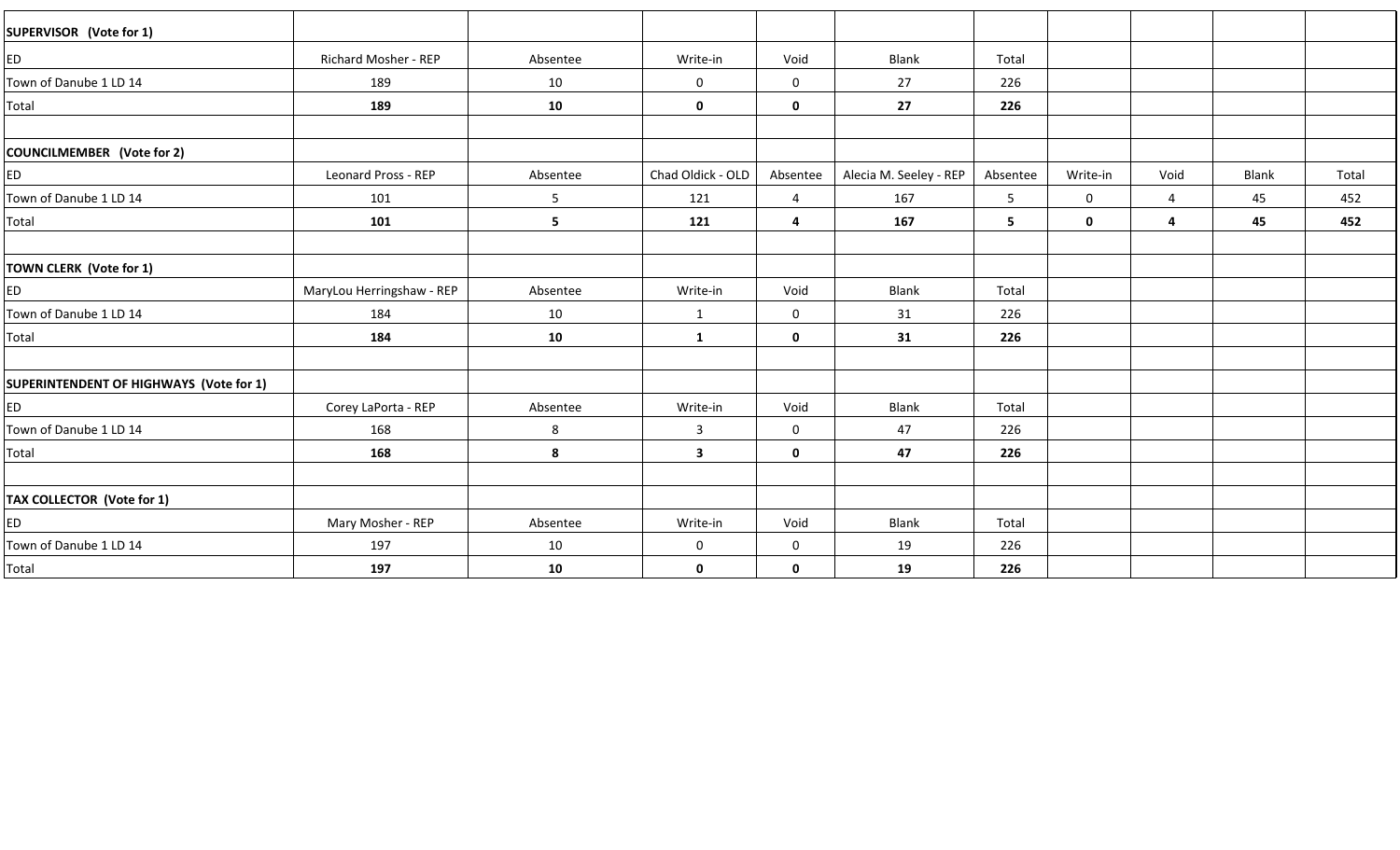| SUPERVISOR (Vote for 1)                      |                             |          |                               |             |                |       |              |       |
|----------------------------------------------|-----------------------------|----------|-------------------------------|-------------|----------------|-------|--------------|-------|
| <b>ED</b>                                    | Henry A. Crofoot - REP      | Absentee | Write-in                      | Void        | <b>Blank</b>   | Total |              |       |
| Town of Fairfield 1 LD 16                    | 211                         | 17       | $\overline{2}$                | 0           | 81             | 311   |              |       |
| Total                                        | 211                         | 17       | $\overline{2}$                | 0           | 81             | 311   |              |       |
|                                              |                             |          |                               |             |                |       |              |       |
| <b>COUNCILMEMBER</b> (Vote for 2)            |                             |          |                               |             |                |       |              |       |
| <b>ED</b>                                    | James R. Hall - REP         | Absentee | Richard K. Lindsay, Sr. - REP | Absentee    | Write-in       | Void  | <b>Blank</b> | Total |
| Town of Fairfield 1 LD 16                    | 197                         | 20       | 201                           | 19          | $\overline{2}$ | 3     | 180          | 622   |
| Total                                        | 197                         | 20       | 201                           | 19          | $\overline{2}$ | 3     | 180          | 622   |
| <b>TOWN CLERK (Vote for 1)</b>               |                             |          |                               |             |                |       |              |       |
| ED                                           | Mary A. Dineen - REP        | Absentee | Write-in                      | Void        | <b>Blank</b>   | Total |              |       |
| Town of Fairfield 1 LD 16                    | 224                         | 19       | $\overline{2}$                | 0           | 66             | 311   |              |       |
| Total                                        | 224                         | 19       | $\overline{2}$                | 0           | 66             | 311   |              |       |
| SUPERINTENDENT OF HIGHWAYS (Vote for 1)      |                             |          |                               |             |                |       |              |       |
| <b>ED</b>                                    | James G. Maxwell, Jr. - REP | Absentee | Write-in                      | Void        | <b>Blank</b>   | Total |              |       |
| Town of Fairfield 1 LD 16                    | 236                         | 20       | $\overline{2}$                | $\mathbf 0$ | 53             | 311   |              |       |
| Total                                        | 236                         | 20       | $\overline{\mathbf{2}}$       | 0           | 53             | 311   |              |       |
| TAX COLLECTOR (Vote for 1)                   |                             |          |                               |             |                |       |              |       |
| <b>ED</b>                                    | Melanie Brewer - REP        | Absentee | Write-in                      | Void        | <b>Blank</b>   | Total |              |       |
| Town of Fairfield 1 LD 16                    | 227                         | 20       | $\overline{2}$                | 0           | 62             | 311   |              |       |
| Total                                        | 227                         | 20       | $\overline{2}$                | $\pmb{0}$   | 62             | 311   |              |       |
| COUNCILMEMBER (To Fill Vacancy) (Vote for 1) |                             |          |                               |             |                |       |              |       |
| <b>ED</b>                                    | William F. Dillenbeck - REP | Absentee | Write-in                      | Void        | <b>Blank</b>   | Total |              |       |
| Town of Fairfield 1 LD 16                    | 219                         | 19       | $\overline{2}$                | 0           | 71             | 311   |              |       |
| Total                                        | 219                         | 19       | $\mathbf{2}$                  | 0           | 71             | 311   |              |       |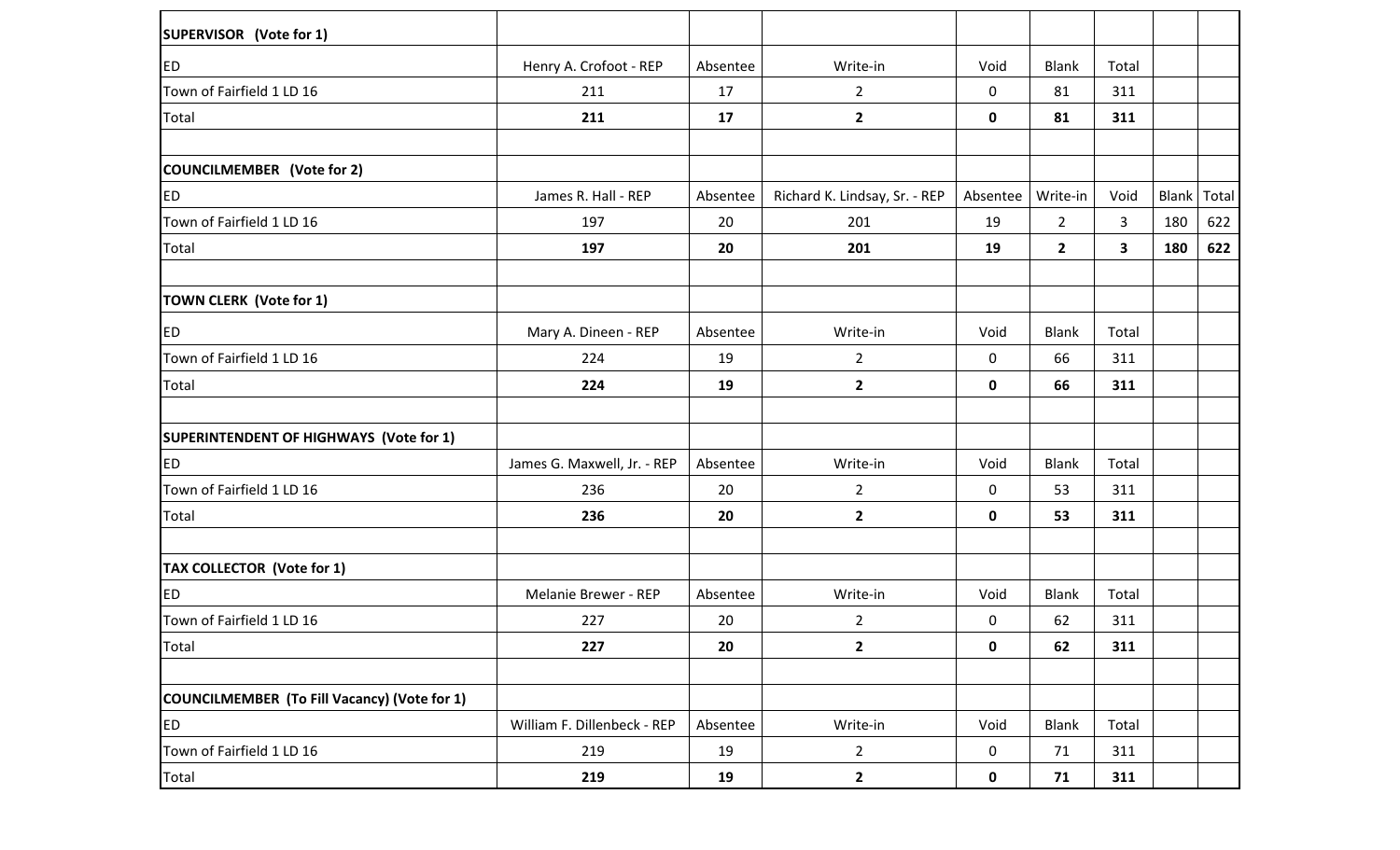| SUPERVISOR (Vote for 1)           |                                 |                |                        |                         |                                   |                         |                                   |                         |                                   |                         |                                                                                                          |                         |     |                |                                  |             |
|-----------------------------------|---------------------------------|----------------|------------------------|-------------------------|-----------------------------------|-------------------------|-----------------------------------|-------------------------|-----------------------------------|-------------------------|----------------------------------------------------------------------------------------------------------|-------------------------|-----|----------------|----------------------------------|-------------|
| ED                                | Glenn D. Asnoe - DEM            | Absentee       | Glenn D. Asnoe - CON   | Absentee                | John L. Wallace - REP             | Absentee                | Write-in                          | Void                    | Blank                             | Total                   |                                                                                                          |                         |     |                |                                  |             |
| Town of Frankfort 1 LD 8          | 118                             | 8              | 17                     | 1                       | 69                                | $\overline{\mathbf{3}}$ | $\mathbf 0$                       | 1                       | $\overline{2}$                    | 219                     |                                                                                                          |                         |     |                |                                  |             |
| Town of Frankfort 2 LD 9          | 121                             | $\overline{4}$ | 30                     | $\mathbf 0$             | 77                                | $\overline{\mathbf{3}}$ | $\mathbf{0}$                      | 1                       | 5                                 | 241                     |                                                                                                          |                         |     |                |                                  |             |
| Town of Frankfort 3 LD 9          | 79                              | $\overline{0}$ | 29                     | $\overline{2}$          | 79                                | $\overline{\mathbf{3}}$ | $\mathbf 0$                       | $\mathbf{0}$            | 6                                 | 198                     |                                                                                                          |                         |     |                |                                  |             |
| Town of Frankfort 4 LD 8          | 70                              | $\mathbf{1}$   | 14                     | $\mathbf 0$             | 105                               | 14                      | $\mathbf 0$                       | $\mathbf 0$             | 8                                 | 212                     |                                                                                                          |                         |     |                |                                  |             |
| Town of Frankfort 5 LD 8          | 106                             | 11             | 23                     | 1                       | 256                               | 12                      | $\mathbf{0}$                      | $\mathbf 0$             | 11                                | 420                     |                                                                                                          |                         |     |                |                                  |             |
| Town of Frankfort 6 LD 9          | 229                             | 16             | 66                     | $\overline{4}$          | 128                               | 6                       | $\mathbf{0}$                      | $\mathbf 0$             | 16                                | 465                     |                                                                                                          |                         |     |                |                                  |             |
| Total                             | 723                             | 40             | 179                    | 8                       | 714                               | 41                      | $\mathbf 0$                       | $\overline{2}$          | 48                                | 1755                    |                                                                                                          |                         |     |                |                                  |             |
|                                   |                                 |                |                        |                         |                                   |                         |                                   |                         |                                   |                         |                                                                                                          |                         |     |                |                                  |             |
| TOWN JUSTICE (Vote for 1)         |                                 |                |                        |                         |                                   |                         |                                   |                         |                                   |                         |                                                                                                          |                         |     |                |                                  |             |
| ED                                | Frank L. Madia - DEM            | Absentee       | Write-in               | Void                    | Blank                             | Total                   |                                   |                         |                                   |                         |                                                                                                          |                         |     |                |                                  |             |
| Town of Frankfort 1 LD 8          | 149                             | 12             | 1                      | 1                       | 56                                | 219                     |                                   |                         |                                   |                         |                                                                                                          |                         |     |                |                                  |             |
| Town of Frankfort 2 LD 9          | 187                             | $\overline{7}$ | 1                      | $\overline{1}$          | 45                                | 241                     |                                   |                         |                                   |                         |                                                                                                          |                         |     |                |                                  |             |
| Town of Frankfort 3 LD 9          | 104                             | $\overline{4}$ | $\mathbf 0$            | $\mathbf{0}$            | 90                                | 198                     |                                   |                         |                                   |                         |                                                                                                          |                         |     |                |                                  |             |
| Town of Frankfort 4 LD 8          | 119                             | 11             | $\mathbf{1}$           | $\mathbf 0$             | 81                                | 212                     |                                   |                         |                                   |                         |                                                                                                          |                         |     |                |                                  |             |
| Town of Frankfort 5 LD 8          | 305                             | 17             | $\mathbf{0}$           | $\overline{0}$          | 98                                | 420                     |                                   |                         |                                   |                         |                                                                                                          |                         |     |                |                                  |             |
| Town of Frankfort 6 LD 9          | 288                             | 18             | 1                      | $\overline{2}$          | 156                               | 465                     |                                   |                         |                                   |                         |                                                                                                          |                         |     |                |                                  |             |
| Total                             | 1152                            | 69             | $\overline{4}$         | $\overline{4}$          | 526                               | 1755                    |                                   |                         |                                   |                         |                                                                                                          |                         |     |                |                                  |             |
|                                   |                                 |                |                        |                         |                                   |                         |                                   |                         |                                   |                         |                                                                                                          |                         |     |                |                                  |             |
| <b>COUNCILMEMBER</b> (Vote for 2) |                                 |                |                        |                         |                                   |                         |                                   |                         |                                   |                         |                                                                                                          |                         |     |                |                                  |             |
| ED                                | Michael S. Testa - DEM Absentee |                | Michael S. Testa - CON | Absentee                | Michael S. Testa - WOR   Absentee |                         | Darlene A. Balio-Abbatecola - REP | Absentee                | Darlene A. Balio-Abbatecola - CON | Absentee                | Christopher John Evans - REP   Absentee   John DiSano - JDS   Absentee   Write-in   Void   Blank   Total |                         |     |                |                                  |             |
| Town of Frankfort 1 LD 8          | 80                              | $\overline{4}$ | 18                     | $\overline{2}$          | 10                                | $\overline{0}$          | 84                                | $\overline{\mathbf{3}}$ | 12                                | 1                       | 134                                                                                                      | 8                       | 37  | $\overline{4}$ | $\overline{2}$<br>$\mathbf 0$    | 39 438      |
| Town of Frankfort 2 LD 9          | 85                              | $\mathbf{0}$   | 26                     | 1                       | 10                                | $\mathbf{0}$            | 85                                | 5 <sup>5</sup>          | 25                                | $\overline{2}$          | 144                                                                                                      | 5                       | 55  | 1              | $\overline{3}$<br>$\mathbf{0}$   | 35 482      |
| Town of Frankfort 3 LD 9          | 52                              | 1              | 25                     | $\overline{2}$          | $\overline{4}$                    | $\overline{1}$          | 82                                | $\overline{\mathbf{3}}$ | 17                                | $\mathbf{1}$            | 115                                                                                                      | $\overline{\mathbf{3}}$ | 26  | 1              | $\mathbf{0}$<br>$\mathbf{0}$     | 63 396      |
| Town of Frankfort 4 LD 8          | 80                              | 5              | 24                     | 1                       | $\overline{7}$                    | $\overline{0}$          | 85                                | 9                       | 23                                | $\overline{1}$          | 69                                                                                                       | $\overline{\mathbf{3}}$ | 46  | $\overline{7}$ | 2<br>$\mathbf{0}$                | 62 424      |
| Town of Frankfort 5 LD 8          | 155                             | 13             | 48                     | $\overline{\mathbf{3}}$ | 14                                | $\mathbf{0}$            | 191                               | 12                      | 38                                | $\overline{\mathbf{3}}$ | 136                                                                                                      | 5 <sup>5</sup>          | 114 | $\overline{4}$ | $\overline{2}$<br>$\overline{4}$ | 98<br>840   |
| Town of Frankfort 6 LD 9          | 155                             | 8              | 53                     | 1                       | $\overline{7}$                    | $\mathbf{0}$            | 163                               | 11                      | 43                                | $\mathbf 0$             | 241                                                                                                      | 18                      | 94  | -6             | $\overline{2}$<br>$\mathbf{0}$   | 128 930     |
| Total                             | 607                             | 31             | 194                    | 10                      | 52                                | 1                       | 690                               | 43                      | 158                               | 8                       | 839                                                                                                      | 42                      | 372 | 23             | $\overline{2}$                   | 13 425 3510 |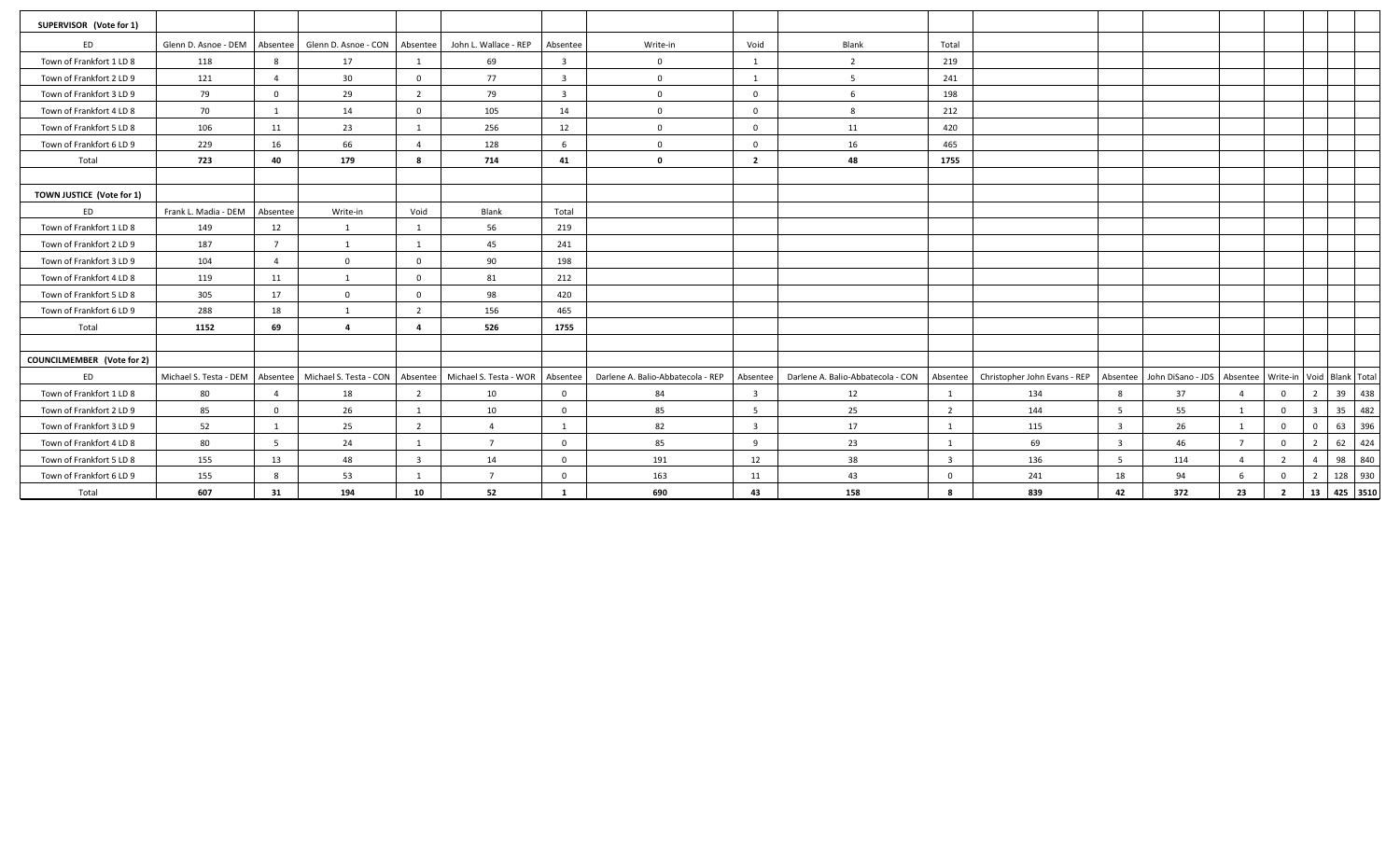| SUPERVISOR (Vote for 1)           |                            |                |                           |                |                             |                         |                                  |                |                                 |                         |                                 |                |                |                |                                                  |
|-----------------------------------|----------------------------|----------------|---------------------------|----------------|-----------------------------|-------------------------|----------------------------------|----------------|---------------------------------|-------------------------|---------------------------------|----------------|----------------|----------------|--------------------------------------------------|
| ED                                | L. Peter Rovazzi III - REP | Absentee       | L. Peter Rovazzi III - RV | Absentee       | Frank P. Spatto - CON       |                         | Absentee   Frank P. Spatto - FUP | Absentee       | Write-in                        | Void                    | Blank                           | Total          |                |                |                                                  |
| Town of German Flatts 1 LD 7      | 187                        | 12             | 10                        | $\overline{0}$ | 119                         | 12                      | 11                               | $\overline{2}$ | $\mathbf 0$                     | $\overline{0}$          | $\overline{3}$                  | 356            |                |                |                                                  |
| Town of German Flatts 2 LD 1      | 156                        | 16             | $\overline{7}$            | $\mathbf 0$    | 111                         | 10                      | 11                               | 0              | 1                               | 1                       | $\overline{7}$                  | 320            |                |                |                                                  |
| Town of German Flatts 3 LD 4      | 199                        | 10             | 15                        | $\mathbf 0$    | 174                         | 13                      | 17                               | $\overline{2}$ | 5 <sup>5</sup>                  | $\mathbf 0$             | 9                               | 444            |                |                |                                                  |
| Town of German Flatts 4 LD 5      | 36                         | $\mathbf 0$    | $5\overline{)}$           | $\mathbf 0$    | 24                          | 1                       | $\overline{4}$                   | $\mathbf 0$    | $\mathbf{0}$                    | $\bf{0}$                | 6                               | 76             |                |                |                                                  |
| Town of German Flatts 5 LD 6      | 15                         | 1              | $\overline{2}$            | $\mathbf 0$    | 18                          | $\mathbf 0$             | $\overline{2}$                   | $\mathbf{0}$   | $\mathbf{0}$                    | $\mathbf 0$             | 5                               | 43             |                |                |                                                  |
| Town of German Flatts 6 LD 6      | 54                         | 8              | $\overline{\mathbf{3}}$   | $\mathbf 0$    | 51                          | $\overline{\mathbf{3}}$ | $\overline{4}$                   | $\mathbf 0$    | $\mathbf{0}$                    | $\overline{0}$          | $\overline{7}$                  | 130            |                |                |                                                  |
| Town of German Flatts 7 LD 4      | 54                         | $\mathbf 0$    | $\overline{3}$            | $\mathbf{0}$   | 30                          | $\overline{4}$          | $\overline{4}$                   | 0              | $\mathbf 0$                     | $\mathbf 0$             | 9                               | 104            |                |                |                                                  |
| Town of German Flatts 8 LD 5      | 82                         | $\overline{3}$ | $5\overline{)}$           | $\mathbf 0$    | 62                          | $\overline{2}$          | 6                                | 1              | $\mathbf 0$                     | $\mathbf 0$             | 11                              | 172            |                |                |                                                  |
| Town of German Flatts 9 LD 4      | 62                         | 1              | 9                         | $\mathbf 0$    | 40                          | $\overline{4}$          | $\overline{4}$                   | $\mathbf 0$    | $\mathbf 0$                     | $\mathbf 0$             | $7\overline{ }$                 | 127            |                |                |                                                  |
| Town of German Flatts 10 LD 5     | 34                         | $\overline{2}$ | $5\overline{)}$           | $\mathbf 0$    | 33                          | $\mathbf 0$             | 5                                | 0              | $\mathbf 0$                     | $\mathbf 0$             | $\overline{2}$                  | 81             |                |                |                                                  |
| Town of German Flatts 11 LD 6     | 143                        | $5^{\circ}$    | 13                        | $\mathbf{0}$   | 99                          | 5                       | 9                                | 0              | $\mathbf{0}$                    | $\overline{0}$          | 8                               | 282            |                |                |                                                  |
| Town of German Flatts 12 LD 6     | 124                        | 5              | $\overline{2}$            | 1              | 71                          | 1                       | $\overline{4}$                   | 0              | $\mathbf 0$                     | $\mathbf{1}$            | 12                              | 221            |                |                |                                                  |
| Town of German Flatts 13 LD 5     | 162                        | $\overline{7}$ | 15                        | $\mathbf{1}$   | 101                         | 6                       | 8                                | 0              | $\mathbf{0}$                    | $\mathbf 0$             | 15                              | 315            |                |                |                                                  |
| Town of German Flatts 14 LD 5     | 114                        | $\overline{3}$ | 12                        | $\mathbf 0$    | 78                          | 6                       | 9                                | 1              | $\mathbf{0}$                    | 1                       | 10                              | 234            |                |                |                                                  |
| Total                             | 1422                       | 73             | 106                       | $\overline{2}$ | 1011                        | 67                      | 98                               | 6              | 6                               | $\overline{\mathbf{3}}$ | 111                             | 2905           |                |                |                                                  |
|                                   |                            |                |                           |                |                             |                         |                                  |                |                                 |                         |                                 |                |                |                |                                                  |
| <b>COUNCILMEMBER</b> (Vote for 2) |                            |                |                           |                |                             |                         |                                  |                |                                 |                         |                                 |                |                |                |                                                  |
| ED                                | Cynthia A. Bennett - REP   | Absentee       | Cynthia A. Bennett - HOP  | Absentee       | John J. (Jack) Fitzer - CON | Absentee                | Audra Holmes - HOL               | Absentee       | John R. Brewer - REP   Absentee |                         | John R. Brewer - HCH   Absentee |                | Write-in Void  |                | Blank   Total                                    |
| Town of German Flatts 1 LD 7      | 174                        | 13             | 14                        | $\overline{1}$ | 117                         | 9                       | 61                               | $\overline{2}$ | 230                             | 16                      | 15                              | $\overline{1}$ | 1              | $\overline{2}$ | $\begin{array}{c} \boxed{712} \end{array}$<br>56 |
| Town of German Flatts 2 LD 1      | 134                        | 12             | 17                        | $\mathbf{1}$   | 94                          | 10                      | 28                               | 7              | 187                             | 14                      | 21                              | $\mathbf 0$    | $\overline{0}$ | $\mathbf 0$    | 112 637                                          |
| Town of German Flatts 3 LD 4      | 211                        | 15             | 21                        | $\mathbf 0$    | 156                         | 9                       | 42                               | 0              | 280                             | 22                      | 24                              | 1              | $\overline{2}$ | $\mathbf 0$    | 104 887                                          |
| Town of German Flatts 4 LD 5      | 36                         | 1              | $5\overline{)}$           | $\mathbf{0}$   | 25                          | $\mathbf 0$             | 10                               | $\mathbf{1}$   | 35                              | $\overline{0}$          | $\overline{7}$                  | $\overline{0}$ | $\mathbf 0$    | $\bf{0}$       | $32 \mid 152$                                    |
| Town of German Flatts 5 LD 6      | 17                         | $\mathbf 0$    | $\overline{2}$            | $\mathbf 0$    | 19                          | 1                       | $7\overline{ }$                  | 0              | 19                              | 1                       | 1                               | $\mathbf{0}$   | $\mathbf 0$    | $\mathbf{0}$   | 86<br>19                                         |
| Town of German Flatts 6 LD 6      | 45                         | 5              | 6                         | $\mathbf 0$    | 54                          | 5                       | 19                               | $\overline{2}$ | 58                              | $7\overline{ }$         | 8                               | 1              | $\mathbf 0$    | $\mathbf 0$    | 260<br>50                                        |
| Town of German Flatts 7 LD 4      | 45                         | $\overline{3}$ | $\overline{3}$            | $\mathbf 0$    | 40                          | 1                       | 11                               | $\mathbf 0$    | 51                              | $\overline{4}$          | 4                               | $\overline{0}$ | $\overline{0}$ | $\mathbf 0$    | 208<br>46                                        |
| Town of German Flatts 8 LD 5      | 70                         | $5^{\circ}$    | $\overline{2}$            | $\mathbf 0$    | 78                          | $\overline{\mathbf{3}}$ | 31                               | $\overline{2}$ | 78                              | $\overline{2}$          | $\overline{\mathbf{3}}$         | $\mathbf 0$    | 1              | $\mathbf 0$    | 344<br>69                                        |
| Town of German Flatts 9 LD 4      | 51                         | 1              | 5                         | $\overline{2}$ | 57                          | $\overline{3}$          | 13                               | $\mathbf 0$    | 66                              | $\overline{\mathbf{3}}$ | 5                               | 1              | $\mathbf 0$    | $\mathbf 0$    | 47 254                                           |
| Town of German Flatts 10 LD 5     | 38                         | $\mathbf 0$    | $\overline{4}$            | $\overline{0}$ | 25                          | $\mathbf 0$             | 10                               | 1              | 49                              | $\overline{2}$          | $\overline{2}$                  | $\mathbf 0$    | $\mathbf 0$    | $\mathbf 0$    | 162<br>31                                        |
| Town of German Flatts 11 LD 6     | 133                        | 8              | 16                        | $\mathbf 0$    | 130                         | 4                       | 21                               | $\mathbf{1}$   | 146                             | 6                       | 16                              | 1              | 1              | $\mathbf 0$    | 564<br>81                                        |
| Town of German Flatts 12 LD 6     | 93                         | 8              | 5                         | $\mathbf 0$    | 101                         | 1                       | 25                               | 1              | 115                             | 6                       | 13                              | $\mathbf{0}$   | $\overline{0}$ | $\mathbf{0}$   | 442<br>74                                        |
| Town of German Flatts 13 LD 5     | 124                        | 3              | 10                        | $\mathbf 0$    | 160                         | 9                       | 43                               | $\mathbf 0$    | 155                             | $\overline{7}$          | 8                               | 1              | $\mathbf 0$    | $\overline{2}$ | 108<br>630                                       |
| Town of German Flatts 14 LD 5     | 85                         | $\overline{7}$ | 6                         | $\overline{0}$ | 128                         | $\overline{4}$          | 34                               | $\mathbf 0$    | 101                             | $7\overline{ }$         | 9                               | $\mathbf 0$    | $\mathbf 0$    | $\overline{2}$ | 85 468                                           |
| Total                             | 1256                       | 81             | 116                       | 4              | 1184                        | 59                      | 355                              | 17             | 1570                            | 97                      | 136                             | 6              | 5              | 6 <sub>1</sub> | 914 5806                                         |
|                                   |                            |                |                           |                |                             |                         |                                  |                |                                 |                         |                                 |                |                |                |                                                  |
|                                   |                            |                |                           |                |                             |                         |                                  |                |                                 |                         |                                 |                |                |                |                                                  |
|                                   |                            |                |                           |                |                             |                         |                                  |                |                                 |                         |                                 |                |                |                |                                                  |
|                                   |                            |                |                           |                |                             |                         |                                  |                |                                 |                         |                                 |                |                |                |                                                  |
|                                   |                            |                |                           |                |                             |                         |                                  |                |                                 |                         |                                 |                |                |                |                                                  |
|                                   |                            |                |                           |                |                             |                         |                                  |                |                                 |                         |                                 |                |                |                |                                                  |
|                                   |                            |                |                           |                |                             |                         |                                  |                |                                 |                         |                                 |                |                |                |                                                  |
|                                   |                            |                |                           |                |                             |                         |                                  |                |                                 |                         |                                 |                |                |                |                                                  |
|                                   |                            |                |                           |                |                             |                         |                                  |                |                                 |                         |                                 |                |                |                |                                                  |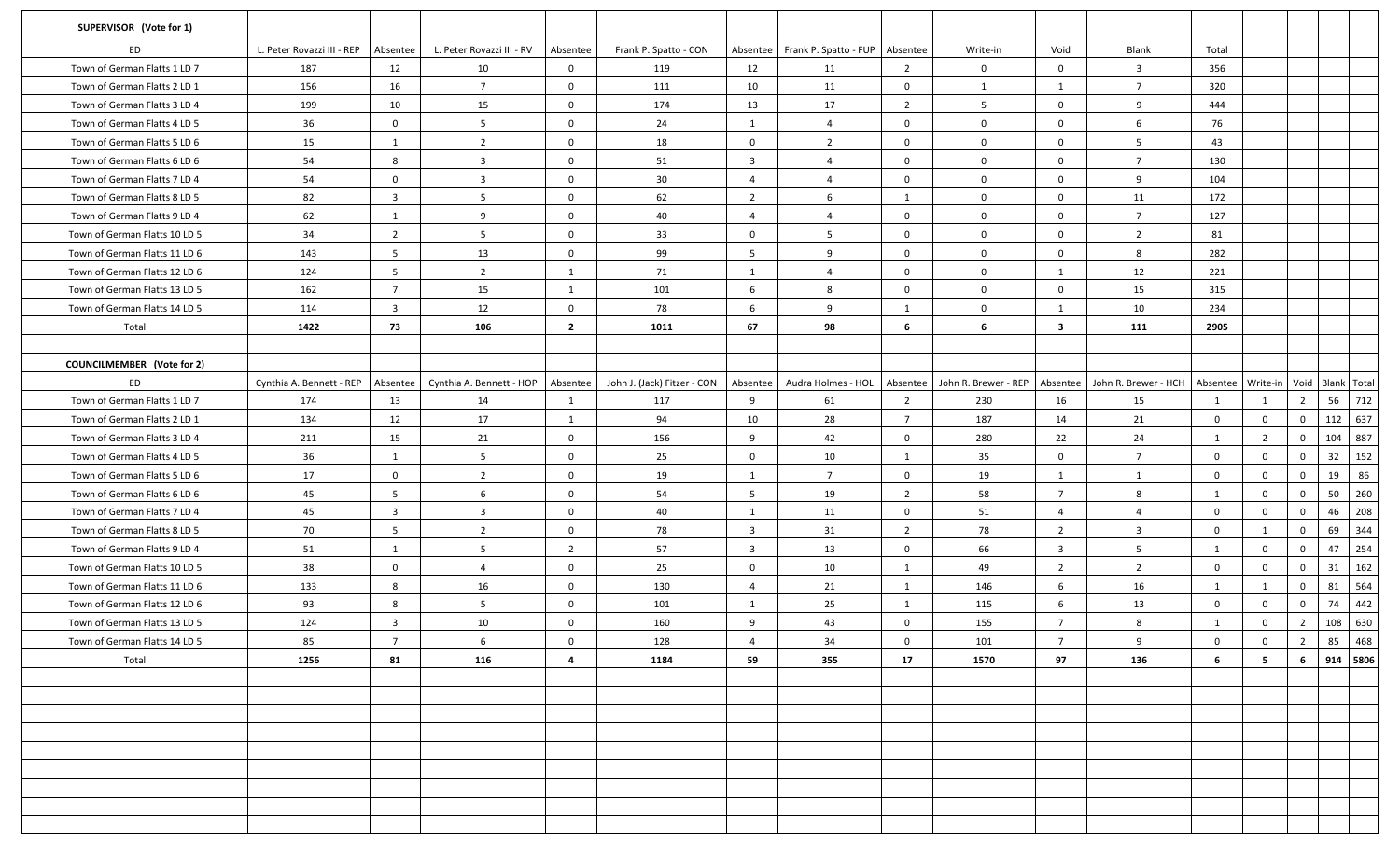| TOWN CLERK (Vote for 1)                 |                         |                         |                                    |                         |                                  |                 |                |                |       |       |  |
|-----------------------------------------|-------------------------|-------------------------|------------------------------------|-------------------------|----------------------------------|-----------------|----------------|----------------|-------|-------|--|
| ED                                      | Marie K. Hennings - REP | Absentee                | Marie K. Hennings - CON   Absentee |                         | Write-in                         | Void            | Blank          | Total          |       |       |  |
| Town of German Flatts 1 LD 7            | 251                     | 20                      | 33                                 | $\mathbf 0$             | $\overline{2}$                   | $\mathbf 0$     | 50             | 356            |       |       |  |
| Town of German Flatts 2 LD 1            | 198                     | 18                      | 43                                 | 1                       | $\mathbf 0$                      | 1               | 59             | 320            |       |       |  |
| Town of German Flatts 3 LD 4            | 311                     | 21                      | 57                                 | $\overline{2}$          | 1                                | $\mathbf 0$     | 52             | 444            |       |       |  |
| Town of German Flatts 4 LD 5            | 41                      | 1                       | 14                                 | $\mathbf 0$             | $\mathbf 0$                      | $\mathbf 0$     | 20             | 76             |       |       |  |
| Town of German Flatts 5 LD 6            | 23                      | 1                       | 9                                  | $\overline{0}$          | $\mathbf 0$                      | $\mathbf 0$     | 10             | 43             |       |       |  |
| Town of German Flatts 6 LD 6            | 64                      | 9                       | 31                                 | 1                       | 1                                | $\mathbf{0}$    | 24             | 130            |       |       |  |
| Town of German Flatts 7 LD 4            | 57                      | $\overline{\mathbf{3}}$ | 21                                 | 1                       | $\mathbf 0$                      | $\mathbf{0}$    | 22             | 104            |       |       |  |
| Town of German Flatts 8 LD 5            | 102                     | 6                       | 22                                 | $\mathbf{1}$            | $\mathbf 0$                      | $\mathbf{0}$    | 41             | 172            |       |       |  |
| Town of German Flatts 9 LD 4            | 74                      | $\overline{2}$          | 25                                 | $\overline{2}$          | $\mathbf 0$                      | $\mathbf 0$     | 24             | 127            |       |       |  |
| Town of German Flatts 10 LD 5           | 46                      | $\overline{2}$          | 9                                  | $\mathbf 0$             | $\mathbf 0$                      | $\mathbf{0}$    | 24             | 81             |       |       |  |
| Town of German Flatts 11 LD 6           | 191                     | 9                       | 24                                 | 1                       | $\mathbf 0$                      | $\mathbf{0}$    | 57             | 282            |       |       |  |
| Town of German Flatts 12 LD 6           | 121                     | $\overline{7}$          | 40                                 | 1                       | $\mathbf 0$                      | $\mathbf 0$     | 52             | 221            |       |       |  |
| Town of German Flatts 13 LD 5           | 191                     | 8                       | 47                                 | $\overline{\mathbf{3}}$ | $\mathbf 0$                      | $\mathbf 0$     | 66             | 315            |       |       |  |
| Town of German Flatts 14 LD 5           | 132                     | 9                       | 39                                 | $\mathbf 0$             | $\mathbf 0$                      | 1               | 53             | 234            |       |       |  |
| Total                                   | 1802                    | 116                     | 414                                | 13                      | 4                                | $\overline{2}$  | 554            | 2905           |       |       |  |
|                                         |                         |                         |                                    |                         |                                  |                 |                |                |       |       |  |
| SUPERINTENDENT OF HIGHWAYS (Vote for 1) |                         |                         |                                    |                         |                                  |                 |                |                |       |       |  |
| ED                                      | Andrew J. Dutcher - REP | Absentee                | Andrew J. Dutcher - CON   Absentee |                         | Carmen C. Newtown - IND Absentee |                 | Write-in       | Void           | Blank | Total |  |
| Town of German Flatts 1 LD 7            | 201                     | 20                      | 23                                 | $\mathbf 0$             | 97                               | $\overline{4}$  | $\mathbf 0$    | $\overline{0}$ | 11    | 356   |  |
| Town of German Flatts 2 LD 1            | 167                     | 14                      | 29                                 | $\overline{\mathbf{3}}$ | 81                               | $5\overline{5}$ | $\mathbf 0$    | 1              | 20    | 320   |  |
| Town of German Flatts 3 LD 4            | 256                     | 16                      | 38                                 | 1                       | 110                              | $\overline{7}$  | $\mathbf{1}$   | $\mathbf 0$    | 15    | 444   |  |
| Town of German Flatts 4 LD 5            | 33                      | $\mathbf{0}$            | 9                                  | $\overline{0}$          | 20                               | $\mathbf{1}$    | $\mathbf{0}$   | $\mathbf 0$    | 13    | 76    |  |
| Town of German Flatts 5 LD 6            | 20                      | $\overline{0}$          | 5                                  | $\overline{0}$          | 8                                | 1               | $\mathbf{0}$   | $\mathbf{0}$   | 9     | 43    |  |
| Town of German Flatts 6 LD 6            | 56                      | 8                       | 16                                 | 1                       | 35                               | 1               | $\mathbf{0}$   | $\overline{0}$ | 13    | 130   |  |
| Town of German Flatts 7 LD 4            | 54                      | $\overline{\mathbf{3}}$ | 11                                 | $\mathbf{1}$            | 22                               | $\mathbf{0}$    | $\mathbf{0}$   | $\mathbf 0$    | 13    | 104   |  |
| Town of German Flatts 8 LD 5            | 70                      | $\overline{4}$          | 19                                 | $\mathbf 0$             | 60                               | $\mathbf{1}$    | $\mathbf 0$    | $\mathbf 0$    | 18    | 172   |  |
| Town of German Flatts 9 LD 4            | 57                      | 1                       | 17                                 | $\overline{2}$          | 30                               | $\mathbf{1}$    | $\mathbf 0$    | $\mathbf 0$    | 19    | 127   |  |
| Town of German Flatts 10 LD 5           | 47                      | 1                       | $\overline{7}$                     | $\overline{0}$          | 19                               | $\overline{2}$  | $\mathbf{0}$   | $\overline{0}$ | 5     | 81    |  |
| Town of German Flatts 11 LD 6           | 119                     | $\overline{7}$          | 21                                 | 1                       | 103                              | $\overline{2}$  | $\mathbf 0$    | 0              | 29    | 282   |  |
| Town of German Flatts 12 LD 6           | 88                      | $\overline{7}$          | 27                                 | $\mathbf 0$             | 74                               | $\mathbf{1}$    | $\mathbf 0$    | 0              | 24    | 221   |  |
| Town of German Flatts 13 LD 5           | 150                     | 8                       | 29                                 | $\overline{2}$          | 85                               | $\overline{2}$  | $\mathbf 0$    | $\mathbf 0$    | 39    | 315   |  |
| Town of German Flatts 14 LD 5           | 85                      | $7\overline{ }$         | 28                                 | 1                       | 82                               | $\mathbf{1}$    | $\overline{0}$ | $\mathbf{1}$   | 29    | 234   |  |
| Total                                   | 1403                    | 96                      | 279                                | 12                      | 826                              | 29              | $\mathbf{1}$   | $\overline{2}$ | 257   | 2905  |  |
|                                         |                         |                         |                                    |                         |                                  |                 |                |                |       |       |  |
|                                         |                         |                         |                                    |                         |                                  |                 |                |                |       |       |  |
|                                         |                         |                         |                                    |                         |                                  |                 |                |                |       |       |  |
|                                         |                         |                         |                                    |                         |                                  |                 |                |                |       |       |  |
|                                         |                         |                         |                                    |                         |                                  |                 |                |                |       |       |  |
|                                         |                         |                         |                                    |                         |                                  |                 |                |                |       |       |  |
|                                         |                         |                         |                                    |                         |                                  |                 |                |                |       |       |  |
|                                         |                         |                         |                                    |                         |                                  |                 |                |                |       |       |  |
|                                         |                         |                         |                                    |                         |                                  |                 |                |                |       |       |  |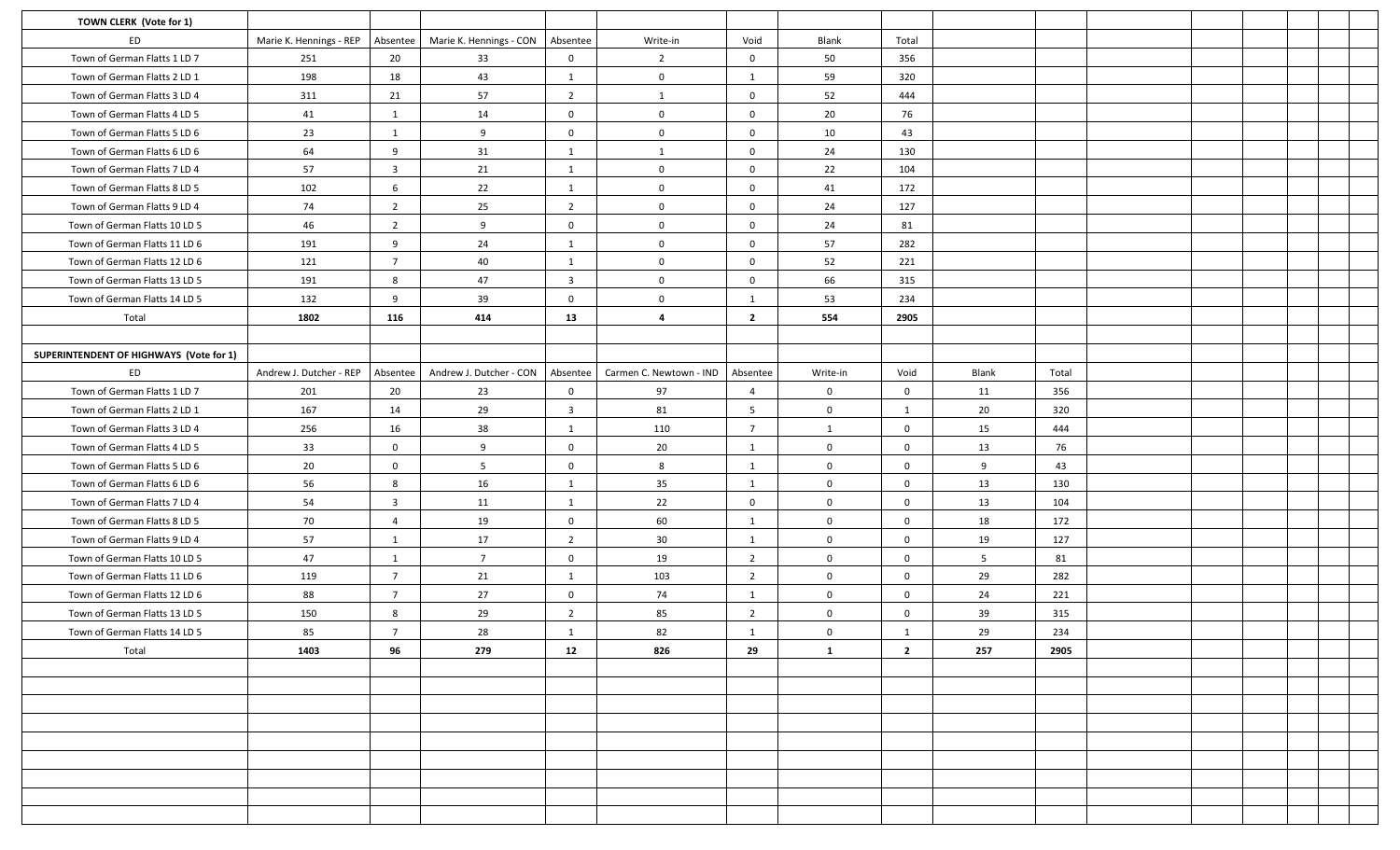| <b>RECEIVER OF TAXES (Vote for 1)</b> |                      |                |                      |                |                |                |       |       |  |  |
|---------------------------------------|----------------------|----------------|----------------------|----------------|----------------|----------------|-------|-------|--|--|
| ED                                    | Cherri L. Hyer - REP | Absentee       | Cherri L. Hyer - CON | Absentee       | Write-in       | Void           | Blank | Total |  |  |
| Town of German Flatts 1 LD 7          | 260                  | 22             | 35                   | $\Omega$       |                | $\mathbf 0$    | 38    | 356   |  |  |
| Town of German Flatts 2 LD 1          | 214                  | 17             | 43                   | $\Delta$       | $\Omega$       |                | 41    | 320   |  |  |
| Town of German Flatts 3 LD 4          | 314                  | 21             | 63                   | $\overline{2}$ |                | $\mathbf 0$    | 43    | 444   |  |  |
| Town of German Flatts 4 LD 5          | 46                   | $\Omega$       | 15                   |                | $\Omega$       | $\Omega$       | 14    | 76    |  |  |
| Town of German Flatts 5 LD 6          | 24                   |                | $\mathsf{q}$         | 0              | $\Omega$       | $\mathbf 0$    | 9     | 43    |  |  |
| Town of German Flatts 6 LD 6          | 72                   | q              | 31                   |                | $\Omega$       | $\mathbf 0$    | 17    | 130   |  |  |
| Town of German Flatts 7 LD 4          | 62                   | 3              | 23                   |                | $\Omega$       | $\mathbf 0$    | 15    | 104   |  |  |
| Town of German Flatts 8 LD 5          | 113                  | $\overline{ }$ | 29                   | $\Omega$       | $\Omega$       | $\mathbf 0$    | 23    | 172   |  |  |
| Town of German Flatts 9 LD 4          | 81                   |                | 22                   | $\overline{3}$ | $\Omega$       | $\mathbf 0$    | 20    | 127   |  |  |
| Town of German Flatts 10 LD 5         | 51                   | $\overline{z}$ | 12                   | $\mathbf 0$    | $\Omega$       | $\mathbf 0$    | 16    | 81    |  |  |
| Town of German Flatts 11 LD 6         | 196                  | 8              | 39                   | $\overline{2}$ | $\Omega$       | $\Omega$       | 37    | 282   |  |  |
| Town of German Flatts 12 LD 6         | 133                  | $\overline{ }$ | 46                   |                | $\Omega$       | $\mathbf 0$    | 34    | 221   |  |  |
| Town of German Flatts 13 LD 5         | 208                  | $\mathbf{q}$   | 50                   | $\Delta$       | $\Omega$       | $\mathbf 0$    | 44    | 315   |  |  |
| Town of German Flatts 14 LD 5         | 145                  | 8              | 44                   |                | $\Omega$       | - 1            | 35    | 234   |  |  |
| Total                                 | 1919                 | 115            | 461                  | 20             | $\overline{2}$ | $\overline{2}$ | 386   | 2905  |  |  |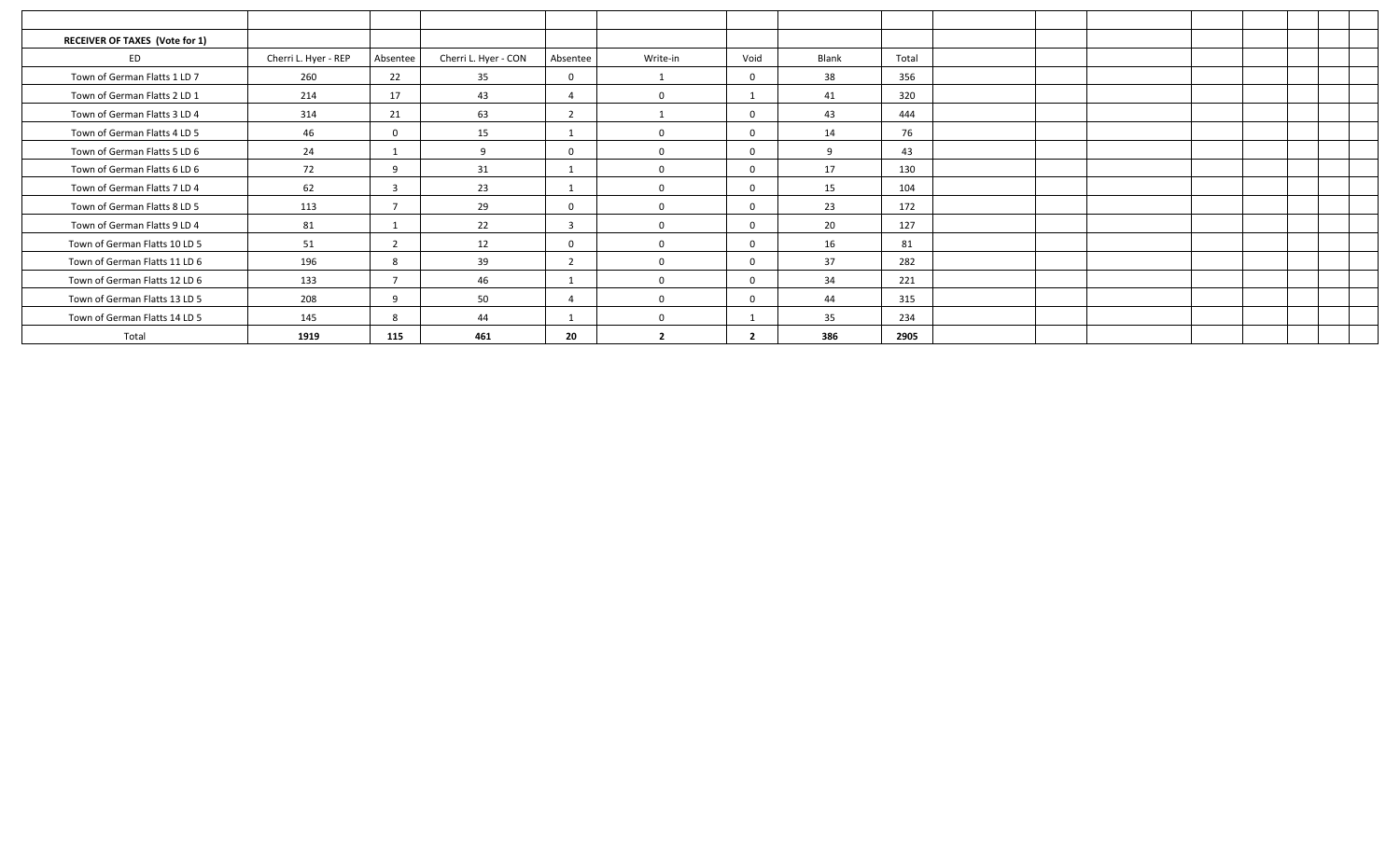| SUPERVISOR (Vote for 1)           |                          |                |                          |                |                       |                 |                       |                |                |                |       |       |
|-----------------------------------|--------------------------|----------------|--------------------------|----------------|-----------------------|-----------------|-----------------------|----------------|----------------|----------------|-------|-------|
| ED                                | Dominic J. Frank - REP   | Absentee       | Dominic J. Frank - CON   | Absentee       | Write-in              | Void            | Blank                 | Total          |                |                |       |       |
| Town of Herkimer 1 LD 2           | 245                      | 24             | 47                       | $\overline{2}$ | $\mathbf 0$           | $\overline{2}$  | 113                   | 433            |                |                |       |       |
| Town of Herkimer 2 LD 2           | 62                       | 8              | 15                       | 5              | $\overline{2}$        | $\overline{2}$  | 27                    | 121            |                |                |       |       |
| Town of Herkimer 3 LD 2           | 50                       | 3              | 13                       | $\mathbf{1}$   | $\mathbf 0$           | $\mathbf 0$     | 47                    | 114            |                |                |       |       |
| Town of Herkimer 4 LD 2           | 47                       | 10             | 15                       | $\mathbf{1}$   | $\mathbf 0$           | $\mathbf 0$     | 23                    | 96             |                |                |       |       |
| Town of Herkimer 5 LD 1           | 147                      | 6              | 26                       | 1              | $\mathbf 0$           | $\mathbf 0$     | 52                    | 232            |                |                |       |       |
| Town of Herkimer 6 LD 3           | 213                      | 22             | 59                       | $\mathbf 0$    | $\mathbf{1}$          | $\mathbf{1}$    | 58                    | 354            |                |                |       |       |
| Town of Herkimer 7 LD 3           | 81                       | $\overline{2}$ | 22                       | $\overline{2}$ | 1                     | $\mathbf 0$     | 31                    | 139            |                |                |       |       |
| Town of Herkimer 8 LD 1           | 113                      | 10             | 26                       | $\mathbf{1}$   | $\mathbf 0$           | $\mathbf 0$     | 60                    | 210            |                |                |       |       |
| Town of Herkimer 9 LD 3           | 116                      | 14             | 38                       | $\overline{2}$ | $\mathbf 0$           | $\mathbf 0$     | 46                    | 216            |                |                |       |       |
| Total                             | 1074                     | 99             | 261                      | 15             | 4                     | $5\phantom{.0}$ | 457                   | 1915           |                |                |       |       |
|                                   |                          |                |                          |                |                       |                 |                       |                |                |                |       |       |
|                                   |                          |                |                          |                |                       |                 |                       |                |                |                |       |       |
| <b>COUNCILMEMBER</b> (Vote for 2) |                          |                |                          |                |                       |                 |                       |                |                |                |       |       |
| ED                                | Daniel D. Stalteri - REP | Absentee       | Daniel D. Stalteri - CON | Absentee       | Vito F. Carbone - REP | Absentee        | Vito F. Carbone - CON | Absentee       | Write-in       | Void           | Blank | Total |
| Town of Herkimer 1 LD 2           | 238                      | 23             | 43                       | $\overline{2}$ | 223                   | 22              | 46                    | $\overline{2}$ | $\mathbf 0$    | $\overline{4}$ | 263   | 866   |
| Town of Herkimer 2 LD 2           | 54                       | 10             | 14                       | 5              | 54                    | 9               | 14                    | 5              | $\mathbf 0$    | $\overline{4}$ | 73    | 242   |
| Town of Herkimer 3 LD 2           | 44                       | 4              | 14                       | $\mathbf 0$    | 43                    | 4               | 12                    | $\mathbf 0$    | $\mathbf{0}$   | $\overline{0}$ | 107   | 228   |
| Town of Herkimer 4 LD 2           | 36                       | 10             | 15                       | $\mathbf{1}$   | 48                    | 10              | 16                    | $\mathbf{1}$   | $\mathbf 0$    | $\mathbf{0}$   | 55    | 192   |
| Town of Herkimer 5 LD 1           | 130                      | 5              | 26                       | 1              | 133                   | 5               | 26                    | $\mathbf{1}$   | $\mathbf 0$    | $\mathbf 0$    | 137   | 464   |
| Town of Herkimer 6 LD 3           | 203                      | 21             | 53                       | $\mathbf 0$    | 199                   | 19              | 52                    | $\mathbf 0$    | $\mathbf 0$    | $\overline{2}$ | 159   | 708   |
| Town of Herkimer 7 LD 3           | 78                       | 4              | 21                       | $\mathbf{1}$   | 76                    | $\overline{3}$  | 23                    | $\overline{2}$ | $\overline{2}$ | $\mathbf{0}$   | 68    | 278   |
| Town of Herkimer 8 LD 1           | 94                       | 10             | 29                       | $\mathbf{1}$   | 96                    | 10              | 33                    | $\mathbf{1}$   | $\mathbf 0$    | $\mathbf{0}$   | 146   | 420   |
| Town of Herkimer 9 LD 3           | 108                      | 15             | 34                       | $\overline{2}$ | 116                   | 15              | 33                    | $\overline{2}$ | $\mathbf 0$    | $\mathbf{0}$   | 107   | 432   |
| Total                             | 985                      | 102            | 249                      | 13             | 988                   | 97              | 255                   | 14             | $\overline{2}$ | 10             | 1115  | 3830  |
|                                   |                          |                |                          |                |                       |                 |                       |                |                |                |       |       |
|                                   |                          |                |                          |                |                       |                 |                       |                |                |                |       |       |
|                                   |                          |                |                          |                |                       |                 |                       |                |                |                |       |       |
|                                   |                          |                |                          |                |                       |                 |                       |                |                |                |       |       |
|                                   |                          |                |                          |                |                       |                 |                       |                |                |                |       |       |
|                                   |                          |                |                          |                |                       |                 |                       |                |                |                |       |       |
|                                   |                          |                |                          |                |                       |                 |                       |                |                |                |       |       |
|                                   |                          |                |                          |                |                       |                 |                       |                |                |                |       |       |
|                                   |                          |                |                          |                |                       |                 |                       |                |                |                |       |       |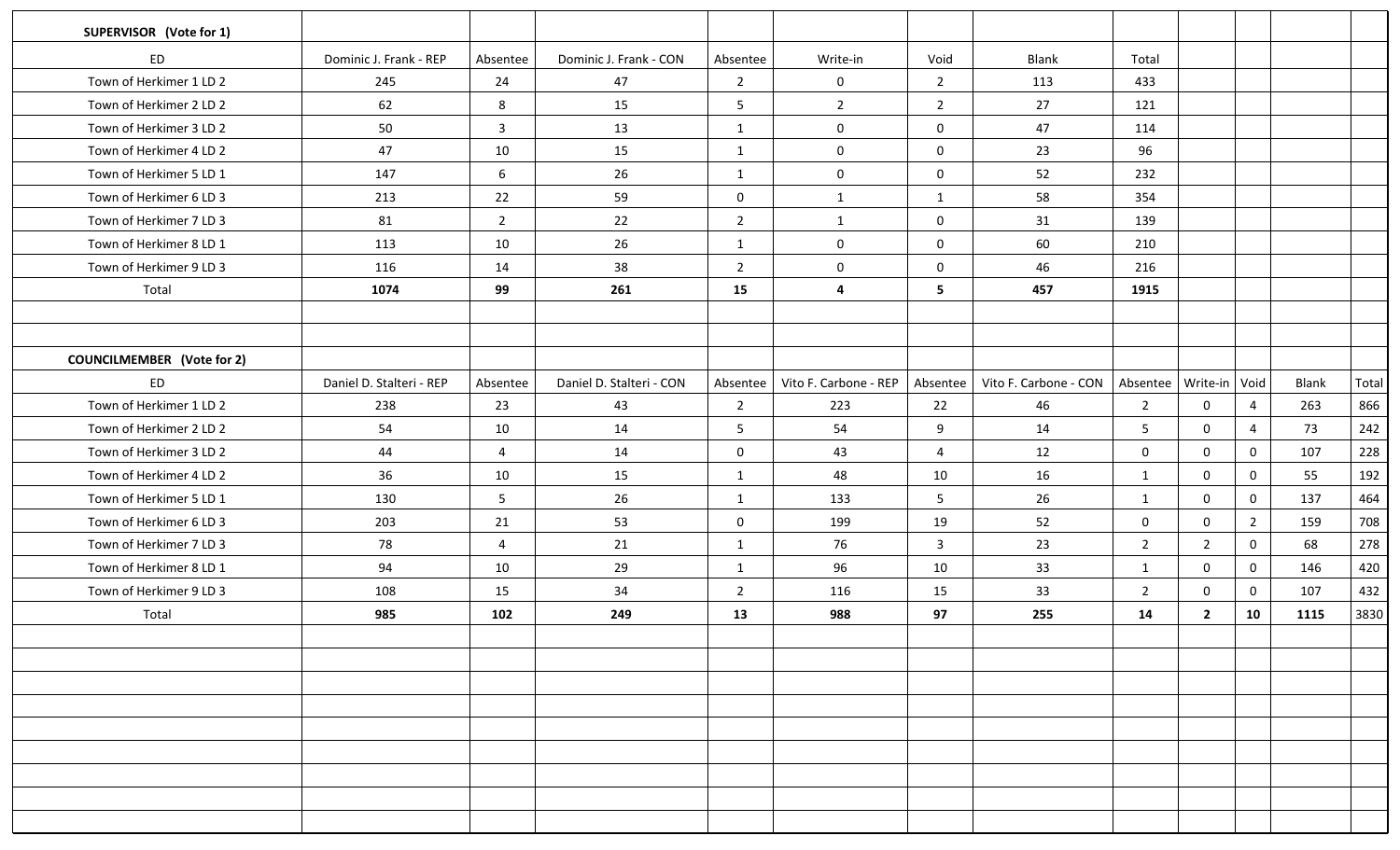| <b>TOWN CLERK (Vote for 1)</b>          |                           |                |                           |                |                |                  |                 |       |  |  |
|-----------------------------------------|---------------------------|----------------|---------------------------|----------------|----------------|------------------|-----------------|-------|--|--|
| ED                                      | Jennifer M. DeMetro - REP | Absentee       | Jennifer M. DeMetro - CON | Absentee       | Write-in       | Void             | Blank           | Total |  |  |
| Town of Herkimer 1 LD 2                 | 242                       | 20             | 45                        | $\overline{2}$ | $\mathbf 0$    | $\overline{2}$   | 122             | 433   |  |  |
| Town of Herkimer 2 LD 2                 | 54                        | 9              | 14                        | 5              | $\mathbf{1}$   | $\overline{2}$   | 36              | 121   |  |  |
| Town of Herkimer 3 LD 2                 | 41                        | $\overline{3}$ | 15                        | $\mathbf{1}$   | $\mathbf 0$    | $\boldsymbol{0}$ | 54              | 114   |  |  |
| Town of Herkimer 4 LD 2                 | 41                        | 12             | 17                        | $\overline{2}$ | $\mathbf 0$    | $\boldsymbol{0}$ | 24              | 96    |  |  |
| Town of Herkimer 5 LD 1                 | 145                       | 6              | 24                        | $\mathbf{1}$   | $\mathbf 0$    | $\boldsymbol{0}$ | 56              | 232   |  |  |
| Town of Herkimer 6 LD 3                 | 209                       | 21             | 62                        | $\mathbf 0$    | $\mathbf 0$    | $\mathbf{1}$     | 61              | 354   |  |  |
| Town of Herkimer 7 LD 3                 | 79                        | $\overline{2}$ | 21                        | $\overline{2}$ | $\mathbf{1}$   | $\mathbf 0$      | 34              | 139   |  |  |
| Town of Herkimer 8 LD 1                 | 108                       | 10             | 29                        | $\mathbf 0$    | $\mathbf 0$    | $\mathbf 0$      | 63              | 210   |  |  |
| Town of Herkimer 9 LD 3                 | 121                       | 13             | 30                        | $\overline{2}$ | $\mathbf 0$    | $\boldsymbol{0}$ | 50              | 216   |  |  |
| Total                                   | 1040                      | 96             | 257                       | 15             | $\overline{2}$ | 5                | 500             | 1915  |  |  |
|                                         |                           |                |                           |                |                |                  |                 |       |  |  |
| SUPERINTENDENT OF HIGHWAYS (Vote for 1) |                           |                |                           |                |                |                  |                 |       |  |  |
| ED                                      | David McManus - REP       | Absentee       | David McManus - CON       | Absentee       | Write-in       | Void             | Blank           | Total |  |  |
| Town of Herkimer 1 LD 2                 | 263                       | 21             | 53                        | $\overline{2}$ | $\mathbf 0$    | $2^{\circ}$      | 92              | 433   |  |  |
| Town of Herkimer 2 LD 2                 | 58                        | 9              | 15                        | 5              | $\overline{2}$ | $\overline{2}$   | 30 <sup>°</sup> | 121   |  |  |
| Town of Herkimer 3 LD 2                 | 41                        | $\overline{4}$ | 15                        | $\mathbf 0$    | $\mathbf 0$    | $\mathbf 0$      | 54              | 114   |  |  |
| Town of Herkimer 4 LD 2                 | 45                        | 10             | 16                        | $\mathbf{1}$   | $\mathbf 0$    | $\boldsymbol{0}$ | 24              | 96    |  |  |
| Town of Herkimer 5 LD 1                 | 141                       | 6              | 26                        | $\mathbf{1}$   | $\mathbf 0$    | $\boldsymbol{0}$ | 58              | 232   |  |  |
| Town of Herkimer 6 LD 3                 | 209                       | 22             | 56                        | $\mathbf 0$    | $\mathbf 0$    | $\mathbf{1}$     | 66              | 354   |  |  |
| Town of Herkimer 7 LD 3                 | 82                        | $\overline{3}$ | 22                        | $\overline{2}$ | $\mathbf{1}$   | $\mathbf{0}$     | 29              | 139   |  |  |
| Town of Herkimer 8 LD 1                 | 102                       | 8              | 30                        | $\mathbf 0$    | $\mathbf 0$    | $\boldsymbol{0}$ | 70              | 210   |  |  |
| Town of Herkimer 9 LD 3                 | 121                       | 14             | 34                        | $\overline{2}$ | $\mathbf 0$    | $\mathbf 0$      | 45              | 216   |  |  |
| Total                                   | 1062                      | 97             | 267                       | 13             | $\mathbf{3}$   | 5                | 468             | 1915  |  |  |
|                                         |                           |                |                           |                |                |                  |                 |       |  |  |
|                                         |                           |                |                           |                |                |                  |                 |       |  |  |
|                                         |                           |                |                           |                |                |                  |                 |       |  |  |
|                                         |                           |                |                           |                |                |                  |                 |       |  |  |
|                                         |                           |                |                           |                |                |                  |                 |       |  |  |
|                                         |                           |                |                           |                |                |                  |                 |       |  |  |
|                                         |                           |                |                           |                |                |                  |                 |       |  |  |
|                                         |                           |                |                           |                |                |                  |                 |       |  |  |
|                                         |                           |                |                           |                |                |                  |                 |       |  |  |
|                                         |                           |                |                           |                |                |                  |                 |       |  |  |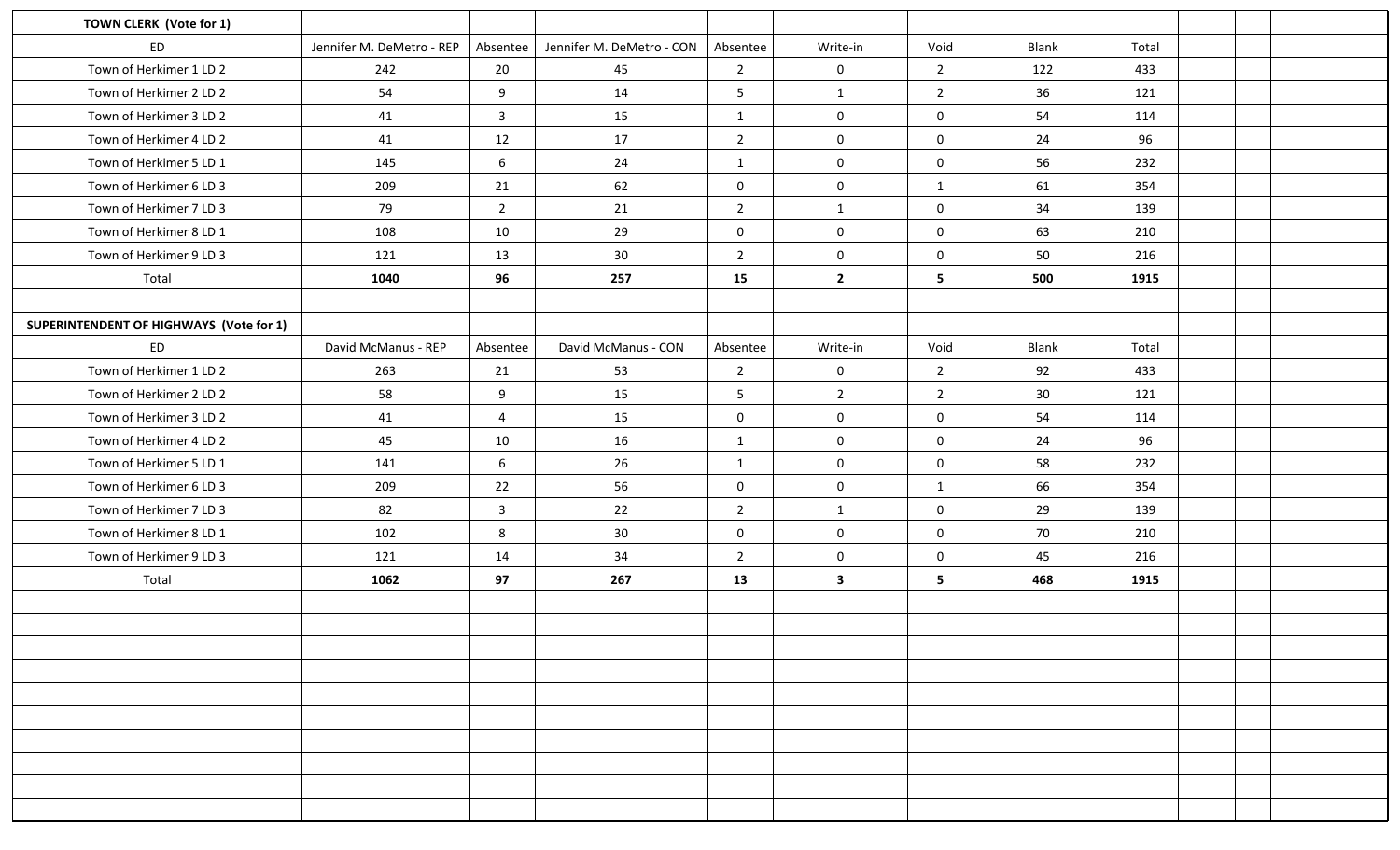| <b>RECEIVER OF TAXES (Vote for 1)</b> |                   |                |                   |                |          |                |       |       |  |
|---------------------------------------|-------------------|----------------|-------------------|----------------|----------|----------------|-------|-------|--|
| ED                                    | Jodi Rivers - REP | Absentee       | Jodi Rivers - CON | Absentee       | Write-in | Void           | Blank | Total |  |
| Town of Herkimer 1 LD 2               | 261               | 22             | 48                | $\overline{2}$ | $\Omega$ | $\overline{2}$ | 98    | 433   |  |
| Town of Herkimer 2 LD 2               | 57                | 10             | 15                |                |          | $\overline{2}$ | 31    | 121   |  |
| Town of Herkimer 3 LD 2               | 42                | $\overline{3}$ | 14                |                |          | $\mathbf 0$    | 54    | 114   |  |
| Town of Herkimer 4 LD 2               | 45                | 11             | 16                |                |          | $\mathbf 0$    | 23    | 96    |  |
| Town of Herkimer 5 LD 1               | 149               | 6              | 24                |                |          | $\mathbf 0$    | 52    | 232   |  |
| Town of Herkimer 6 LD 3               | 199               | 24             | 60                | 0              |          | ᆠ              | 70    | 354   |  |
| Town of Herkimer 7 LD 3               | 80                | 3              | 23                |                |          | $\mathbf 0$    | 30    | 139   |  |
| Town of Herkimer 8 LD 1               | 110               | 11             | 31                | 0              |          | $\mathbf 0$    | 58    | 210   |  |
| Town of Herkimer 9 LD 3               | 121               | 14             | 34                |                |          | $\mathbf 0$    | 45    | 216   |  |
| Total                                 | 1064              | 104            | 265               | 14             |          |                | 461   | 1915  |  |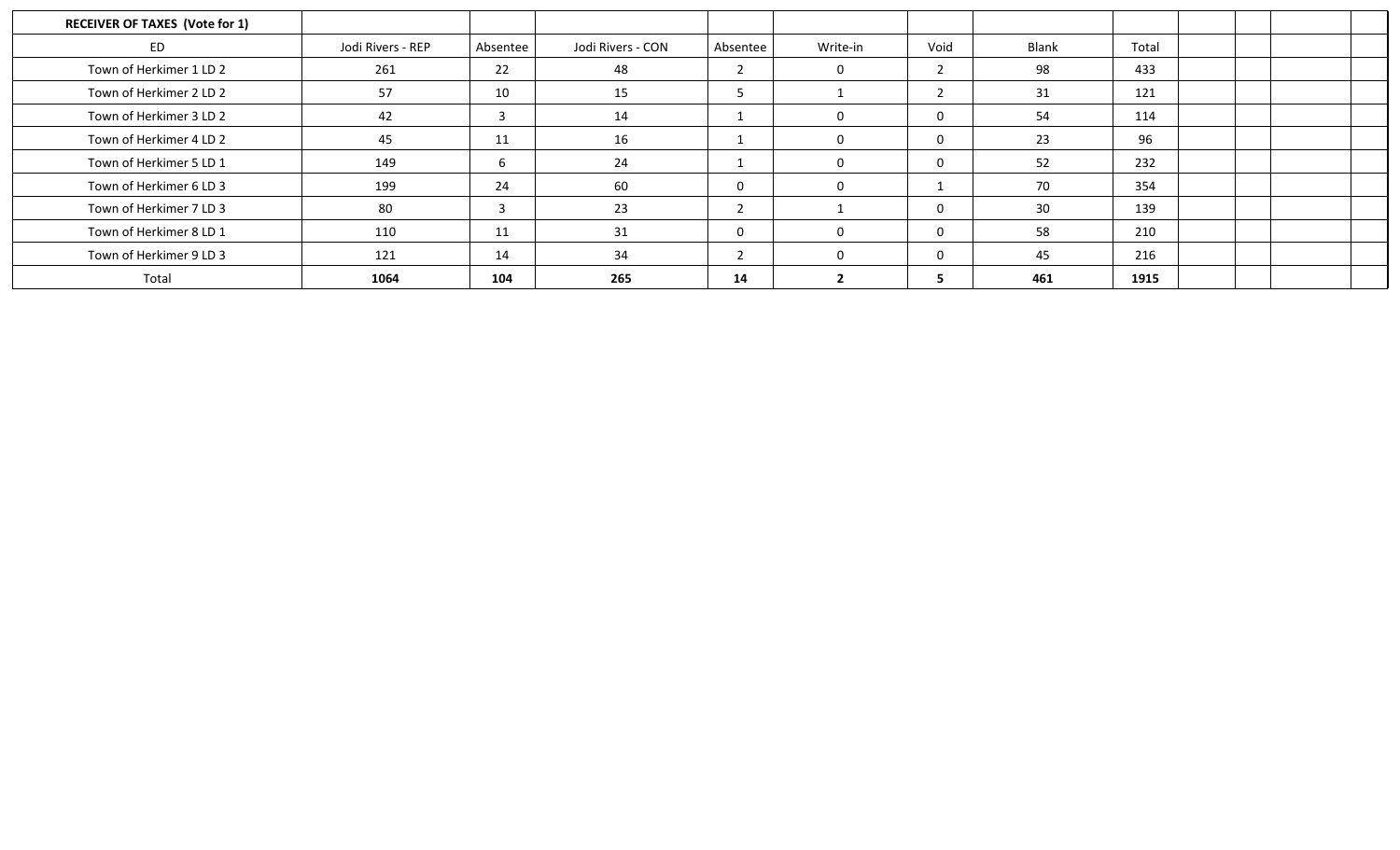| SUPERVISOR (Vote for 1)           |                               |          |                               |              |                           |             |              |             |            |       |
|-----------------------------------|-------------------------------|----------|-------------------------------|--------------|---------------------------|-------------|--------------|-------------|------------|-------|
| ED                                | James D. Entwistle - DEM      | Absentee | Write-in                      | Void         | <b>Blank</b>              | Total       |              |             |            |       |
| Town of Litchfield 1 LD 13        | 278                           | 10       | 3                             | $\mathbf{0}$ | 76                        | 367         |              |             |            |       |
| Total                             | 278                           | 10       | $\mathbf{3}$                  | $\mathbf 0$  | 76                        | 367         |              |             |            |       |
|                                   |                               |          |                               |              |                           |             |              |             |            |       |
| <b>TOWN JUSTICE (Vote for 1)</b>  |                               |          |                               |              |                           |             |              |             |            |       |
| ED                                | Matthew R. Entwistle - CON    | Absentee | Write-in                      | Void         | <b>Blank</b>              | Total       |              |             |            |       |
| Town of Litchfield 1 LD 13        | 250                           | 11       | $\mathbf{1}$                  | $\mathbf 0$  | 105                       | 367         |              |             |            |       |
| Total                             | 250                           | 11       | $\mathbf{1}$                  | $\mathbf 0$  | 105                       | 367         |              |             |            |       |
|                                   |                               |          |                               |              |                           |             |              |             |            |       |
| <b>COUNCILMEMBER</b> (Vote for 2) |                               |          |                               |              |                           |             |              |             |            |       |
| ED                                | Mark C. O' Sullivan - DEM     | Absentee | Terry G. McKane - REP         | Absentee     | Write-in                  | Void        | <b>Blank</b> | Total       |            |       |
| Town of Litchfield 1 LD 13        | 201                           | 6        | 206                           | 11           | $\overline{2}$            | $\mathbf 0$ | 308          | 734         |            |       |
| Total                             | 201                           | 6        | 206                           | 11           | $\mathbf{2}$              | $\mathbf 0$ | 308          | 734         |            |       |
|                                   |                               |          |                               |              |                           |             |              |             |            |       |
| <b>TOWN CLERK (Vote for 1)</b>    |                               |          |                               |              |                           |             |              |             |            |       |
| ED                                | Nicole Edwards - REP          | Absentee | Write-in                      | Void         | <b>Blank</b>              | Total       |              |             |            |       |
| Town of Litchfield 1 LD 13        | 288                           | 13       | $\mathbf{1}$                  | $\mathbf 0$  | 65                        | 367         |              |             |            |       |
| Total                             | 288                           | 13       | $\mathbf{1}$                  | $\mathbf 0$  | 65                        | 367         |              |             |            |       |
|                                   |                               |          |                               |              |                           |             |              |             |            |       |
| <b>SUPERINTENDENT OF HIGHWAYS</b> |                               |          |                               |              |                           |             |              |             |            |       |
| <b>ED</b>                         | Clifford J. Coffin, Sr. - REP | Absentee | Clifford J. Coffin, Sr. - WOO | Absentee     | Michael E. Lupinski - MLU | Absentee    | Write-in     |             | Void Blank | Total |
| Town of Litchfield 1 LD 13        | 276                           | 12       | 24                            | $\mathbf{1}$ | 45                        | $\mathbf 0$ | $\mathbf 0$  | $\mathbf 0$ | 9          | 367   |
| Total                             | 276                           | 12       | 24                            | $\mathbf{1}$ | 45                        | $\mathbf 0$ | 0            | $\mathbf 0$ | 9          | 367   |
|                                   |                               |          |                               |              |                           |             |              |             |            |       |
| TAX COLLECTOR (Vote for 1)        |                               |          |                               |              |                           |             |              |             |            |       |
| ED                                | Dorothy E. Pope - REP         |          | Write-in                      | Void         | Blank                     | Total       |              |             |            |       |
| Town of Litchfield 1 LD 13        | 300                           | 13       | $\mathbf 0$                   | $\mathbf 0$  | 54                        | 367         |              |             |            |       |
| Total                             | 300                           | 13       | $\mathbf 0$                   | $\mathbf 0$  | 54                        | 367         |              |             |            |       |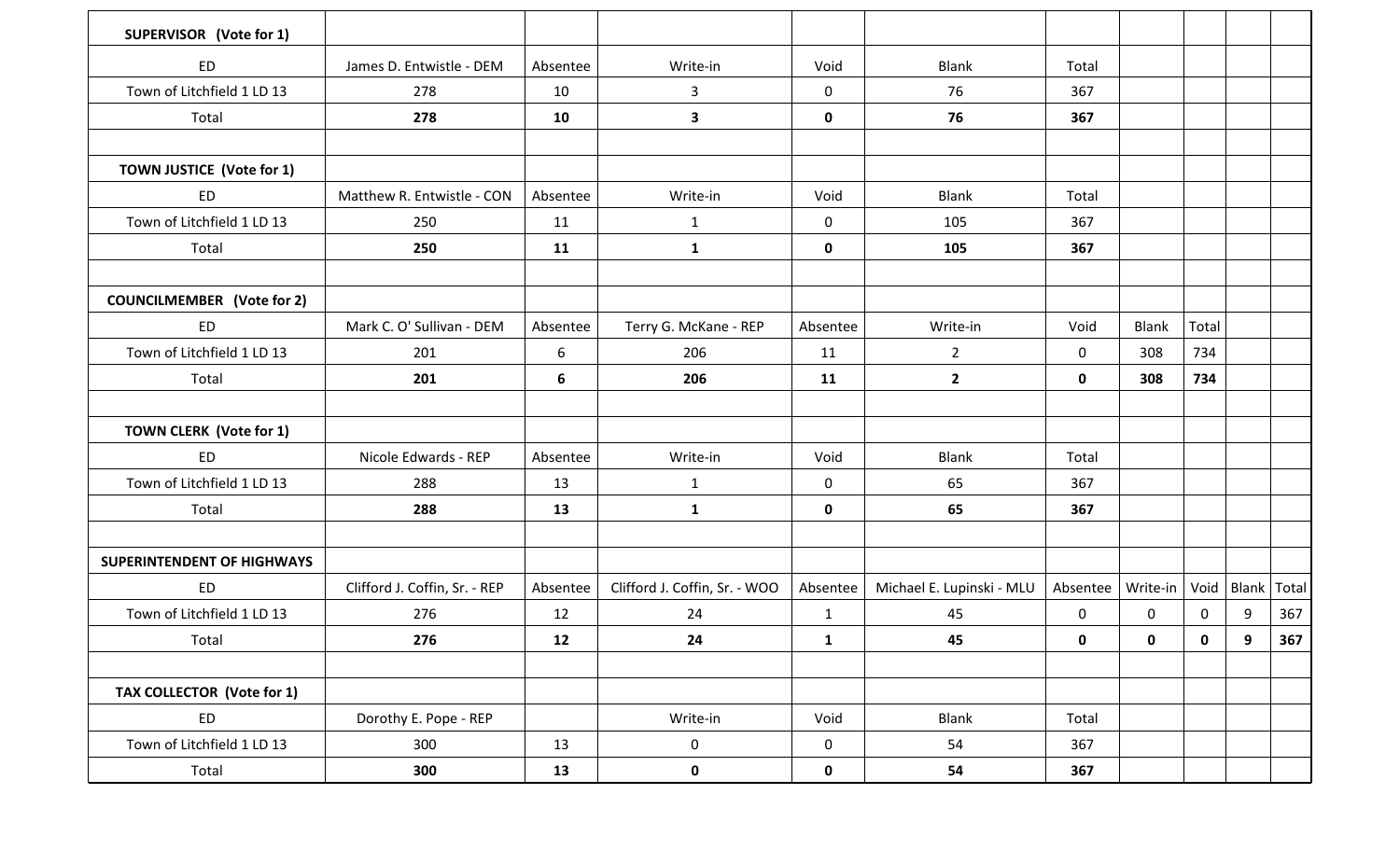| CITY CLERK (Vote for 1)             |                             |              |                             |                     |                      |                                            |                  |              |       |       |
|-------------------------------------|-----------------------------|--------------|-----------------------------|---------------------|----------------------|--------------------------------------------|------------------|--------------|-------|-------|
| <b>ED</b>                           | Kira M. Miller - DEM        | Absentee     | Write-in                    | Void                | <b>Blank</b>         | Total                                      |                  |              |       |       |
| City of Little Falls Ward 1 1 LD 12 | 180                         | $10\,$       | $\mathbf 0$                 | 0                   | 46                   | 236                                        |                  |              |       |       |
| City of Little Falls Ward 2 1 LD 12 | 238                         | 21           | $\mathbf{1}$                | $\mathbf{1}$        | 52                   | 313                                        |                  |              |       |       |
| City of Little Falls Ward 3 1 LD 12 | 43                          | 5            | $\boldsymbol{0}$            | 0                   | 8                    | 56                                         |                  |              |       |       |
| City of Little Falls Ward 3 2 LD 10 | 94                          | $\mathbf{1}$ | $\boldsymbol{0}$            | 0                   | 17                   | 112                                        |                  |              |       |       |
| City of Little Falls Ward 4 1 LD 12 | 106                         | 8            | $\mathbf{1}$                | 0                   | 23                   | 138                                        |                  |              |       |       |
| Total                               | 661                         | 45           | $\mathbf{2}$                | $\mathbf{1}$        | 146                  | 855                                        |                  |              |       |       |
|                                     |                             |              |                             |                     |                      |                                            |                  |              |       |       |
| <b>CITY TREASURER (Vote for 1)</b>  |                             |              |                             |                     |                      |                                            |                  |              |       |       |
| <b>ED</b>                           | David M. Petkovsek - DEM    | Absentee     | Write-in                    | Void                | <b>Blank</b>         | Total                                      |                  |              |       |       |
| City of Little Falls Ward 1 1 LD 12 | 174                         | 9            | 0                           | 0                   | 53                   | 236                                        |                  |              |       |       |
| City of Little Falls Ward 2 1 LD 12 | 234                         | 22           | $\mathbf 0$                 | $\overline{2}$      | 55                   | 313                                        |                  |              |       |       |
| City of Little Falls Ward 3 1 LD 12 | 41                          | 5            | $\boldsymbol{0}$            | 0                   | 10                   | 56                                         |                  |              |       |       |
| City of Little Falls Ward 3 2 LD 10 | 92                          | $\mathbf{1}$ | $\mathbf 0$                 | 0                   | 19                   | 112                                        |                  |              |       |       |
| City of Little Falls Ward 4 1 LD 12 | 104                         | 8            | $\mathbf{1}$                | 0                   | 25                   | 138                                        |                  |              |       |       |
| Total                               | 645                         | 45           | $\mathbf{1}$                | $\mathbf{2}$        | 162                  | 855                                        |                  |              |       |       |
|                                     |                             |              |                             |                     |                      |                                            |                  |              |       |       |
| ALDERMAN Ward 1 (Vote for 2)        |                             |              |                             |                     |                      |                                            |                  |              |       |       |
| <b>ED</b>                           | Jonathan Shaffer - REP      | Absentee     | Jeffrey Gressler - CZS      | Absentee            | Write-in             | Void                                       | Blank            | Total        |       |       |
| City of Little Falls Ward 1 1 LD 12 | 113                         | 5            | 147                         | 9                   | $\mathbf{1}$         | 0                                          | 197              | 472          |       |       |
| Total                               | 113                         | 5            | 147                         | 9                   | $\mathbf{1}$         | 0                                          | 197              | 472          |       |       |
|                                     |                             |              |                             |                     |                      |                                            |                  |              |       |       |
| ALDERMAN Ward 2 (Vote for 2)        |                             |              |                             |                     |                      |                                            |                  |              |       |       |
| ED                                  | Justin David Welyczko - DEM | Absentee     | Justin David Welyczko - FRE | Absentee            | Todd Dillon - DEM    | Absentee                                   | Write-in         | Void         | Blank | Total |
| City of Little Falls Ward 2 1 LD 12 | 214                         | 17           | 8                           | $\pmb{0}$           | 226                  | 16                                         | $\overline{2}$   | $\mathbf{1}$ | 142   | 626   |
| Total                               | 214                         | 17           | 8                           | 0                   | 226                  | 16                                         | $\mathbf{2}$     | 1            | 142   | 626   |
|                                     |                             |              |                             |                     |                      |                                            |                  |              |       |       |
| ALDERMAN Ward 3 (Vote for 2)        |                             |              |                             |                     |                      |                                            |                  |              |       |       |
| ED                                  | Mark Ruffing - DEM          | Absentee     | Mark Ruffing - MRF          | Absentee            | Nicholas Regan - DEM | Absentee   Write-in   Void   Blank   Total |                  |              |       |       |
| City of Little Falls Ward 3 1 LD 12 | 33                          | 5            | 3                           | $\mathsf{O}\xspace$ | 37                   | $5\phantom{.0}$                            | $\boldsymbol{0}$ | $\mathbf 0$  | 29    | 112   |
| City of Little Falls Ward 3 2 LD 10 | 78                          | 0            | 4                           | 0                   | 87                   | $\mathbf{1}$                               | 0                | 0            | 54    | 224   |
| Total                               | 111                         | 5            | $\overline{\mathbf{z}}$     | 0                   | 124                  | 6                                          | $\mathbf 0$      | 0            | 83    | 336   |
|                                     |                             |              |                             |                     |                      |                                            |                  |              |       |       |
| ALDERMAN Ward 4 (Vote for 2)        |                             |              |                             |                     |                      |                                            |                  |              |       |       |
| ED                                  | Peter A. Atutis, Jr. - DEM  | Absentee     | Daniel Carter - DEM         | Absentee            | Write-in             | Void                                       | Blank            | Total        |       |       |
| City of Little Falls Ward 4 1 LD 12 | 91                          | 9            | 89                          | 8                   | $\mathbf{1}$         | $\mathbf{1}$                               | 77               | 276          |       |       |
| Total                               | 91                          | 9            | 89                          | 8                   | $\mathbf{1}$         | $\mathbf 1$                                | $77$             | 276          |       |       |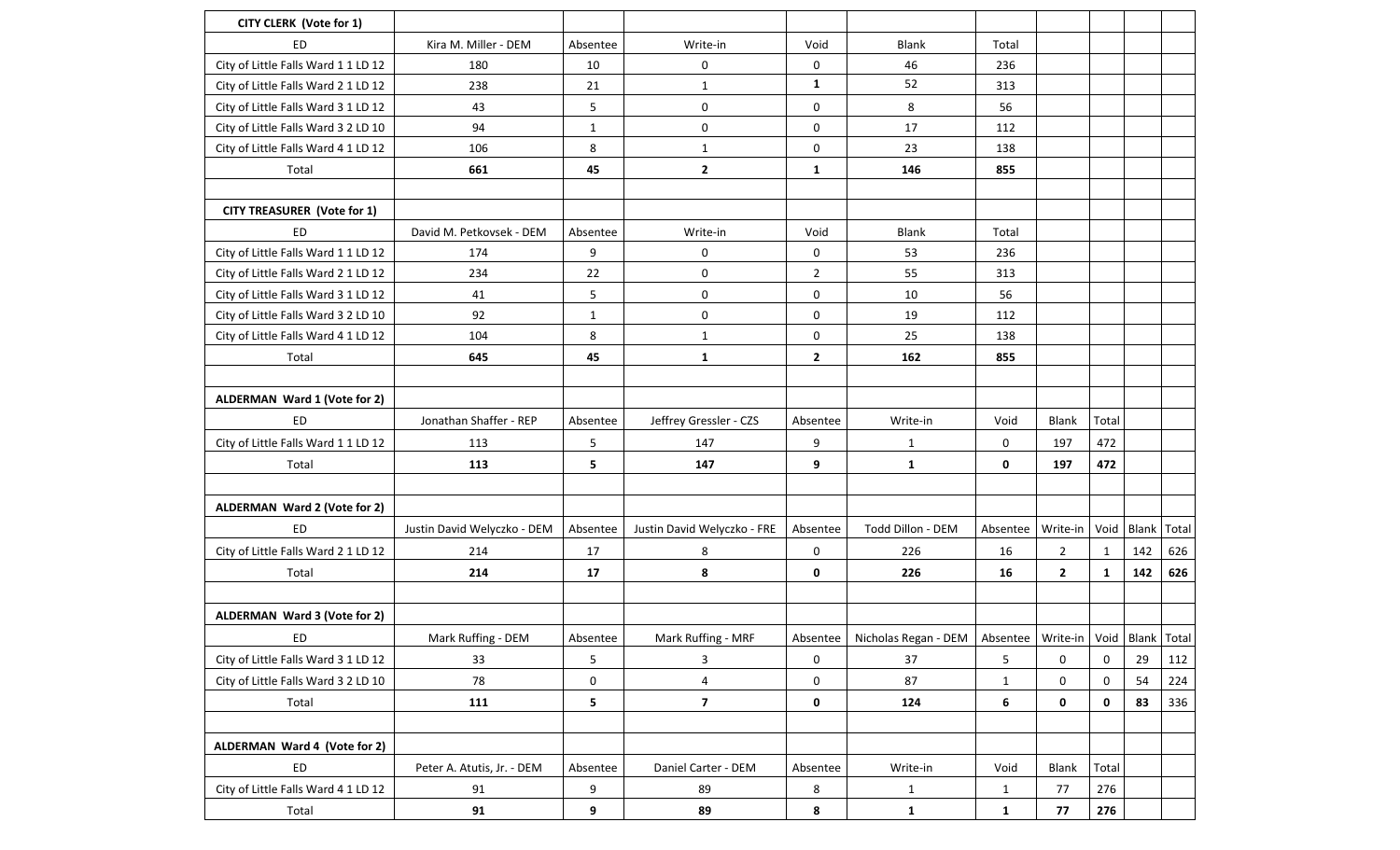| SUPERVISOR (Vote for 1)                 |                           |          |                        |                  |                             |                |                             |                                 |             |    |     |
|-----------------------------------------|---------------------------|----------|------------------------|------------------|-----------------------------|----------------|-----------------------------|---------------------------------|-------------|----|-----|
| ED                                      | Daniel W. Casler - DEM    | Absentee | Daniel W. Casler - RRP | Absentee         | William R. Klock, Jr. - REP | Absentee       | William R. Klock, Jr. - KLK | Write-in   Void   Blank   Total |             |    |     |
| Town of Little Falls 1 LD 14            | 197                       | 8        | 33                     | $\mathbf 0$      | 172                         | $\overline{4}$ | 8                           | $\mathbf{1}$                    | $\mathbf 0$ | 12 | 435 |
| Total                                   | 197                       | 8        | 33                     | $\mathbf 0$      | 172                         | 4              | ${\bf 8}$                   | $\mathbf{1}$                    | $\mathbf 0$ | 12 | 435 |
|                                         |                           |          |                        |                  |                             |                |                             |                                 |             |    |     |
|                                         |                           |          |                        |                  |                             |                |                             |                                 |             |    |     |
| <b>COUNCILMEMBER (Vote for 2)</b>       |                           |          |                        |                  |                             |                |                             |                                 |             |    |     |
| ED                                      | Kevin Sullivan - REP      | Absentee | Eric Gehring - REP     | Absentee         | Write-in                    | Void           | <b>Blank</b>                | Total                           |             |    |     |
| Town of Little Falls 1 LD 14            | 265                       | 9        | 268                    | 9                | $\mathbf 0$                 | $\pmb{0}$      | 319                         | 870                             |             |    |     |
| Total                                   | 265                       | 9        | 268                    | $\boldsymbol{9}$ | $\mathbf 0$                 | $\mathbf 0$    | 319                         | 870                             |             |    |     |
|                                         |                           |          |                        |                  |                             |                |                             |                                 |             |    |     |
| TOWN CLERK (Vote for 1)                 |                           |          |                        |                  |                             |                |                             |                                 |             |    |     |
| ED                                      | Sandra Regan - REP        | Absentee | Write-in               | Void             | Blank                       | Total          |                             |                                 |             |    |     |
| Town of Little Falls 1 LD 14            | 299                       | 9        | $\mathbf 0$            | $\mathbf 0$      | 127                         | 435            |                             |                                 |             |    |     |
| Total                                   | 299                       | 9        | $\mathbf 0$            | $\mathbf 0$      | 127                         | 435            |                             |                                 |             |    |     |
|                                         |                           |          |                        |                  |                             |                |                             |                                 |             |    |     |
| SUPERINTENDENT OF HIGHWAYS (Vote for 1) |                           |          |                        |                  |                             |                |                             |                                 |             |    |     |
| ED                                      | Donald F. Cotton - REP    | Absentee | Write-in               | Void             | <b>Blank</b>                | Total          |                             |                                 |             |    |     |
| Town of Little Falls 1 LD 14            | 284                       | 9        | $\mathbf 0$            | $\mathbf 0$      | 142                         | 435            |                             |                                 |             |    |     |
| Total                                   | 284                       | 9        | $\mathbf 0$            | $\mathbf 0$      | 142                         | 435            |                             |                                 |             |    |     |
|                                         |                           |          |                        |                  |                             |                |                             |                                 |             |    |     |
| TAX COLLECTOR (Vote for 1)              |                           |          |                        |                  |                             |                |                             |                                 |             |    |     |
| ED                                      | Kathleen R. Sagatis - REP | Absentee | Write-in               | Void             | <b>Blank</b>                | Total          |                             |                                 |             |    |     |
| Town of Little Falls 1 LD 14            | 301                       | 8        | $\mathbf 0$            | $\mathbf 0$      | 126                         | 435            |                             |                                 |             |    |     |
| Total                                   | 301                       | 8        | $\mathbf 0$            | $\mathbf 0$      | 126                         | 435            |                             |                                 |             |    |     |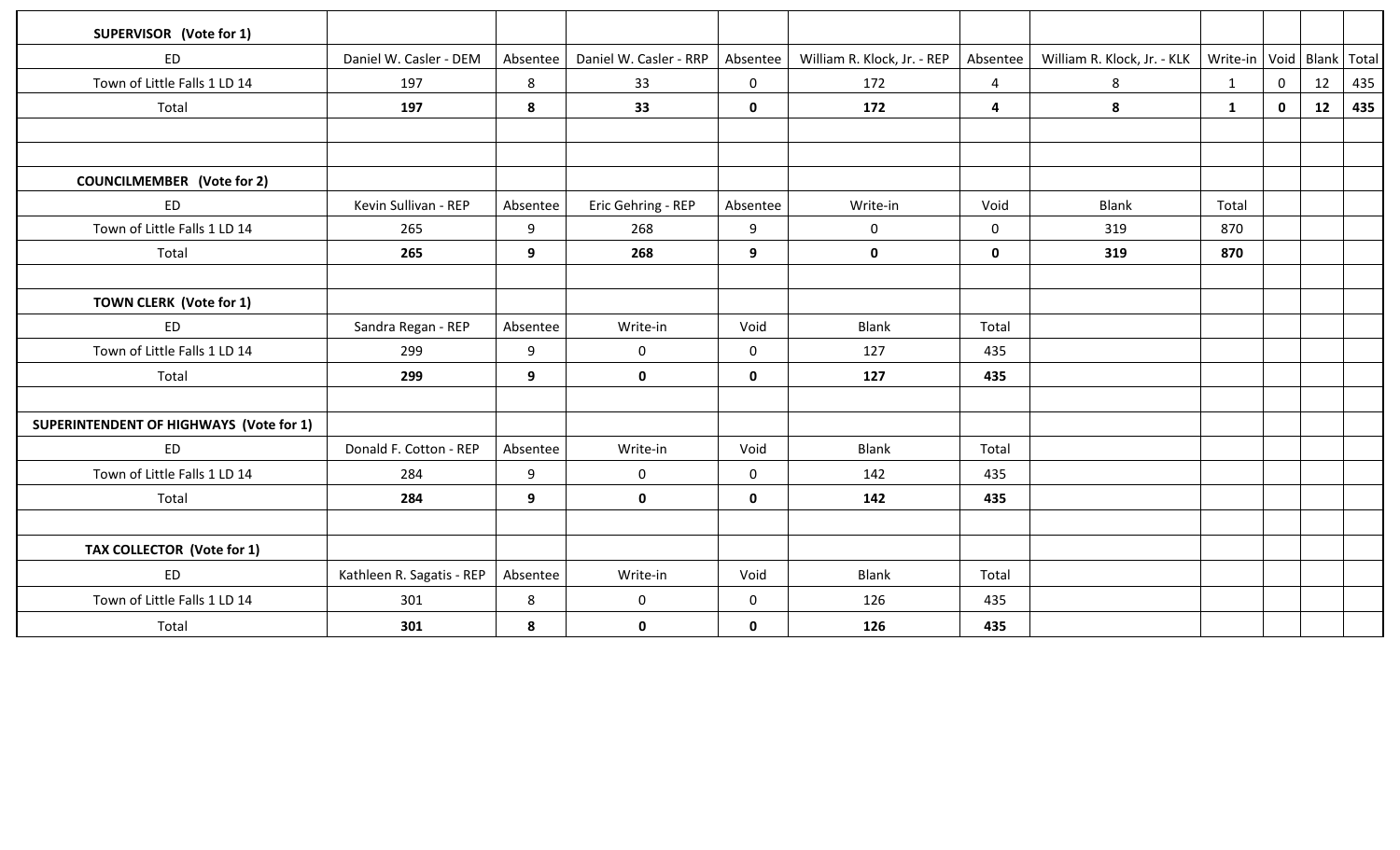| <b>TOWN JUSTICE (Vote for 1)</b>  |                              |                |                           |                |                         |              |              |          |              |       |
|-----------------------------------|------------------------------|----------------|---------------------------|----------------|-------------------------|--------------|--------------|----------|--------------|-------|
| <b>ED</b>                         | <b>Gerald Thompson - REP</b> | Absentee       | Write-in                  | Void           | <b>Blank</b>            | Total        |              |          |              |       |
| Town of Manheim 1 LD 10           | 64                           | $2^{\circ}$    | $\mathbf 0$               | $\mathbf{1}$   | 17                      | 84           |              |          |              |       |
| Town of Manheim 2 LD 10           | 250                          | 13             | 11                        | $\overline{2}$ | 84                      | 360          |              |          |              |       |
| Town of Manheim 3 LD 10           | 86                           | $\mathbf{1}$   | $2^{\circ}$               | $\mathbf 0$    | 38                      | 127          |              |          |              |       |
| Total                             | 400                          | 16             | 13                        | 3              | 139                     | 571          |              |          |              |       |
|                                   |                              |                |                           |                |                         |              |              |          |              |       |
| <b>COUNCILMEMBER (Vote for 2)</b> |                              |                |                           |                |                         |              |              |          |              |       |
| <b>ED</b>                         | Rodney Swartz - REP          | Absentee       | Gregory L. Williams - CON | Absentee       | Frederick Doerrer - REP | Absentee     | Write-in     | Void     | <b>Blank</b> | Total |
| Town of Manheim 1 LD 10           | 50                           | $2^{\circ}$    | 40                        | 1              | 50                      | $\mathbf{1}$ | $\mathbf 0$  | $\Omega$ | 24           | 168   |
| Town of Manheim 2 LD 10           | 225                          | 9              | 151                       | $\overline{7}$ | 225                     | 11           | $\mathbf{1}$ | 6        | 85           | 720   |
| Town of Manheim 3 LD 10           | 76                           | $\overline{2}$ | 60                        | $\overline{2}$ | 71                      | $\mathbf{1}$ | $\mathbf{1}$ | $\Omega$ | 41           | 254   |
| Total                             | 351                          | 13             | 251                       | 10             | 346                     | 13           | $\mathbf{2}$ | 6        | 150          | 1142  |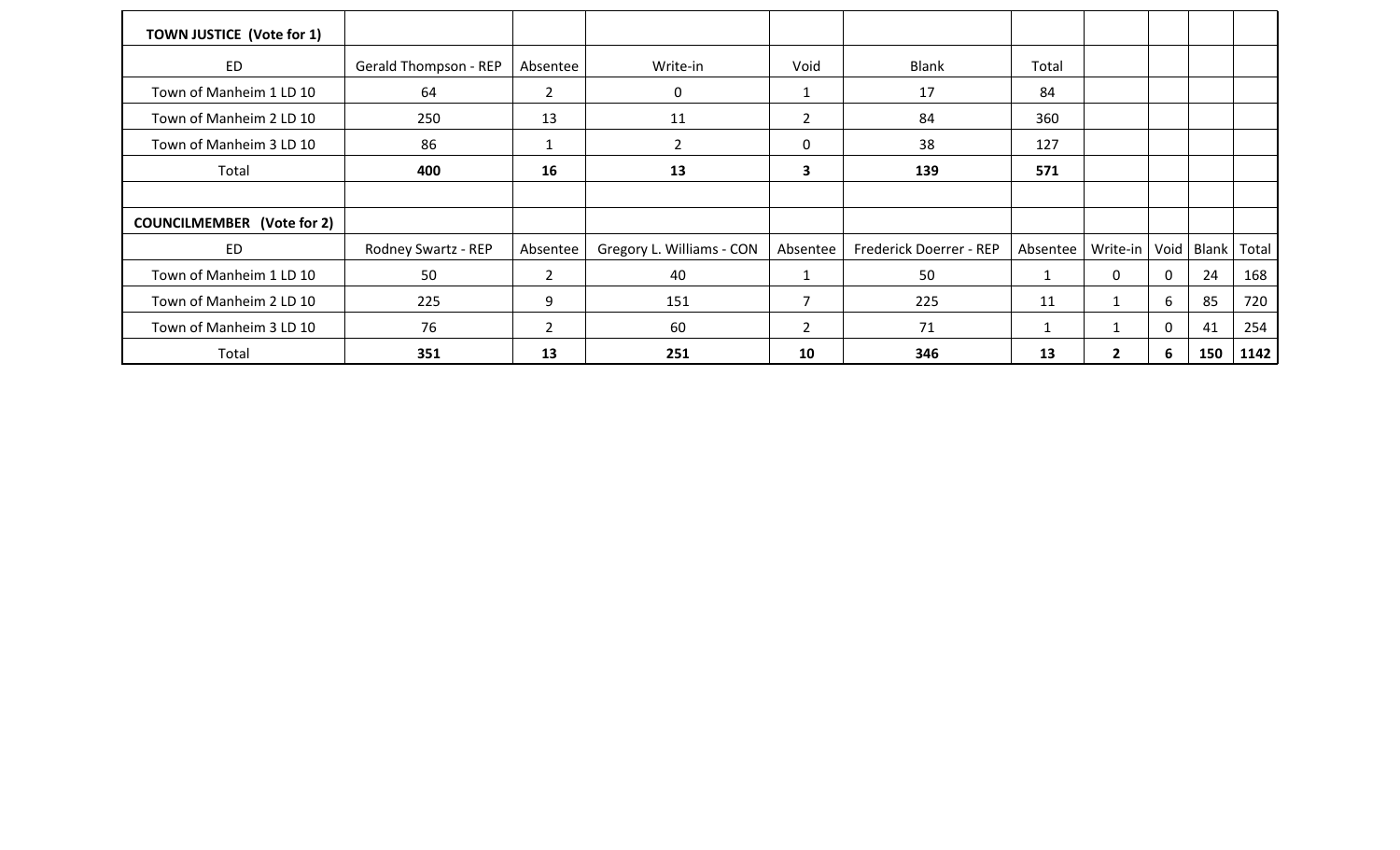| SUPERVISOR (Vote for 1)                        |                         |          |                      |                |                |                |             |     |
|------------------------------------------------|-------------------------|----------|----------------------|----------------|----------------|----------------|-------------|-----|
| <b>ED</b>                                      | Michael D. McEvoy - DEM | Absentee | Write-in             | Void           | <b>Blank</b>   | Total          |             |     |
| Town of Newport 1 LD 17                        | 321                     | 12       | 4                    | $\overline{2}$ | 88             | 427            |             |     |
| Total                                          | 321                     | 12       | 4                    | $\overline{2}$ | 88             | 427            |             |     |
|                                                |                         |          |                      |                |                |                |             |     |
| <b>COUNCILMEMBER</b> (Vote for 2)              |                         |          |                      |                |                |                |             |     |
| <b>ED</b>                                      | John C. Brucker - REP   | Absentee | Thomas Lindsay - REP | Absentee       | Write-in       | Void           | Blank Total |     |
| Town of Newport 1 LD 17                        | 278                     | 11       | 320                  | 11             | $\overline{2}$ | $\overline{2}$ | 230         | 854 |
| Total                                          | 278                     | 11       | 320                  | 11             | $\overline{2}$ | $\overline{2}$ | 230         | 854 |
|                                                |                         |          |                      |                |                |                |             |     |
| TOWN CLERK/ TAX COLLECTOR (Vote for 1)         |                         |          |                      |                |                |                |             |     |
| <b>ED</b>                                      | Terry M. Fellows - REP  | Absentee | Write-in             | Void           | <b>Blank</b>   | Total          |             |     |
| Town of Newport 1 LD 17                        | 336                     | 11       | $\mathbf{1}$         | $\mathbf{1}$   | 78             | 427            |             |     |
| Total                                          | 336                     | 11       | $\mathbf{1}$         | $\mathbf{1}$   | 78             | 427            |             |     |
|                                                |                         |          |                      |                |                |                |             |     |
| <b>SUPERINTENDENT OF HIGHWAYS (Vote for 1)</b> |                         |          |                      |                |                |                |             |     |
| <b>ED</b>                                      | Jason M. Coffin - REP   | Absentee | Write-in             | Void           | <b>Blank</b>   | Total          |             |     |
| Town of Newport 1 LD 17                        | 317                     | 13       | $\overline{2}$       | $\Omega$       | 95             | 427            |             |     |
| Total                                          | 317                     | 13       | $\mathbf{2}$         | 0              | 95             | 427            |             |     |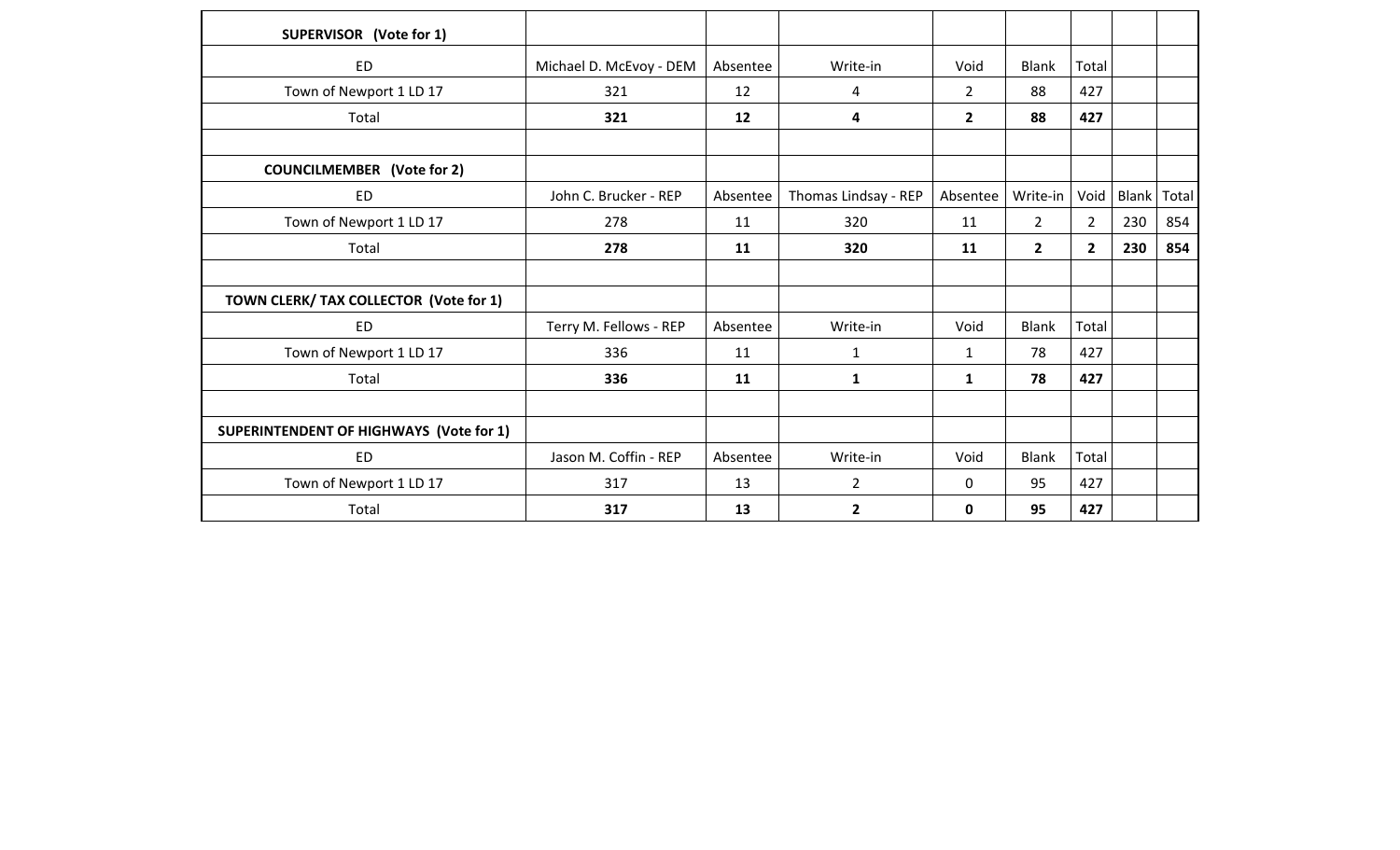| SUPERVISOR (Vote for 1)           |                           |                         |                      |              |              |              |       |       |
|-----------------------------------|---------------------------|-------------------------|----------------------|--------------|--------------|--------------|-------|-------|
|                                   |                           |                         |                      |              |              |              |       |       |
| <b>ED</b>                         | Judith L. Gokey - REP     | Absentee                | Write-in             | Void         | Blank        | Total        |       |       |
| Town of Norway 1 LD 16            | 124                       | $\overline{2}$          | 4                    | 0            | 45           | 175          |       |       |
| Total                             | 124                       | $\overline{\mathbf{2}}$ | 4                    | $\mathbf{0}$ | 45           | 175          |       |       |
|                                   |                           |                         |                      |              |              |              |       |       |
| <b>COUNCILMEMBER</b> (Vote for 2) |                           |                         |                      |              |              |              |       |       |
| <b>ED</b>                         | Craig Gillespie - REP     | Absentee                | Gary J. Snyder - REP | Absentee     | Write-in     | Void         | Blank | Total |
| Town of Norway 1 LD 16            | 121                       | $\mathbf{1}$            | 137                  | $\mathbf{1}$ | $\mathbf 0$  | $\mathbf{0}$ | 90    | 350   |
| Total                             | 121                       | 1                       | 137                  | $\mathbf{1}$ | $\mathbf 0$  | $\mathbf 0$  | 90    | 350   |
|                                   |                           |                         |                      |              |              |              |       |       |
| <b>TOWN CLERK (Vote for 1)</b>    |                           |                         |                      |              |              |              |       |       |
| <b>ED</b>                         | Lora J. Grower - REP      | Absentee                | Write-in             | Void         | <b>Blank</b> | Total        |       |       |
| Town of Norway 1 LD 16            | 142                       | $\mathbf{1}$            | $\mathbf 0$          | $\mathbf 0$  | 32           | 175          |       |       |
| Total                             | 142                       | $\mathbf{1}$            | $\mathbf 0$          | 0            | 32           | 175          |       |       |
|                                   |                           |                         |                      |              |              |              |       |       |
| <b>SUPERINTENDENT OF HIGHWAYS</b> |                           |                         |                      |              |              |              |       |       |
| <b>ED</b>                         | Howard A. Eaton - REP     | Absentee                | Write-in             | Void         | <b>Blank</b> | Total        |       |       |
| Town of Norway 1 LD 16            | 136                       | $\mathbf{1}$            | $\mathbf{1}$         | $\mathbf 0$  | 37           | 175          |       |       |
| Total                             | 136                       | 1                       | $\mathbf{1}$         | $\mathbf 0$  | 37           | 175          |       |       |
|                                   |                           |                         |                      |              |              |              |       |       |
| TAX COLLECTOR (Vote for 1)        |                           |                         |                      |              |              |              |       |       |
| <b>ED</b>                         | Constance R. Kemler - REP | Absentee                | Write-in             | Void         | <b>Blank</b> | Total        |       |       |
| Town of Norway 1 LD 16            | 139                       | $\mathbf{1}$            | $\mathbf 0$          | 0            | 35           | 175          |       |       |
| Total                             | 139                       | $\mathbf{1}$            | $\mathbf 0$          | 0            | 35           | 175          |       |       |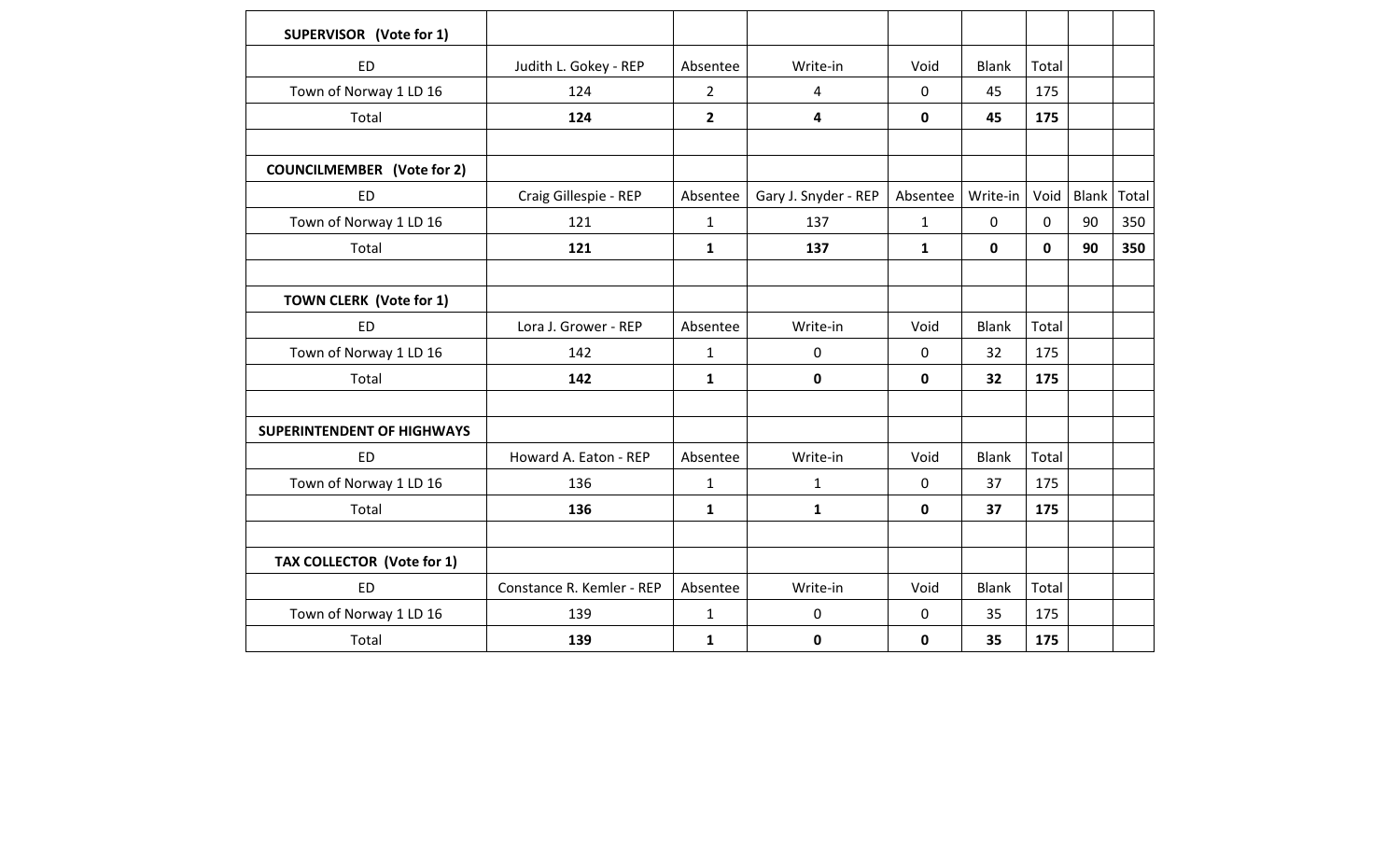| SUPERVISOR (Vote for 1)                        |                         |          |                         |             |                |             |              |       |
|------------------------------------------------|-------------------------|----------|-------------------------|-------------|----------------|-------------|--------------|-------|
| <b>ED</b>                                      | Scott Bagetis - REP     | Absentee | Write-in                | Void        | <b>Blank</b>   | Total       |              |       |
| Town of Ohio 1 LD 15                           | 169                     | 13       | $\overline{2}$          | 0           | 31             | 215         |              |       |
| Total                                          | 169                     | 13       | $\mathbf{2}$            | $\mathbf 0$ | 31             | 215         |              |       |
|                                                |                         |          |                         |             |                |             |              |       |
| <b>TOWN JUSTICE</b> (Vote for 2)               |                         |          |                         |             |                |             |              |       |
| <b>ED</b>                                      | Scott J. Tranter - REP  | Absentee | Karen Mowers - LNC      | Absentee    | Write-in       | Void        | Blank        | Total |
| Town of Ohio 1 LD 15                           | 118                     | 10       | 112                     | 5           | $\overline{4}$ | $\mathbf 0$ | 181          | 430   |
| Total                                          | 118                     | 10       | 112                     | 5           | 4              | $\mathbf 0$ | 181          | 430   |
| <b>COUNCILMEMBER</b> (Vote for 2)              |                         |          |                         |             |                |             |              |       |
| <b>ED</b>                                      | David M. Mower - REP    | Absentee | Gordon A. Roark - REP   | Absentee    | Write-in       | Void        | <b>Blank</b> | Total |
| Town of Ohio 1 LD 15                           | 162                     | 9        | 153                     | 12          | 6              | 0           | 88           | 430   |
| Total                                          | 162                     | 9        | 153                     | 12          | 6              | $\mathbf 0$ | 88           | 430   |
|                                                |                         |          |                         |             |                |             |              |       |
| <b>TOWN CLERK (Vote for 1)</b>                 |                         |          |                         |             |                |             |              |       |
| ED                                             | Sandra Gates - REP      | Absentee | Write-in                | Void        | Blank          | Total       |              |       |
| Town of Ohio 1 LD 15                           | 157                     | 13       | $2^{\circ}$             | 0           | 43             | 215         |              |       |
| Total                                          | 157                     | 13       | $\overline{2}$          | 0           | 43             | 215         |              |       |
| <b>SUPERINTENDENT OF HIGHWAYS (Vote for 1)</b> |                         |          |                         |             |                |             |              |       |
| ED                                             | James Nightingale - REP | Absentee | Write-in                | Void        | <b>Blank</b>   | Total       |              |       |
| Town of Ohio 1 LD 15                           | 160                     | 15       | $\overline{2}$          | $\mathbf 0$ | 38             | 215         |              |       |
| Total                                          | 160                     | 15       | $\overline{\mathbf{c}}$ | 0           | 38             | 215         |              |       |
|                                                |                         |          |                         |             |                |             |              |       |
| TAX COLLECTOR (Vote for 1)                     |                         |          |                         |             |                |             |              |       |
| ED                                             | Tammy M. Sperry - STC   | Absentee | Write-in                | Void        | <b>Blank</b>   | Total       |              |       |
| Town of Ohio 1 LD 15                           | 137                     | 12       | $\boldsymbol{0}$        | $\mathbf 0$ | 66             | 215         |              |       |
| Total                                          | 137                     | 12       | $\pmb{0}$               | 0           | 66             | 215         |              |       |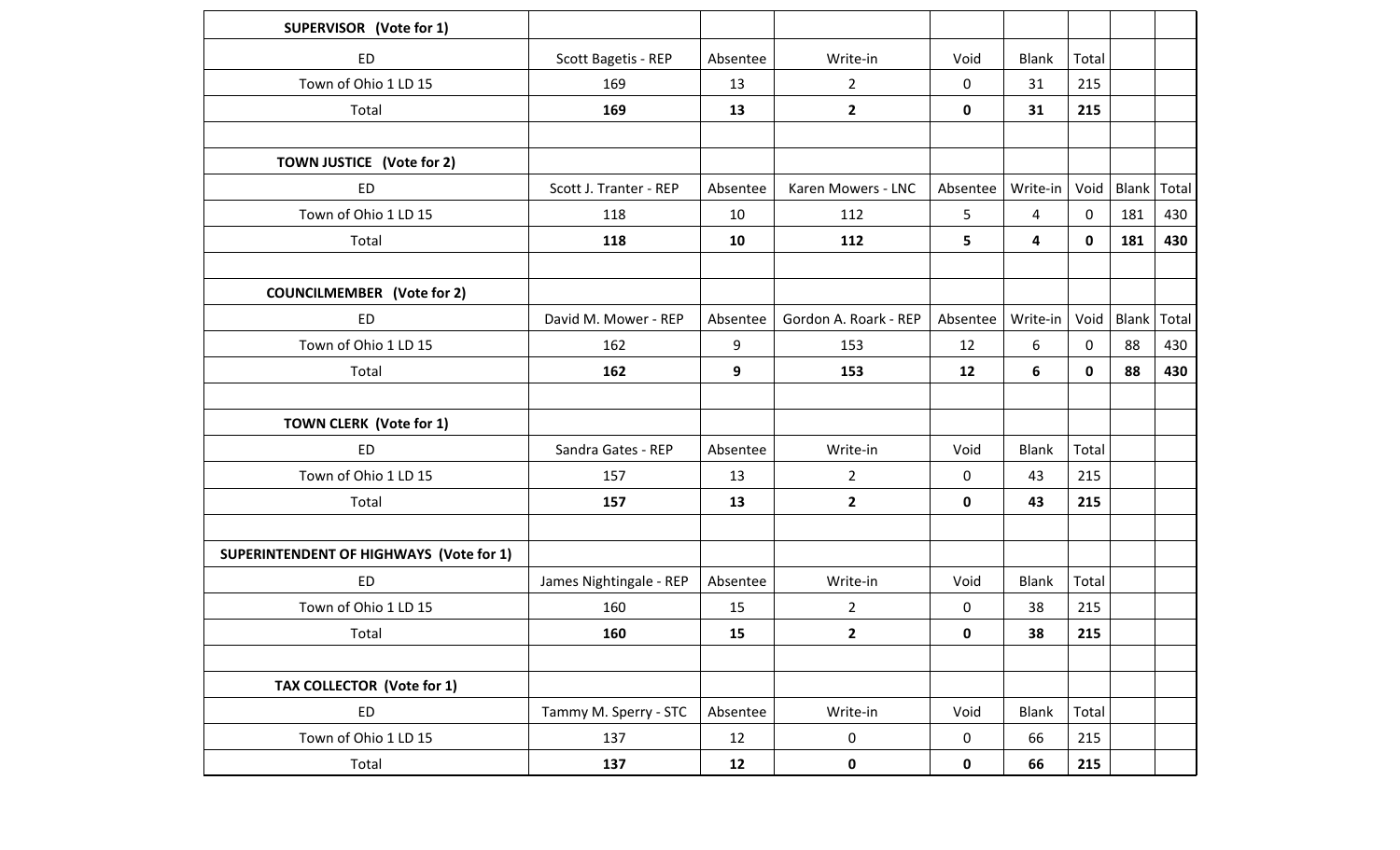| SUPERVISOR (Vote for 1)                   |                               |                |                         |                |             |                |       |       |
|-------------------------------------------|-------------------------------|----------------|-------------------------|----------------|-------------|----------------|-------|-------|
| <b>ED</b>                                 | Frances J. Donley - REP       | Absentee       | Write-in                | Void           | Blank       | Total          |       |       |
| Town of Russia 1 LD 17                    | 225                           | 21             | 0                       | $\mathbf{1}$   | 82          | 329            |       |       |
| Town of Russia 2 LD 15                    | 121                           | 3              | 0                       | 0              | 27          | 151            |       |       |
| Town of Russia 3 LD 17                    | 58                            | $\overline{2}$ | $\mathbf{1}$            | 0              | 9           | 70             |       |       |
| Total                                     | 404                           | 26             | $\mathbf{1}$            | $\mathbf{1}$   | 118         | 550            |       |       |
|                                           |                               |                |                         |                |             |                |       |       |
| TOWN JUSTICE (Vote for 2)                 |                               |                |                         |                |             |                |       |       |
| ED                                        | Louis J. Gauthier, Sr. - REP  | Absentee       | John P. Bates - REP     | Absentee       | Write-in    | Void           | Blank | Total |
| Town of Russia 1 LD 17                    | 245                           | 20             | 219                     | 19             | 0           | 2              | 153   | 658   |
| Town of Russia 2 LD 15                    | 116                           | 3              | 107                     | 3              | 0           | $\mathbf 0$    | 73    | 302   |
| Town of Russia 3 LD 17                    | 58                            | $\overline{2}$ | 50                      | $\overline{2}$ | $\mathbf 0$ | $\mathbf 0$    | 28    | 140   |
| Total                                     | 419                           | 25             | 376                     | 24             | 0           | $\overline{2}$ | 254   | 1100  |
|                                           |                               |                |                         |                |             |                |       |       |
| <b>COUNCILMEMBER (Vote for 2)</b>         |                               |                |                         |                |             |                |       |       |
| <b>ED</b>                                 | Christopher R. Gauthier - REP | Absentee       | Ronald Przelski - REP   | Absentee       | Write-in    | Void           | Blank | Total |
| Town of Russia 1 LD 17                    | 234                           | 19             | 238                     | 20             | 0           | $\overline{2}$ | 145   | 658   |
| Town of Russia 2 LD 15                    | 112                           | 3              | 113                     | 3              | $\mathbf 0$ | $\mathbf 0$    | 71    | 302   |
| Town of Russia 3 LD 17                    | 56                            | $\overline{2}$ | 56                      | $\overline{2}$ | $\mathbf 0$ | $\mathbf 0$    | 24    | 140   |
| Total                                     | 402                           | 24             | 407                     | 25             | 0           | $\mathbf{2}$   | 240   | 1100  |
|                                           |                               |                |                         |                |             |                |       |       |
| TOWN CLERK (To Fill Vacancy) (Vote for 1) |                               |                |                         |                |             |                |       |       |
| <b>ED</b>                                 | Amy M. Clemons - REP          | Absentee       | Pamela A. Fellows - PAF | Absentee       | Write-in    | Void           | Blank | Total |
| Town of Russia 1 LD 17                    | 195                           | 18             | 86                      | 4              | 0           | $\mathbf{1}$   | 25    | 329   |
| Town of Russia 2 LD 15                    | 93                            | 3              | 42                      | $\mathbf{1}$   | 0           | $\mathbf 0$    | 12    | 151   |
| Town of Russia 3 LD 17                    | 42                            | $\overline{2}$ | 21                      | 0              | $\mathbf 0$ | $\mathbf 0$    | 5     | 70    |
| Total                                     | 330                           | 23             | 149                     | 5              | 0           | $\mathbf{1}$   | 42    | 550   |
|                                           |                               |                |                         |                |             |                |       |       |
| SUPERINTENDENT OF HIGHWAYS (Vote for 1)   |                               |                |                         |                |             |                |       |       |
| ED                                        | Ray C. Jenkins - REP          | Absentee       | Write-in                | Void           | Blank       | Total          |       |       |
| Town of Russia 1 LD 17                    | 238                           | 20             | 0                       | $\mathbf{1}$   | 70          | 329            |       |       |
| Town of Russia 2 LD 15                    | 119                           | $\overline{2}$ | 0                       | 0              | 30          | 151            |       |       |
| Town of Russia 3 LD 17                    | 59                            | $\overline{2}$ | 0                       | 0              | 9           | 70             |       |       |
| Total                                     | 416                           | 24             | 0                       | $\mathbf{1}$   | 109         | 550            |       |       |
|                                           |                               |                |                         |                |             |                |       |       |
| TAX COLLECTOR (Vote for 1)                |                               |                |                         |                |             |                |       |       |
| ED                                        | LuAnn V. Jenkins - REP        | Absentee       | Write-in                | Void           | Blank       | Total          |       |       |
| Town of Russia 1 LD 17                    | 250                           | 21             | 0                       | $\mathbf{1}$   | 57          | 329            |       |       |
| Town of Russia 2 LD 15                    | 126                           | $\overline{2}$ | 0                       | 0              | 23          | 151            |       |       |
| Town of Russia 3 LD 17                    | 62                            | $\overline{2}$ | 0                       | 0              | 6           | 70             |       |       |
| Total                                     | 438                           | 25             | 0                       | $\mathbf{1}$   | 86          | 550            |       |       |
|                                           |                               |                |                         |                |             |                |       |       |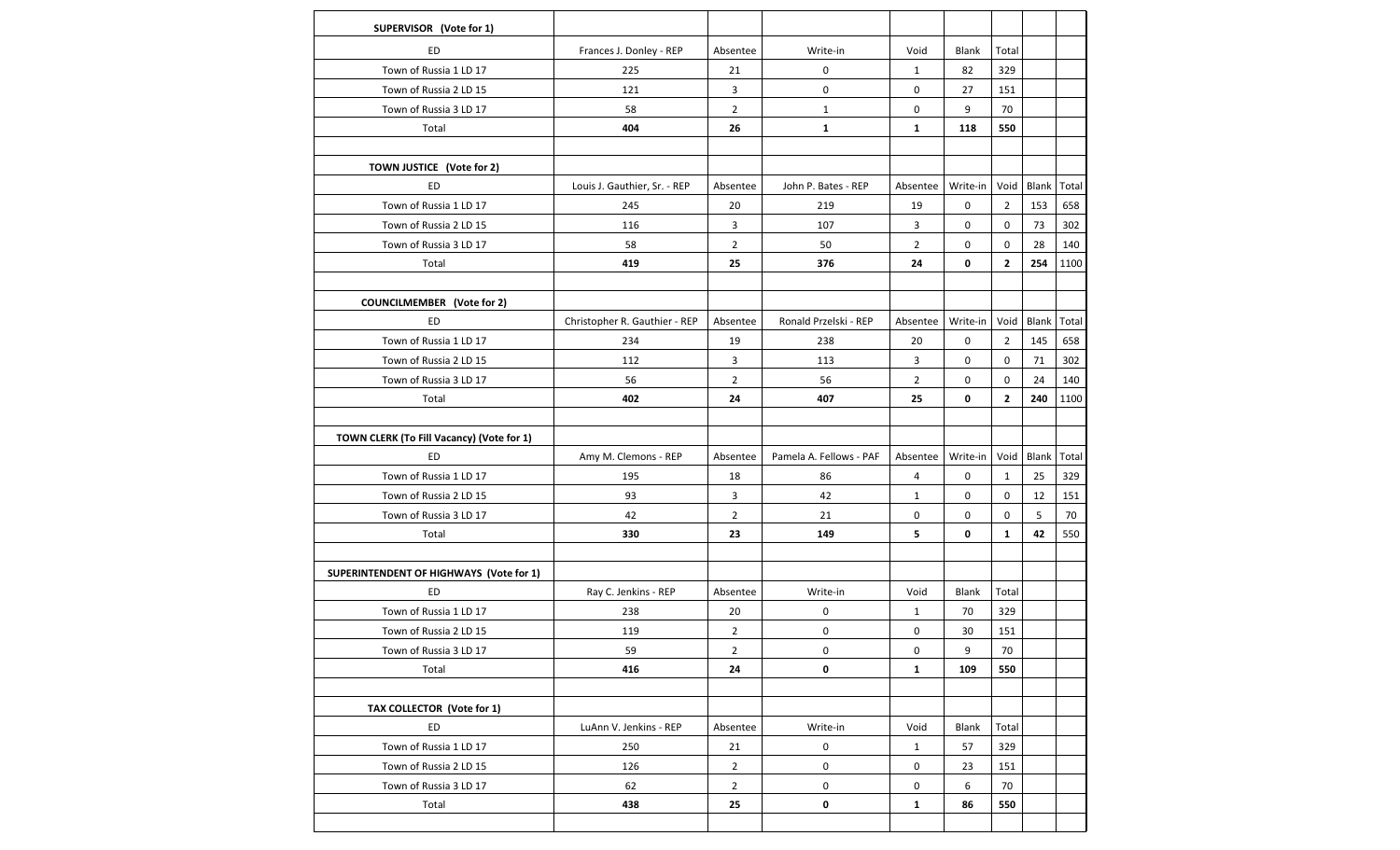| SUPERVISOR (Vote for 1)                                     |                              |          |                       |             |              |             |       |       |
|-------------------------------------------------------------|------------------------------|----------|-----------------------|-------------|--------------|-------------|-------|-------|
| ED                                                          | Jean M. Daley - REP          | Absentee | Write-in              | Void        | Blank        | Total       |       |       |
| Town of Salisbury 1 LD 16                                   | 248                          | 5        | 0                     | 0           | 41           | 294         |       |       |
| Total                                                       | 248                          | 5        | 0                     | $\mathbf 0$ | 41           | 294         |       |       |
|                                                             |                              |          |                       |             |              |             |       |       |
| TOWN JUSTICE (Vote for 1)                                   |                              |          |                       |             |              |             |       |       |
| <b>ED</b>                                                   | Thomas F. Rathbun, Jr. - REP | Absentee | Write-in              | Void        | <b>Blank</b> | Total       |       |       |
| Town of Salisbury 1 LD 16                                   | 231                          | 5        | $\mathbf 0$           | 0           | 58           | 294         |       |       |
| Total                                                       | 231                          | 5        | 0                     | $\mathbf 0$ | 58           | 294         |       |       |
|                                                             |                              |          |                       |             |              |             |       |       |
| <b>COUNCILMEMBER</b> (Vote for 2)                           |                              |          |                       |             |              |             |       |       |
| ED                                                          | Colleen E. Walrath - REP     | Absentee | Robert J. Grose - REP | Absentee    | Write-in     | Void        | Blank | Total |
| Town of Salisbury 1 LD 16                                   | 227                          | 5        | 202                   | 5           | 0            | $\mathbf 0$ | 149   | 588   |
| Total                                                       | 227                          | 5        | 202                   | 5           | 0            | $\mathbf 0$ | 149   | 588   |
|                                                             |                              |          |                       |             |              |             |       |       |
| TOWN CLERK (Vote for 1)                                     |                              |          |                       |             |              |             |       |       |
| <b>ED</b>                                                   | Stanley J. Bilinski - REP    | Absentee | Write-in              | Void        | <b>Blank</b> | Total       |       |       |
| Town of Salisbury 1 LD 16                                   | 234                          | 5        | $\mathbf{1}$          | 0           | 54           | 294         |       |       |
| Total                                                       | 234                          | 5        | $\mathbf{1}$          | $\mathbf 0$ | 54           | 294         |       |       |
|                                                             |                              |          |                       |             |              |             |       |       |
| <b>SUPERINTENDENT OF HIGHWAYS</b>                           |                              |          |                       |             |              |             |       |       |
| ED.                                                         | Edward A. Sherwood - REP     | Absentee | Write-in              | Void        | <b>Blank</b> | Total       |       |       |
| Town of Salisbury 1 LD 16                                   | 246                          | 5        | $\mathbf 0$           | $\mathbf 0$ | 43           | 294         |       |       |
| Total                                                       | 246                          | 5        | 0                     | 0           | 43           | 294         |       |       |
| PROPOSAL NUMBER FOUR,<br><b>TOWN PROPOSITION NUMBER ONE</b> |                              |          |                       |             |              |             |       |       |
| ED                                                          | Yes                          | No       | Void                  | Blank       | Total        |             |       |       |
| Town of Salisbury 1 LD 16                                   | 197                          | 74       | $\mathbf 0$           | 23          | 294          |             |       |       |
| Total                                                       | 197                          | 74       | $\mathbf 0$           | 23          | 294          |             |       |       |
|                                                             |                              |          |                       |             |              |             |       |       |
| PROPOSAL NUMBER FIVE,<br>TOWN PROPOSITION NUMBER TWO        |                              |          |                       |             |              |             |       |       |
| ED                                                          | Yes                          | No       | Void                  | Blank       | Total        |             |       |       |
| Town of Salisbury 1 LD 16                                   | 170                          | 102      | $\mathbf 0$           | 22          | 294          |             |       |       |
| Total                                                       | 170                          | 102      | $\mathbf 0$           | 22          | 294          |             |       |       |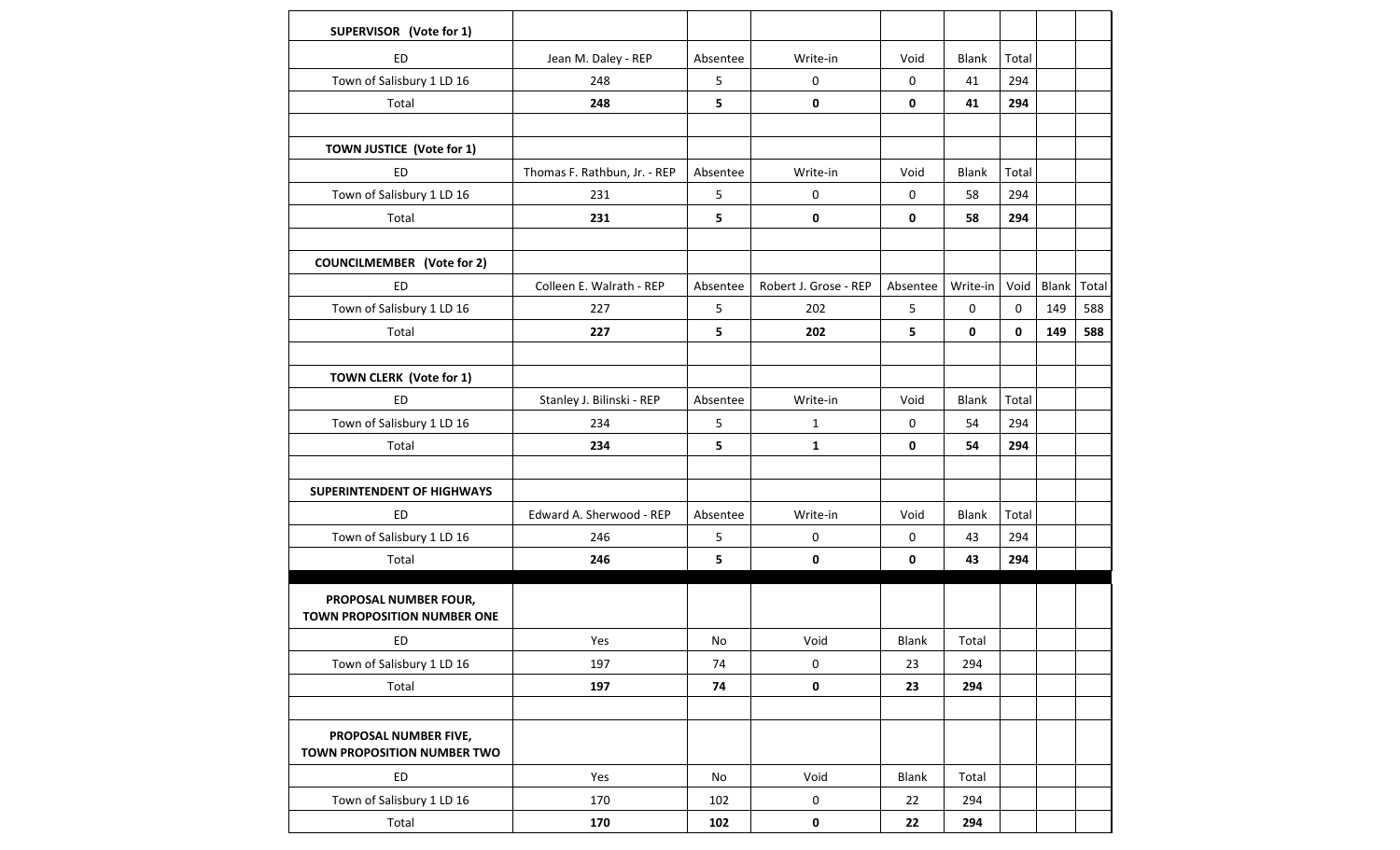| SUPERVISOR (Vote for 1)                |                           |          |                       |                |                       |                |                         |             |       |       |
|----------------------------------------|---------------------------|----------|-----------------------|----------------|-----------------------|----------------|-------------------------|-------------|-------|-------|
| <b>ED</b>                              | Anthony J. Lucenti - REP  | Absentee | Write-in              | Void           | <b>Blank</b>          | Total          |                         |             |       |       |
| Town of Schuyler 1 LD 11               | 119                       | 10       | 0                     | $\pmb{0}$      | 35                    | 164            |                         |             |       |       |
| Town of Schuyler 2 LD 11               | 191                       | 18       | $\mathbf{1}$          | $\mathbf{1}$   | 46                    | 257            |                         |             |       |       |
| Town of Schuyler 3 LD 11               | 186                       | 8        | $\overline{2}$        | $\mathbf 0$    | 42                    | 238            |                         |             |       |       |
| Total                                  | 496                       | 36       | $\mathbf{3}$          | $\mathbf{1}$   | 123                   | 659            |                         |             |       |       |
|                                        |                           |          |                       |                |                       |                |                         |             |       |       |
| <b>TOWN JUSTICE (Vote for 1)</b>       |                           |          |                       |                |                       |                |                         |             |       |       |
| <b>ED</b>                              | George J. Luther II - REP | Absentee | Write-in              | Void           | <b>Blank</b>          | Total          |                         |             |       |       |
| Town of Schuyler 1 LD 11               | 113                       | 9        | 0                     | $\mathbf 0$    | 42                    | 164            |                         |             |       |       |
| Town of Schuyler 2 LD 11               | 206                       | 19       | $\mathbf 0$           | $\mathbf{0}$   | 32                    | 257            |                         |             |       |       |
| Town of Schuyler 3 LD 11               | 183                       | 9        | $\mathbf 0$           | $\mathbf 0$    | 46                    | 238            |                         |             |       |       |
| Total                                  | 502                       | 37       | $\mathbf 0$           | $\mathbf 0$    | 120                   | 659            |                         |             |       |       |
|                                        |                           |          |                       |                |                       |                |                         |             |       |       |
| <b>COUNCILMEMBER (Vote for 2)</b>      |                           |          |                       |                |                       |                |                         |             |       |       |
| <b>ED</b>                              | Bette I. Szesny - REP     | Absentee | Bette I. Szesny - CON | Absentee       | Rodney K. Dodge - REP | Absentee       | Write-in                | Void        | Blank | Total |
| Town of Schuyler 1 LD 11               | 110                       | 8        | 13                    | $\mathbf{1}$   | 113                   | 10             | $\mathbf 0$             | $\mathbf 0$ | 73    | 328   |
| Town of Schuyler 2 LD 11               | 155                       | 15       | 19                    | 3              | 173                   | 18             | $2^{\circ}$             | 3           | 126   | 514   |
| Town of Schuyler 3 LD 11               | 156                       | 9        | 20                    | $\mathbf 0$    | 176                   | $\overline{7}$ | $2^{\circ}$             | $\mathbf 0$ | 106   | 476   |
| Total                                  | 421                       | 32       | 52                    | 4              | 462                   | 35             | $\overline{\mathbf{4}}$ | 3           | 305   | 1318  |
|                                        |                           |          |                       |                |                       |                |                         |             |       |       |
| <b>COUNCILMEMBER (To Fill Vacancy)</b> |                           |          |                       |                |                       |                |                         |             |       |       |
| <b>ED</b>                              | Joseph Juliano - REP      | Absentee | Joseph Juliano - PPV  | Absentee       | Write-in              | Void           | <b>Blank</b>            | Total       |       |       |
| Town of Schuyler 1 LD 11               | 110                       | 10       | 15                    | $\mathbf 0$    | $\mathbf 0$           | $\mathbf 0$    | 29                      | 164         |       |       |
| Town of Schuyler 2 LD 11               | 196                       | 17       | 16                    | $\overline{2}$ | $\overline{2}$        | $\mathbf 0$    | 24                      | 257         |       |       |
| Town of Schuyler 3 LD 11               | 174                       | 8        | 15                    | $\pmb{0}$      | $\mathbf 0$           | $\mathbf 0$    | 41                      | 238         |       |       |
| Total                                  | 480                       | 35       | 46                    | $\overline{2}$ | $\overline{2}$        | $\mathbf 0$    | 94                      | 659         |       |       |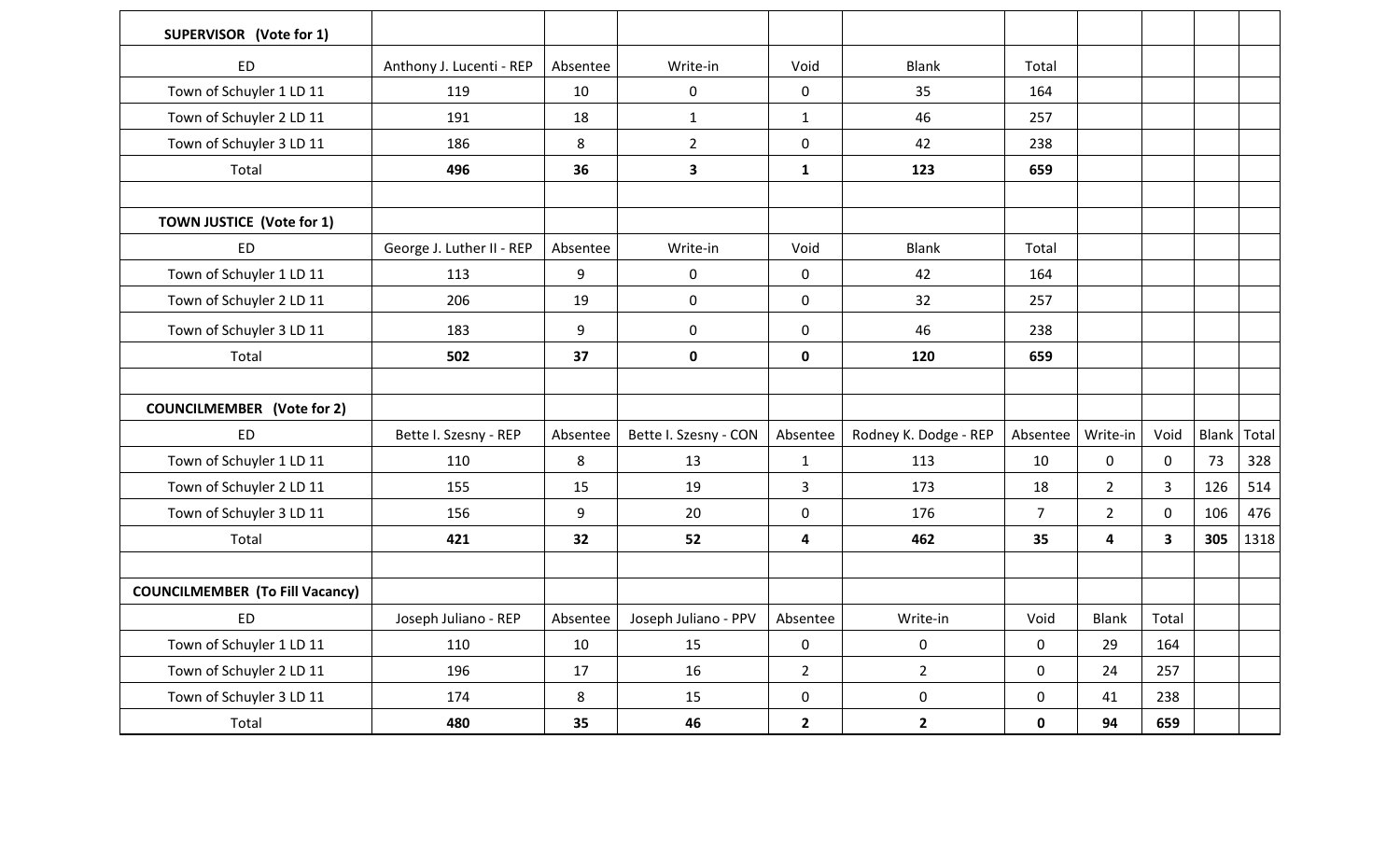| SUPERVISOR (Vote for 1)           |                          |                |                     |              |                         |                         |              |              |       |       |
|-----------------------------------|--------------------------|----------------|---------------------|--------------|-------------------------|-------------------------|--------------|--------------|-------|-------|
| <b>ED</b>                         | Richard E. Bronner - DEM | Absentee       | Write-in            | Void         | <b>Blank</b>            | Total                   |              |              |       |       |
| Town of Stark 1 LD 14             | 178                      | 10             | $\boldsymbol{6}$    | $\mathbf 0$  | 32                      | 226                     |              |              |       |       |
| Total                             | 178                      | 10             | 6                   | 0            | 32                      | 226                     |              |              |       |       |
|                                   |                          |                |                     |              |                         |                         |              |              |       |       |
| <b>COUNCILMEMBER (Vote for 2)</b> |                          |                |                     |              |                         |                         |              |              |       |       |
| <b>ED</b>                         | John D. Sprague - REP    | Absentee       | Emil Ziaja - REP    | Absentee     | Write-in                | Void                    | <b>Blank</b> | Total        |       |       |
| Town of Stark 1 LD 14             | 157                      | 8              | 125                 | 8            | 43                      | $\mathbf{1}$            | 110          | 452          |       |       |
| Total                             | 157                      | 8              | 125                 | 8            | 43                      | $\mathbf{1}$            | 110          | 452          |       |       |
|                                   |                          |                |                     |              |                         |                         |              |              |       |       |
| <b>TOWN CLERK (Vote for 1)</b>    |                          |                |                     |              |                         |                         |              |              |       |       |
| <b>ED</b>                         | Lynn Rogers - DEM        | Absentee       | Write-in            | Void         | <b>Blank</b>            | Total                   |              |              |       |       |
| Town of Stark 1 LD 14             | 176                      | 10             | 5                   | $\mathbf 0$  | 35                      | 226                     |              |              |       |       |
| Total                             | 176                      | 10             | $5\phantom{.0}$     | $\mathbf 0$  | 35                      | 226                     |              |              |       |       |
|                                   |                          |                |                     |              |                         |                         |              |              |       |       |
| <b>SUPERINTENDENT OF HIGHWAYS</b> |                          |                |                     |              |                         |                         |              |              |       |       |
| <b>ED</b>                         | John Armstong - REP      | Absentee       | John Armstong - JAM | Absentee     | Anthony Grescheck - FOS | Absentee                | Write-in     | Void         | Blank | Total |
| Town of Stark 1 LD 14             | 77                       | $\overline{4}$ | 9                   | $\mathbf{1}$ | 124                     | $\overline{7}$          | $\mathbf 0$  | $\mathbf{0}$ | 4     | 226   |
| Total                             | 77                       | 4              | 9                   | $\mathbf{1}$ | 124                     | $\overline{\mathbf{z}}$ | $\mathbf 0$  | 0            | 4     | 226   |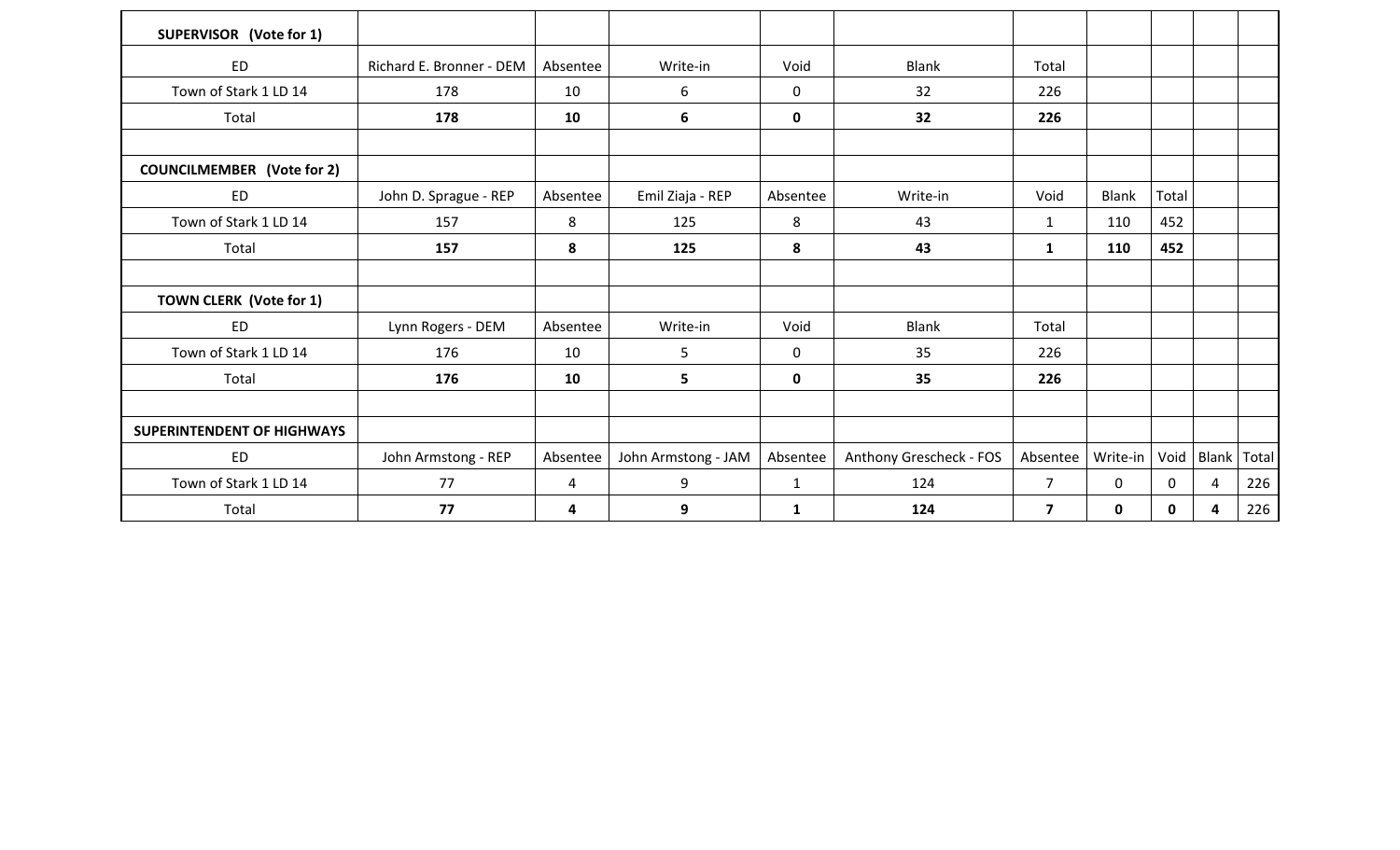| <b>TOWN JUSTICE (Vote for 1)</b>  |                         |          |          |      |              |       |
|-----------------------------------|-------------------------|----------|----------|------|--------------|-------|
| ED.                               | Kenneth A. Miller - KEN | Absentee | Write-in | Void | <b>Blank</b> | Total |
| Town of Warren 1 LD 7             | 146                     | 8        | 5        | 0    | 25           | 184   |
| Total                             | 146                     | 8        | 5        | 0    | 25           | 184   |
|                                   |                         |          |          |      |              |       |
| <b>COUNCILMEMBER</b> (Vote for 2) |                         |          |          |      |              |       |
| ED.                               | Leslie Miller - SNS     | Absentee | Write-in | Void | <b>Blank</b> | Total |
| Town of Warren 1 LD 7             | 152                     | 8        | 39       | 0    | 169          | 368   |
| Total                             | 152                     | 8        | 39       | 0    | 169          | 368   |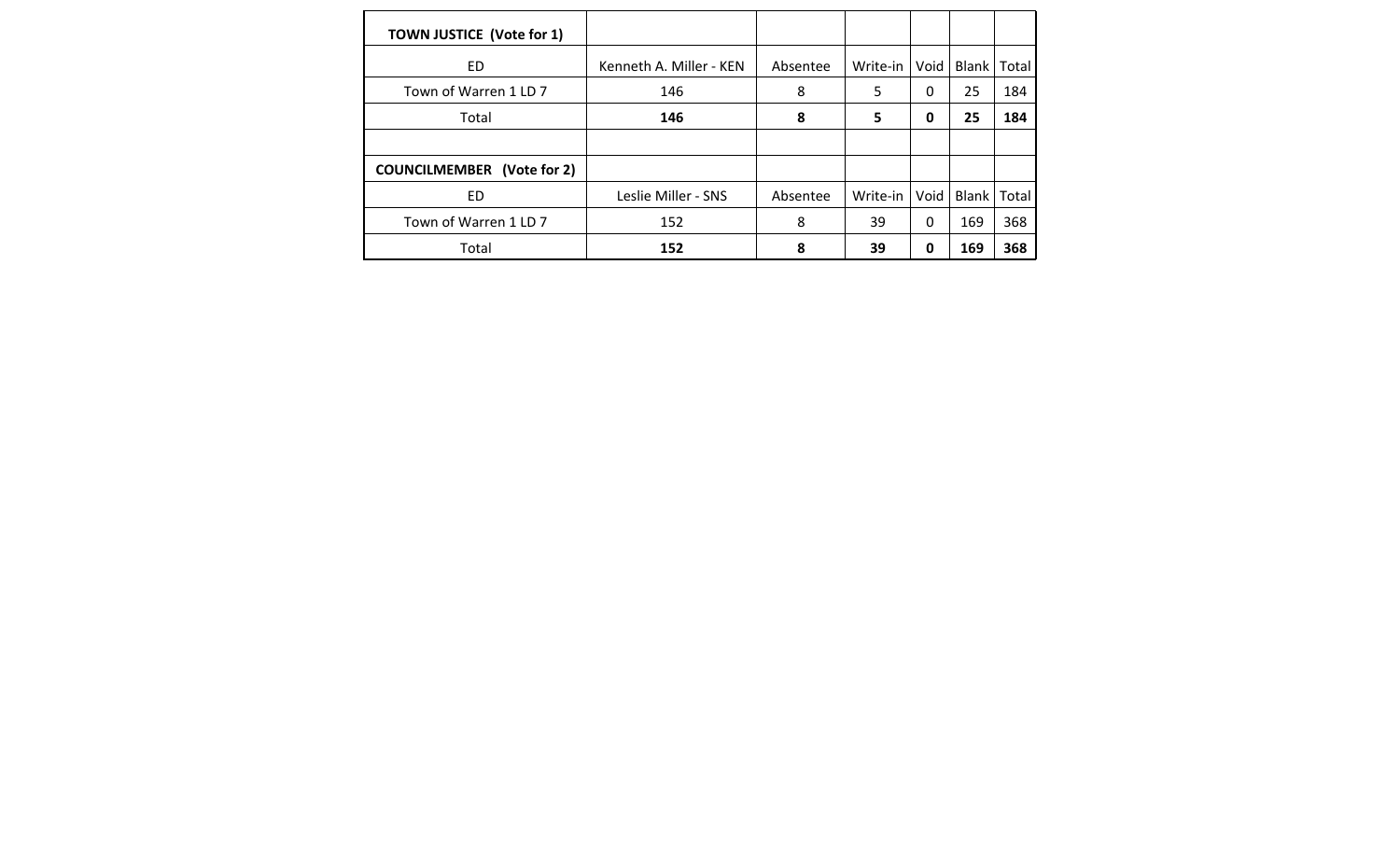| SUPERVISOR (Vote for 1)           |                        |          |                                                                                                                                          |                         |                       |                |                       |                |                                    |              |                                  |       |                       |                         |              |                |       |       |
|-----------------------------------|------------------------|----------|------------------------------------------------------------------------------------------------------------------------------------------|-------------------------|-----------------------|----------------|-----------------------|----------------|------------------------------------|--------------|----------------------------------|-------|-----------------------|-------------------------|--------------|----------------|-------|-------|
| ED                                |                        |          | Robert A. Moore, Jr. - DEM   Absentee   Robert A. Moore, Jr. - MFW   Absentee   Robert W. Burke - REP   Absentee   Robert W. Burke - WAW |                         |                       |                |                       | Absentee       | Write-in                           | Void         | Blank                            | Total |                       |                         |              |                |       |       |
| Town of Webb 1 LD 15              | 427                    | 49       | 44                                                                                                                                       | $\overline{\mathbf{3}}$ | 202                   | 12             | 17                    | $\overline{1}$ | $\mathbf{1}$                       | $\mathbf{0}$ | 16                               | 772   |                       |                         |              |                |       |       |
| Town of Webb 2 LD 15              | 66                     | 14       | 14                                                                                                                                       | $\overline{2}$          | 37                    | $\overline{4}$ | $\overline{2}$        | $\overline{0}$ | $\mathbf{1}$                       | $\mathbf{0}$ | 1                                | 141   |                       |                         |              |                |       |       |
| Total                             | 493                    | 63       | 58                                                                                                                                       | 5                       | 239                   | 16             | 19                    | 1              | $\overline{2}$                     | $\mathbf{0}$ | 17                               | 913   |                       |                         |              |                |       |       |
|                                   |                        |          |                                                                                                                                          |                         |                       |                |                       |                |                                    |              |                                  |       |                       |                         |              |                |       |       |
| <b>COUNCILMEMBER (Vote for 2)</b> |                        |          |                                                                                                                                          |                         |                       |                |                       |                |                                    |              |                                  |       |                       |                         |              |                |       |       |
| ED                                | Katie M. Russell - DEM | Absentee | Katie M. Russell - LBR                                                                                                                   | Absentee                | Donald R. Haehl - REP | Absentee       | Donald R. Haehl - FWM | Absentee       | William H. Tormey - CHK   Absentee |              | Michael A. Ross - REP   Absentee |       | Michael A. Ross - MAR | Absentee Write In       |              | Void           | Blank | Total |
| Town of Webb 1 LD 15              | 266                    | 29       | 28                                                                                                                                       | $\overline{0}$          | 295                   | 32             | 26                    | $\mathbf{0}$   | 247                                | 12           | 366                              | 47    | 54                    | $\overline{1}$          | 1            | $\overline{0}$ | 140   | 1544  |
| Town of Webb 2 LD 15              | 40                     | 10       | 5                                                                                                                                        | $\overline{0}$          | 47                    | 12             | $7\overline{ }$       | 1              | 27                                 | 1            | 83                               | 12    | $\overline{7}$        | $\overline{2}$          | 1            | 1              | 26    | 282   |
| Total                             | 306                    | 39       | 33                                                                                                                                       | $\mathbf 0$             | 342                   | 44             | 33                    | 1              | 274                                | 13           | 449                              | 59    | 61                    | $\overline{\mathbf{3}}$ | $\mathbf{0}$ | <sup>1</sup>   | 166   | 1826  |
|                                   |                        |          |                                                                                                                                          |                         |                       |                |                       |                |                                    |              |                                  |       |                       |                         |              |                |       |       |
| TOWN CLERK (Vote for 1)           |                        |          |                                                                                                                                          |                         |                       |                |                       |                |                                    |              |                                  |       |                       |                         |              |                |       |       |
| ED                                | Nanci T. Russell - REP | Absentee | Write-in                                                                                                                                 | Void                    | Blank                 | Total          |                       |                |                                    |              |                                  |       |                       |                         |              |                |       |       |
| Town of Webb 1 LD 15              | 555                    | 56       | 1                                                                                                                                        | $\overline{2}$          | 158                   | 772            |                       |                |                                    |              |                                  |       |                       |                         |              |                |       |       |
| Town of Webb 2 LD 15              | 95                     | 18       | $\mathbf{0}$                                                                                                                             | $\mathbf{1}$            | 27                    | 141            |                       |                |                                    |              |                                  |       |                       |                         |              |                |       |       |
| Total                             | 650                    | 74       | $\mathbf{1}$                                                                                                                             | $\overline{\mathbf{3}}$ | 185                   | 913            |                       |                |                                    |              |                                  |       |                       |                         |              |                |       |       |
|                                   |                        |          |                                                                                                                                          |                         |                       |                |                       |                |                                    |              |                                  |       |                       |                         |              |                |       |       |
| SUPERINTENDENT OF HIGHWAYS        |                        |          |                                                                                                                                          |                         |                       |                |                       |                |                                    |              |                                  |       |                       |                         |              |                |       |       |
| ED                                | Casey C. Crofut - REP  | Absentee | Casey C. Crofut - THU                                                                                                                    | Absentee                | Write-in              | Void           | Blank                 | Total          |                                    |              |                                  |       |                       |                         |              |                |       |       |
| Town of Webb 1 LD 15              | 560                    | 58       | 48                                                                                                                                       | 1                       | $\overline{0}$        | $\overline{0}$ | 105                   | 772            |                                    |              |                                  |       |                       |                         |              |                |       |       |
| Town of Webb 2 LD 15              | 102                    | 15       | $\overline{7}$                                                                                                                           | 1                       | $\overline{1}$        | $\overline{0}$ | 15                    | 141            |                                    |              |                                  |       |                       |                         |              |                |       |       |
| Total                             | 662                    | 73       | 55                                                                                                                                       | $\overline{2}$          | $\mathbf{1}$          | $\bullet$      | 120                   | 913            |                                    |              |                                  |       |                       |                         |              |                |       |       |
|                                   |                        |          |                                                                                                                                          |                         |                       |                |                       |                |                                    |              |                                  |       |                       |                         |              |                |       |       |
| TAX COLLECTOR (Vote for 1)        |                        |          |                                                                                                                                          |                         |                       |                |                       |                |                                    |              |                                  |       |                       |                         |              |                |       |       |
| ED                                | Kelly J. Hunkins - DEM | Absentee | Write-in                                                                                                                                 | Void                    | Blank                 | Total          |                       |                |                                    |              |                                  |       |                       |                         |              |                |       |       |
| Town of Webb 1 LD 15              | 590                    | 56       | $\mathbf{0}$                                                                                                                             | $\overline{0}$          | 126                   | 772            |                       |                |                                    |              |                                  |       |                       |                         |              |                |       |       |
| Town of Webb 2 LD 15              | 97                     | 18       | $\overline{0}$                                                                                                                           | $\overline{0}$          | 26                    | 141            |                       |                |                                    |              |                                  |       |                       |                         |              |                |       |       |
| Total                             | 687                    | 74       | $\Omega$                                                                                                                                 | $\mathbf 0$             | 152                   | 913            |                       |                |                                    |              |                                  |       |                       |                         |              |                |       |       |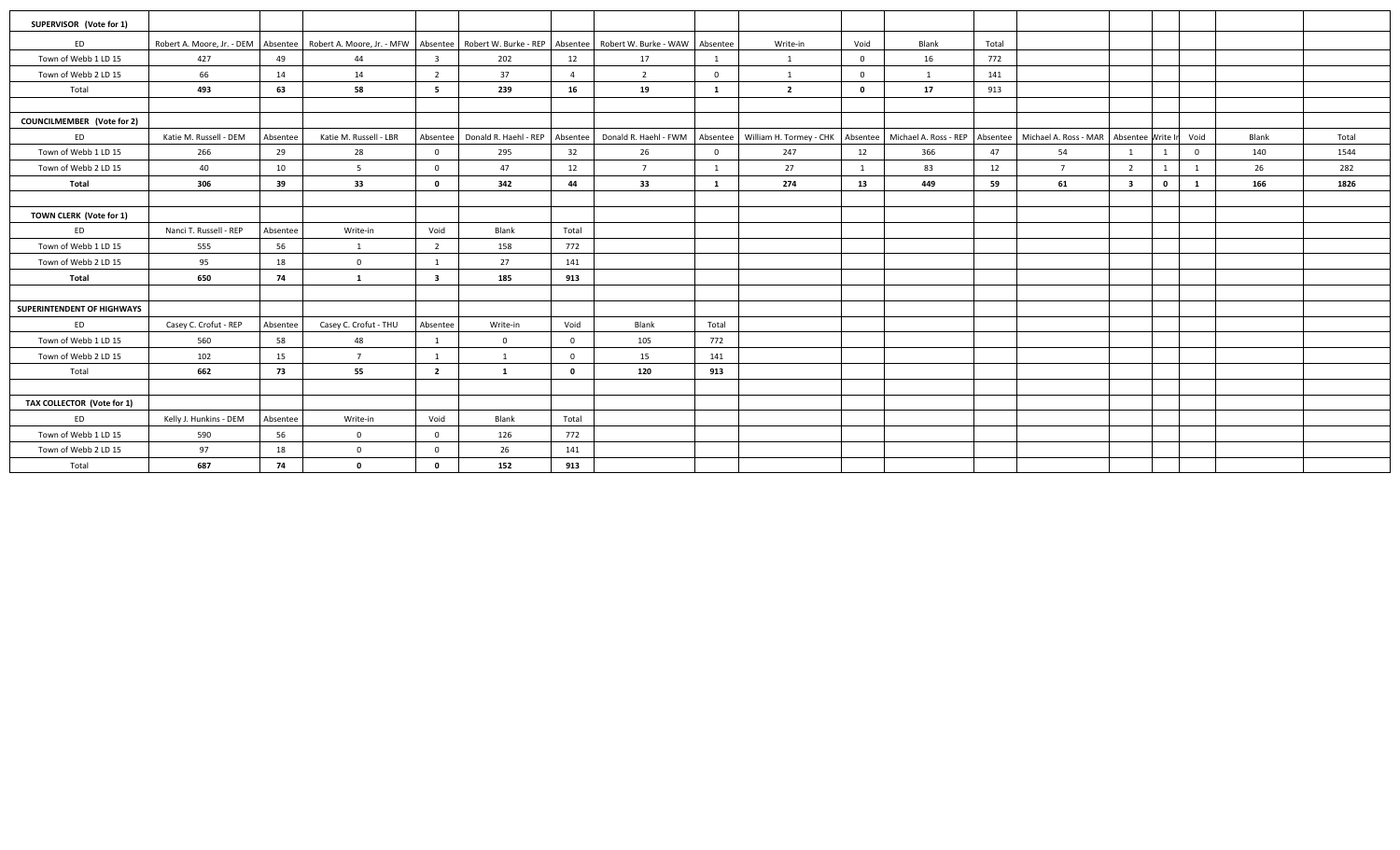| <b>TOWN JUSTICE (Vote for 1)</b>  |                        |          |          |      |              |       |
|-----------------------------------|------------------------|----------|----------|------|--------------|-------|
| ED.                               | Marcia J. Mickle - REP | Absentee | Write-in | Void | <b>Blank</b> | Total |
| Town of Winfield 1 LD 13          | 168                    | 6        | 0        | 0    | 32           | 206   |
| Town of Winfield 2 LD 13          | 141                    | 4        | 1        | 0    | 25           | 171   |
| Total                             | 310                    | 10       | 1        | 0    | 57           | 378   |
|                                   |                        |          |          |      |              |       |
| <b>COUNCILMEMBER</b> (Vote for 2) |                        |          |          |      |              |       |
| ED                                | Michael P. Peo - REP   | Absentee | Write-in | Void | <b>Blank</b> | Total |
| Town of Winfield 1 LD 13          | 169                    | 5        | 28       | 0    | 210          | 412   |
| Town of Winfield 2 LD 13          | 136                    | 4        | 13       | 1    | 188          | 342   |
| Total                             | 319                    | 9        | 41       | 1    | 398          | 754   |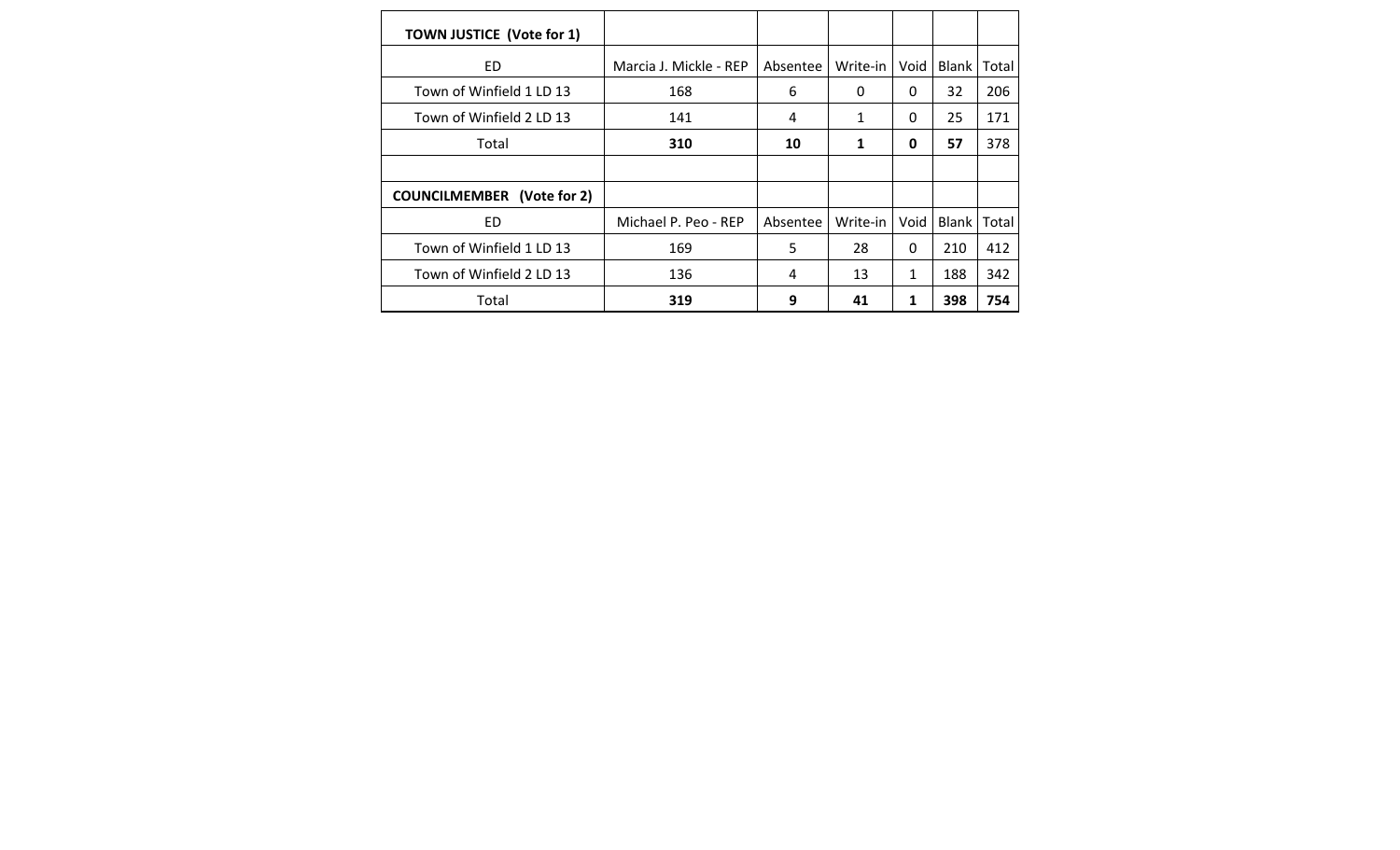| <b>PROPOSAL NUMBER ONE</b>          |                |            |                |                |       | <b>PROPOSAL NUMBER TWO</b>          |     |           |                |                |       |
|-------------------------------------|----------------|------------|----------------|----------------|-------|-------------------------------------|-----|-----------|----------------|----------------|-------|
| ED                                  | Yes            | No         | Void           | <b>Blank</b>   | Total | ED                                  | Yes | No.       | Void           | Blank          | Total |
| City of Little Falls Ward 1 1 LD 12 | 26             | 194        | $\mathbf{0}$   | 16             | 236   | City of Little Falls Ward 1 1 LD 12 | 180 | 45        | $\Omega$       | 11             | 236   |
| City of Little Falls Ward 2 1 LD 12 | 40             | 257        | 0              | 16             | 313   | City of Little Falls Ward 2 1 LD 12 | 237 | 62        | $\mathbf 0$    | 14             | 313   |
| City of Little Falls Ward 3 1 LD 12 | 12             | 43         | $\Omega$       | 1              | 56    | City of Little Falls Ward 3 1 LD 12 | 39  | 16        | 0              | $\mathbf{1}$   | 56    |
| City of Little Falls Ward 3 2 LD 10 | 10             | 101        | 0              | 1              | 112   | City of Little Falls Ward 3 2 LD 10 | 70  | 36        | 0              | 6              | 112   |
| City of Little Falls Ward 4 1 LD 12 | 12             | 120        | $\Omega$       | 6              | 138   | City of Little Falls Ward 4 1 LD 12 | 101 | 34        | $\Omega$       | 3              | 138   |
| Town of Columbia 1 LD 7             | 13             | 208        | $\Omega$       | 3              | 224   | Town of Columbia 1 LD 7             | 156 | 61        | $\Omega$       | $\overline{7}$ | 224   |
| Town of Columbia 2 LD 13            | 5              | 84         | 0              | 0              | 89    | Town of Columbia 2 LD 13            | 66  | 21        | $\mathbf 0$    | $\overline{2}$ | 89    |
| Town of Danube 1 LD 14              | 26             | 195        | $\Omega$       | 5              | 226   | Town of Danube 1 LD 14              | 157 | 58        | $\Omega$       | 11             | 226   |
| Town of Fairfield 1 LD 16           | 16             | 288        | $\Omega$       | 7              | 311   | Town of Fairfield 1 LD 16           | 231 | 70        | $\Omega$       | 10             | 311   |
| Town of Frankfort 1 LD 8            | 17             | 195        | $\mathbf{1}$   | 6              | 219   | Town of Frankfort 1 LD 8            | 130 | 78        | $\mathbf{1}$   | 10             | 219   |
| Town of Frankfort 2 LD 9            | 24             | 205        | $\mathbf{1}$   | 11             | 241   | Town of Frankfort 2 LD 9            | 159 | 69        | $\mathbf{1}$   | 12             | 241   |
| Town of Frankfort 3 LD 9            | 11             | 180        | $\Omega$       | 7              | 198   | Town of Frankfort 3 LD 9            | 124 | 65        | $\Omega$       | 9              | 198   |
| Town of Frankfort 4 LD 8            | 21             | 187        | 0              | 4              | 212   | Town of Frankfort 4 LD 8            | 160 | 42        | $\mathbf 0$    | 10             | 212   |
| Town of Frankfort 5 LD 8            | 27             | 372        | 0              | 21             | 420   | Town of Frankfort 5 LD 8            | 282 | 115       | $\Omega$       | 23             | 420   |
| Town of Frankfort 6 LD 9            | 28             | 404        | $\Omega$       | 33             | 465   | Town of Frankfort 6 LD 9            | 263 | 162       | $\Omega$       | 40             | 465   |
| Town of German Flatts 1 LD 7        | 30             | 319        | 0              | 7              | 356   | Town of German Flatts 1 LD 7        | 262 | 86        | $\mathbf 0$    | 8              | 356   |
| Town of German Flatts 2 LD 1        | 28             | 273        | $\mathbf{1}$   | 18             | 320   | Town of German Flatts 2 LD 1        | 237 | 62        | $\mathbf{1}$   | 20             | 320   |
| Town of German Flatts 3 LD 4        | 45             | 379        | $\Omega$       | 20             | 444   | Town of German Flatts 3 LD 4        | 317 | 102       | $\Omega$       | 25             | 444   |
| Town of German Flatts 4 LD 5        | 8              | 63         | $\mathbf 0$    | 5              | 76    | Town of German Flatts 4 LD 5        | 52  | 17        | $\mathbf 0$    | $\overline{7}$ | 76    |
| Town of German Flatts 5 LD 6        | 5              | 37         | 0              | 1              | 43    | Town of German Flatts 5 LD 6        | 31  | 8         | $\Omega$       | 4              | 43    |
| Town of German Flatts 6 LD 6        | 11             | 117        | 0              | 2              | 130   | Town of German Flatts 6 LD 6        | 94  | 32        | $\Omega$       | 4              | 130   |
| Town of German Flatts 7 LD 4        | 21             | 80         | $\mathbf 0$    | 3              | 104   | Town of German Flatts 7 LD 4        | 81  | 20        | $\mathbf 0$    | $\overline{3}$ | 104   |
| Town of German Flatts 8 LD 5        | 17             | 146        | $\Omega$       | 9              | 172   | Town of German Flatts 8 LD 5        | 120 | 39        | $\Omega$       | 13             | 172   |
| Town of German Flatts 9 LD 4        | 8              | 99         | 0              | 20             | 127   | Town of German Flatts 9 LD 4        | 71  | 33        | $\Omega$       | 23             | 127   |
| Town of German Flatts 10 LD 5       | 6              | 74         | 0              | $\mathbf{1}$   | 81    | Town of German Flatts 10 LD 5       | 59  | 20        | $\mathbf 0$    | $\overline{2}$ | 81    |
| Town of German Flatts 11 LD 6       | 17             | 257        | 0              | 8              | 282   | Town of German Flatts 11 LD 6       | 194 | 76        | $\Omega$       | 12             | 282   |
| Town of German Flatts 12 LD 6       | 17             | 197        | 0              | 7              | 221   | Town of German Flatts 12 LD 6       | 146 | 65        | $\mathbf 0$    | 10             | 221   |
| Town of German Flatts 13 LD 5       | 33             | 261        | 0              | 21             | 315   | Town of German Flatts 13 LD 5       | 216 | 73        | $\mathbf 0$    | 26             | 315   |
| Town of German Flatts 14 LD 5       | 27             | 191        | 1              | 15             | 234   | Town of German Flatts 14 LD 5       | 156 | 54        | $\mathbf{1}$   | 23             | 234   |
| Town of Herkimer 1 LD 2             | 27             | 378        | 1              | 27             | 433   | Town of Herkimer 1 LD 2             | 275 | 120       | 1              | 37             | 433   |
| Town of Herkimer 2 LD 2             | 17             | 100        | $\overline{2}$ | $\overline{2}$ | 121   | Town of Herkimer 2 LD 2             | 81  | 34        | $\overline{2}$ | 4              | 121   |
| Town of Herkimer 3 LD 2             | 19             | 88         | $\mathbf 0$    | 7              | 114   | Town of Herkimer 3 LD 2             | 83  | 23        | 0              | 8              | 114   |
| Town of Herkimer 4 LD 2             | 17             | 77         | 0              | $\overline{2}$ | 96    | Town of Herkimer 4 LD 2             | 63  | 31        | 0              | $\overline{2}$ | 96    |
| Town of Herkimer 5 LD 1             | 26             | 182        | 0              | 24             | 232   | Town of Herkimer 5 LD 1             | 137 | 67        | 0              | 28             | 232   |
| Town of Herkimer 6 LD 3             | 26             | 320        | 0              | 8              | 354   | Town of Herkimer 6 LD 3             | 232 | 109       | 0              | 13             | 354   |
| Town of Herkimer 7 LD 3             | 17             | 121        | 0              | $\mathbf{1}$   | 139   | Town of Herkimer 7 LD 3             | 108 | 26        | 0              | 5              | 139   |
| Town of Herkimer 8 LD 1             | 19             | 188        | 0              | 3              | 210   | Town of Herkimer 8 LD 1             | 152 | 51        | 0              | $\overline{7}$ | 210   |
| Town of Herkimer 9 LD 3             | 22             | 186        | 0              | 8              | 216   | Town of Herkimer 9 LD 3             | 162 | 44        | 0              | 10             | 216   |
| Town of Litchfield 1 LD 13          | 18             | 331        | 0              | 18             | 367   | Town of Litchfield 1 LD 13          | 266 | 83        | $\mathbf 0$    | 18             | 367   |
| Town of Little Falls 1 LD 14        | 35             | 373        | 0              | 27             | 435   | Town of Little Falls 1 LD 14        | 278 | 120       | $\mathbf 0$    | 37             | 435   |
| Town of Manheim 1 LD 10             | 9              | 72         | 0              | 3              | 84    | Town of Manheim 1 LD 10             | 68  | 11        | $\mathbf 0$    | 5              | 84    |
| Town of Manheim 2 LD 10             | 29             | 325        | 0              | 6              | 360   | Town of Manheim 2 LD 10             | 271 | 78        | $\mathbf 0$    | 11             | 360   |
| Town of Manheim 3 LD 10             | $\overline{7}$ | 117        | 0              | 3              | 127   | Town of Manheim 3 LD 10             | 96  | 28        | $\mathbf 0$    | $\overline{3}$ | 127   |
| Town of Newport 1 LD 17             | 41             | 382        | 0              | 4              | 427   | Town of Newport 1 LD 17             | 309 | 108       | 0              | 10             | 427   |
| Town of Norway 1 LD 16              | 6              | 156        | 0              | 13             | 175   | Town of Norway 1 LD 16              | 112 | 46        | 0              | 17             | 175   |
| Town of Ohio 1 LD 15                | 15             | 194        | 0              | 6              | 215   | Town of Ohio 1 LD 15                | 160 | 49        | $\mathbf 0$    | 6              | 215   |
| Town of Russia 1 LD 17              | 28             | 293        | 0              | 8              | 329   | Town of Russia 1 LD 17              | 245 | 76        | $\mathbf 0$    | 8              | 329   |
| Town of Russia 2 LD 15              | 13             | 137        | 0              | 1              | 151   | Town of Russia 2 LD 15              | 106 | 41        | $\mathbf 0$    | 4              | 151   |
| Town of Russia 3 LD 17              | 3              | 65         | 0              | $\overline{2}$ | 70    | Town of Russia 3 LD 17              | 53  | 14        | $\mathbf 0$    | 3              | 70    |
| Town of Salisbury 1 LD 16           | 26             | 261        | 0              | 7              | 294   | Town of Salisbury 1 LD 16           | 209 | 69        | $\Omega$       | 16             | 294   |
| Town of Schuyler 1 LD 11            | 17             | 143        | 0              | 4              | 164   | Town of Schuyler 1 LD 11            | 126 | 30        | $\mathbf 0$    | 8              | 164   |
| Town of Schuyler 2 LD 11            | 28             | 219        | 0              | 10             | 257   | Town of Schuyler 2 LD 11            | 165 | 78        | $\mathbf 0$    | 14             | 257   |
| Town of Schuyler 3 LD 11            | 28             | 198        | 0              | 12             | 238   | Town of Schuyler 3 LD 11            | 163 | 62        | $\mathbf 0$    | 13             | 238   |
| Town of Stark 1 LD 14               | 29             | 180        | 0              | 17             | 226   | Town of Stark 1 LD 14               | 154 | 55        | 0              | 17             | 226   |
| Town of Warren 1 LD 7               | 22             | 158        | 0              | 4              | 184   | Town of Warren 1 LD 7               | 143 | 35        | 0              | 6              | 184   |
| Town of Webb 1 LD 15                | 112            | 628        | 0              | 32             | 772   | Town of Webb 1 LD 15                | 608 | 134       | $\Omega$       | 30             | 772   |
| Town of Webb 2 LD 15                | 23             | 117        | 0              | $\mathbf{1}$   | 141   | Town of Webb 2 LD 15                | 117 | 21        | 0              | $\overline{3}$ | 141   |
| Town of Winfield 1 LD 13            | 14             | 188        | 0              | 4              | 206   | Town of Winfield 1 LD 13            | 169 | 34        | $\mathbf 0$    | 3              | 206   |
| Town of Winfield 2 LD 13            | 16             | 153        | 0              | $\overline{2}$ | 171   | Town of Winfield 2 LD 13            | 122 | 44        | $\mathbf 0$    | 5              | 171   |
| Total                               |                | 1270 11856 | $\overline{7}$ | 540            | 13673 | Total                               |     | 9624 3342 | $\overline{7}$ | 700            | 13673 |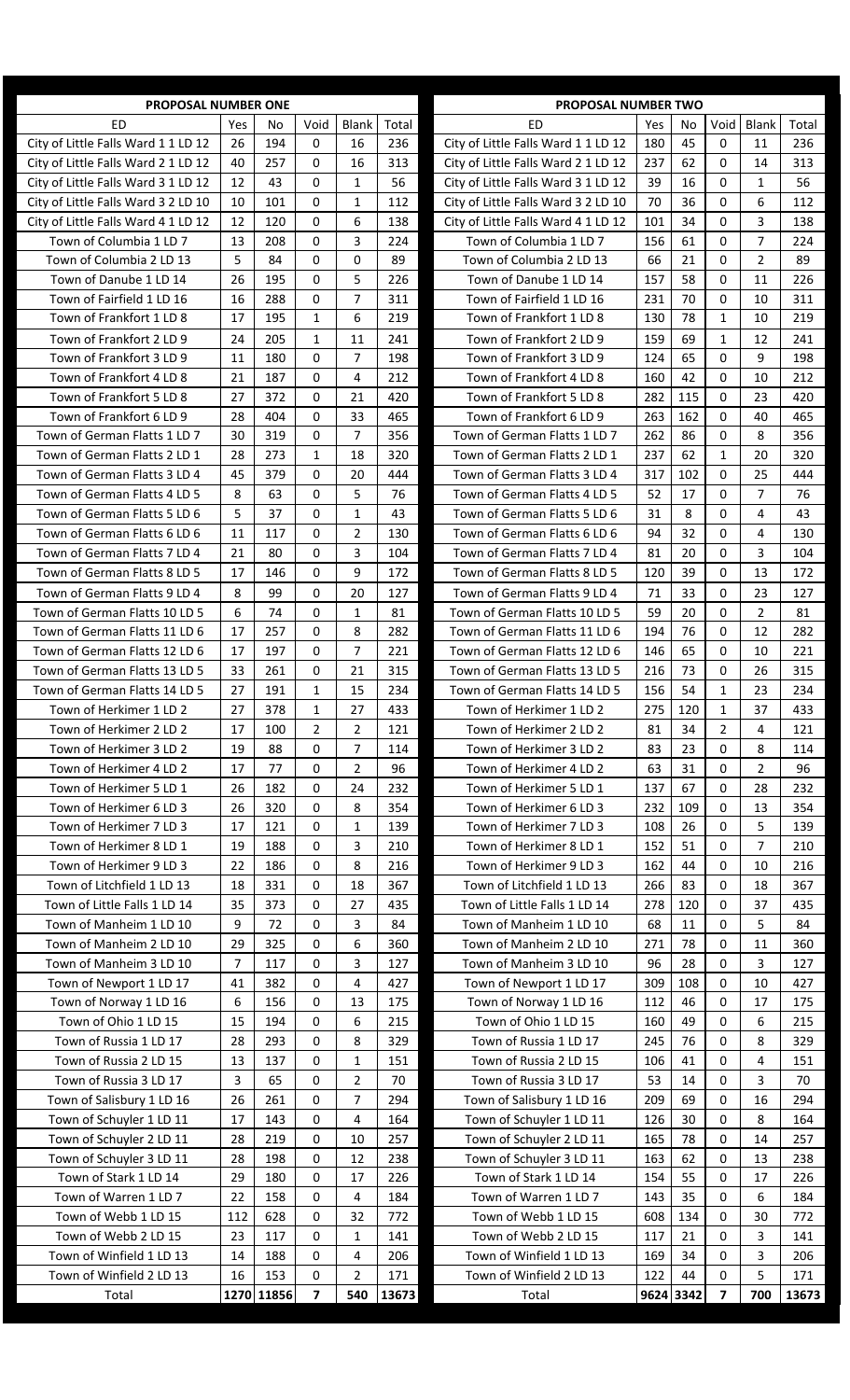| PROPOSAL NUMBER THREE               |      |      |              |              |       |
|-------------------------------------|------|------|--------------|--------------|-------|
| ED                                  | Yes  | No   | Void         | <b>Blank</b> | Total |
| City of Little Falls Ward 1 1 LD 12 | 134  | 89   | 0            | 13           | 236   |
| City of Little Falls Ward 2 1 LD 12 | 162  | 139  | 0            | 12           | 313   |
| City of Little Falls Ward 3 1 LD 12 | 29   | 26   | 0            | 1            | 56    |
| City of Little Falls Ward 3 2 LD 10 | 46   | 54   | 0            | 12           | 112   |
| City of Little Falls Ward 4 1 LD 12 | 79   | 53   | 0            | 6            | 138   |
| Town of Columbia 1 LD 7             | 110  | 108  | 0            | 6            | 224   |
| Town of Columbia 2 LD 13            | 55   | 32   | 0            | 2            | 89    |
| Town of Danube 1 LD 14              | 97   | 116  | 0            | 13           | 226   |
| Town of Fairfield 1 LD 16           | 147  | 151  | 0            | 13           | 311   |
| Town of Frankfort 1 LD 8            | 91   | 118  | 1            | 9            | 219   |
| Town of Frankfort 2 LD 9            | 95   | 120  | 1            | 25           | 241   |
| Town of Frankfort 3 LD 9            | 86   | 99   | 0            | 13           | 198   |
| Town of Frankfort 4 LD 8            | 107  | 96   | 0            | 9            | 212   |
| Town of Frankfort 5 LD 8            | 193  | 194  | 0            | 33           | 420   |
| Town of Frankfort 6 LD 9            | 188  | 227  | 0            | 50           | 465   |
| Town of German Flatts 1 LD 7        | 187  | 157  | 0            | 12           | 356   |
| Town of German Flatts 2 LD 1        | 176  | 124  | 1            | 19           | 320   |
| Town of German Flatts 3 LD 4        | 231  | 181  | 0            | 32           | 444   |
| Town of German Flatts 4 LD 5        | 33   | 34   | 0            | 9            | 76    |
| Town of German Flatts 5 LD 6        | 23   | 17   | 0            | 3            | 43    |
| Town of German Flatts 6 LD 6        | 62   | 64   | 0            | 4            | 130   |
| Town of German Flatts 7 LD 4        | 59   | 41   | 0            | 4            | 104   |
| Town of German Flatts 8 LD 5        | 79   | 76   | 0            | 17           | 172   |
| Town of German Flatts 9 LD 4        | 45   | 57   | 0            | 25           | 127   |
| Town of German Flatts 10 LD 5       | 38   | 41   | 0            | 2            | 81    |
| Town of German Flatts 11 LD 6       | 126  | 142  | 0            | 14           | 282   |
| Town of German Flatts 12 LD 6       | 117  | 92   | 0            | 12           | 221   |
| Town of German Flatts 13 LD 5       | 152  | 135  | 0            | 28           | 315   |
| Town of German Flatts 14 LD 5       | 114  | 96   | 1            | 23           | 234   |
| Town of Herkimer 1 LD 2             | 193  | 201  | $\mathbf{1}$ | 38           | 433   |
| Town of Herkimer 2 LD 2             | 54   | 62   | 2            | 3            | 121   |
| Town of Herkimer 3 LD 2             | 52   | 49   | 0            | 13           | 114   |
| Town of Herkimer 4 LD 2             | 54   | 39   | 0            | 3            | 96    |
| Town of Herkimer 5 LD 1             | 99   | 104  | 0            | 29           | 232   |
| Town of Herkimer 6 LD 3             | 166  | 167  | 0            | 21           | 354   |
| Town of Herkimer 7 LD 3             | 83   | 52   | 0            | 4            | 139   |
| Town of Herkimer 8 LD 1             | 107  | 88   | 0            | 15           | 210   |
| Town of Herkimer 9 LD 3             | 123  | 82   | 0            | 11           | 216   |
| Town of Litchfield 1 LD 13          | 176  | 167  | 0            | 24           | 367   |
| Town of Little Falls 1 LD 14        | 210  | 179  | 0            | 46           | 435   |
| Town of Manheim 1 LD 10             | 51   | 29   | 0            | 4            | 84    |
| Town of Manheim 2 LD 10             | 192  | 154  | 0            | 14           | 360   |
| Town of Manheim 3 LD 10             | 67   | 57   | 0            | 3            | 127   |
| Town of Newport 1 LD 17             | 229  | 187  | 0            | 11           | 427   |
| Town of Norway 1 LD 16              | 84   | 73   | 0            | 18           | 175   |
| Town of Ohio 1 LD 15                | 114  | 94   | 0            | 7            | 215   |
| Town of Russia 1 LD 17              | 192  | 127  | 0            | 10           | 329   |
| Town of Russia 2 LD 15              | 79   | 68   | 0            | 4            | 151   |
| Town of Russia 3 LD 17              | 48   | 19   | 0            | 3            | 70    |
| Town of Salisbury 1 LD 16           | 157  | 119  | 0            | 18           | 294   |
| Town of Schuyler 1 LD 11            | 82   | 74   | 0            | 8            | 164   |
| Town of Schuyler 2 LD 11            | 127  | 115  | 0            | 15           | 257   |
| Town of Schuyler 3 LD 11            | 116  | 104  | 0            | 18           | 238   |
| Town of Stark 1 LD 14               | 104  | 105  | 0            | 10           | 219   |
| Town of Warren 1 LD 7               | 90   | 84   | 0            | 17           | 191   |
| Town of Webb 1 LD 15                | 591  | 152  | 0            | 29           | 772   |
| Town of Webb 2 LD 15                | 104  | 31   | 0            | 6            | 141   |
| Town of Winfield 1 LD 13            | 119  | 84   | 0            | 3            | 206   |
| Town of Winfield 2 LD 13            | 86   | 81   | 0            | 4            | 171   |
| Total                               | 7010 | 5826 | 7            | 830          |       |
|                                     |      |      |              |              | 13673 |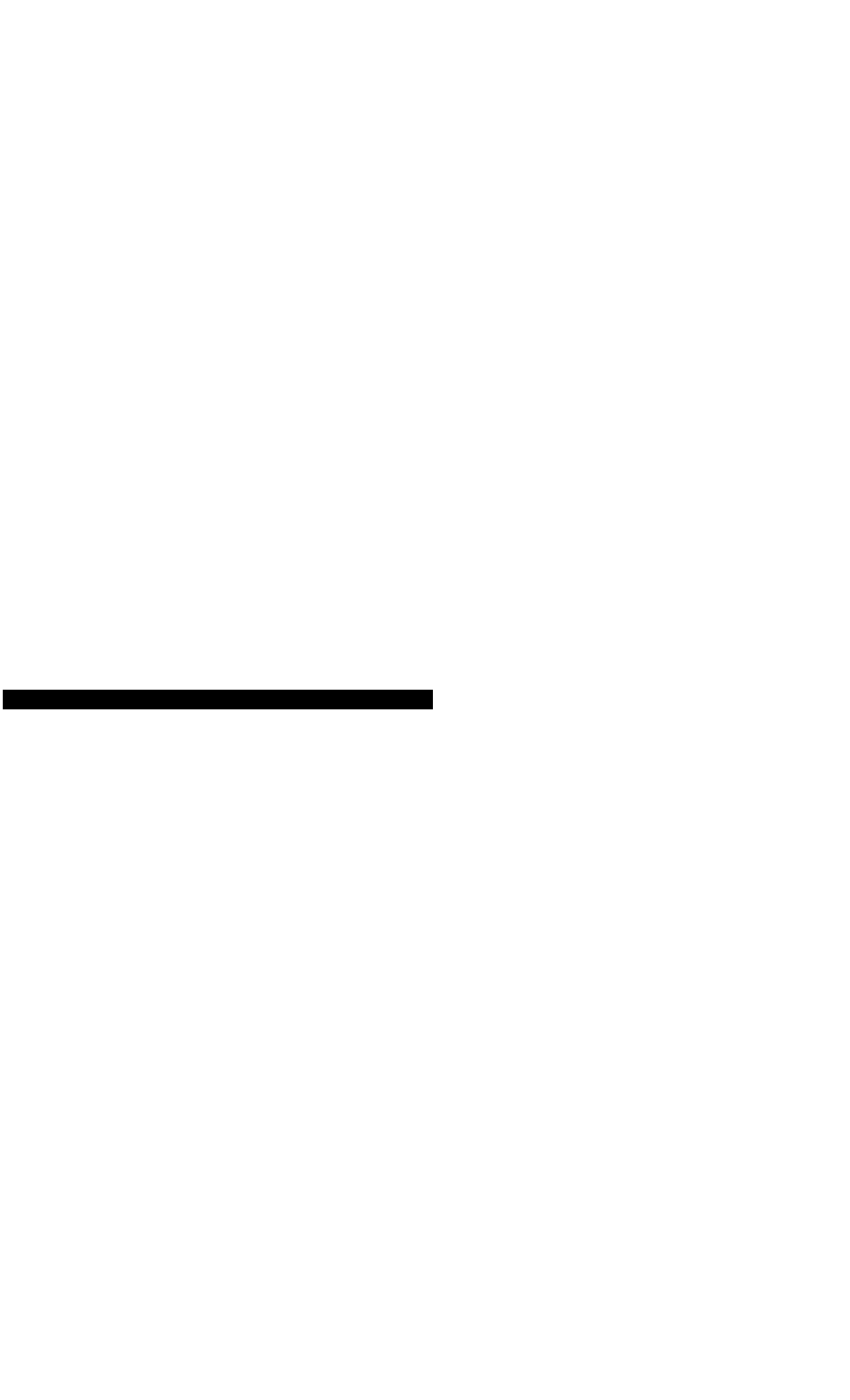## DISTRICT | Name | Total **City of Little Falls Ward 1 1 LD 12** | Allan Yallowitz | 1 **City of Little Falls Ward 2 1 LD 12** Bob Hope (City Clerk) 1 Miles Davis(Alderman) 1 Sierra Hannah (Alderman) 1 **City of Little Falls Ward 3 2 LD 10** Kurt Ackerman (County Leg) 1 Roger Stock 1 **Town of Columbia 1 LD 7** Villiam Welch(County Leg.) 1 William Welch(Supervisor) | 1 William Welch(Councilmember) | 1 Larry Winslow(Councilmember) 2 William Welch(Town Clerk) 1 Shannon Swanteson(Super of Highway) | 1 William Welch(Super of Highway) 1 William Welch(Tax Collector) 1 **Town of Danube 1 LD 14** Lisa M Salvemim(Town Clerk) 1 James Lasher(Super of Highway) 1 Loren Horender(Super of Highway) 2 **Town of Fairfield 1 LD 16 James Cornwell** (County Leg.) 2 James Cornwell(Supervisor) 2 James Cornwell(Councilmember) 1 Karen Bouchard(Councilmember) | 1 James Cornwell(Council to fill Vancancy) 2 James Cornwell(Town Clerk) 2 James Cornwell(Super of Highway) 2 James Cornwell(Tax Collector) 2 Town of Frankfort 1 LD 8 Gregory Hamilton(Justice) 1 **Town of Frankfort 2 LD 9** Rocco Lamana(Justice) 1 **Town of Frankfort 4 LD 8 Robert Drummond(County Leg.)** 1 Maureen West(County Leg.) 1 **Town of Frankfort 5 LD 8** Dan Calder(County Leg.) 1 Frank Noti(Councilmember) 1 Dick Butt(Councilmember) 1 **Town of German Flatts 1 LD 7** Woody Guthrie(County Leg.) 1 Woody Guthrie(Councilmember0 1 Woody Guthrie(Town Clerk) 1 Denise Mabbett(Town Clerk) 1 Woddy Guthrie(Receiver of Taxes) | 1 **Town of German Flatts 2 LD 1** Kate Clinton(Supervisor) | 1 **Town of German Flatts 3 LD 4** Charles D Holleran(County Leg.) | 1 Carly Gassmann(County Leg.) 1 Paul Phalen(Supervisor) | 4 Hunter Collis(Supervisor) 1 Carly Gassmann(Councilmember) | 1 Hunter Collis(Councilmember) 1 Carly Gassmann(Town Clerk) 1 Hunter Collis (Super of Highway) 1 Logan Winder(Receiver of Taxes) | 1 **Town of German Flatts 5 LD 6 David King (County Leg.)** 1 Kevin Hartman(County Leg) | 1 Tim Day(Town Clerk) 1 **Town of German Flatts 8 LD 5** Thomas Pliszek(County Leg) 2 Mark Cashman(Councilmember) | 1 **Town of German Flatts 10 LD 5** Emily Hayes(County Leg) 1 **Town of German Flatts 11 LD 6** Kathy Cactino-Turner (County Leg) 1 Connie L Shepherd(County Leg) 2 Bonnie Coffin(Councilmember) 1 **Town of German Flatts 12 LD 6** Mark Cashman(County Leg) 2 **Town of Herkimer 1 LD 2 Justin Thompson(County Leg)** 1 **Town of Herkimer 2 LD 2** Ross Klein(Supervisor) 1 Donald Meeker(Supervisor) | 1 Ross Klein(Town Clerk) 1 **Town of Herkimer 3 LD 2** Keith Rubino(County Leg)

## **Write-In Votes**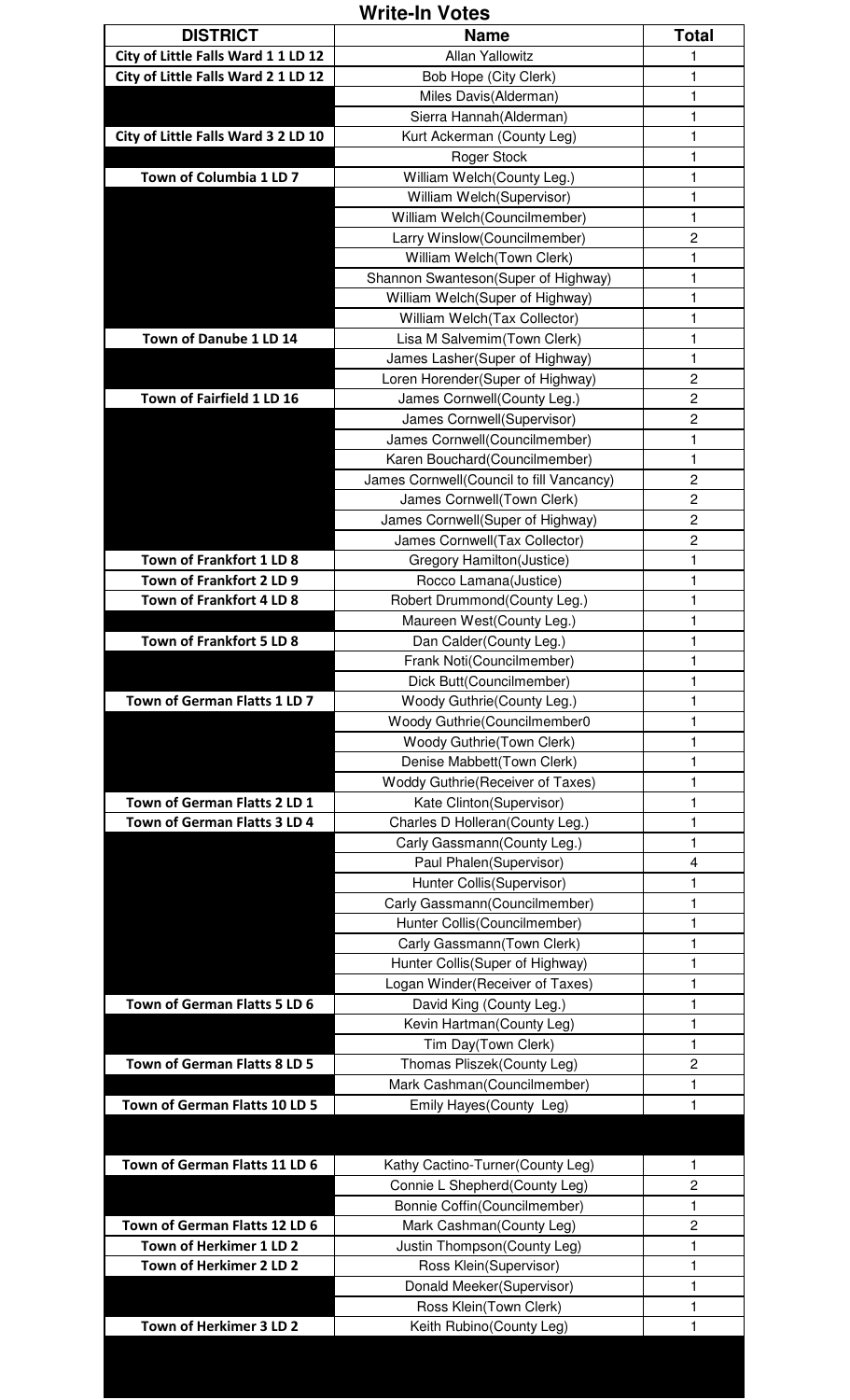| Town of Herkimer 6 LD 3<br>Town of Herkimer 7 LD 3<br>Town of Herkimer 9 LD 3<br>Town of Litchfield 1 LD 13 | Fred Weisser(County Leg.)<br>Robert Schrader(Supervisor)<br>Ron DeJong(County Leg)<br>Keith Rubino(Supervisor)<br>Andy Devitt(Councilmember)<br><b>Guy Devitt(Councilmember)</b><br>Cynthia Gabriel(Town Clerk)<br>Bruce Nadeaux (Super of Highway)<br>Mike Netti(Receiver of Taxes)<br>Keith Rubino(County Leg)<br>Dick Brown(County Leg)<br>Wayne Cassler(Supervisor) | 1<br>1<br>1<br>1<br>1<br>1<br>1<br>1<br>1 |
|-------------------------------------------------------------------------------------------------------------|-------------------------------------------------------------------------------------------------------------------------------------------------------------------------------------------------------------------------------------------------------------------------------------------------------------------------------------------------------------------------|-------------------------------------------|
|                                                                                                             |                                                                                                                                                                                                                                                                                                                                                                         |                                           |
|                                                                                                             |                                                                                                                                                                                                                                                                                                                                                                         |                                           |
|                                                                                                             |                                                                                                                                                                                                                                                                                                                                                                         |                                           |
|                                                                                                             |                                                                                                                                                                                                                                                                                                                                                                         |                                           |
|                                                                                                             |                                                                                                                                                                                                                                                                                                                                                                         |                                           |
|                                                                                                             |                                                                                                                                                                                                                                                                                                                                                                         |                                           |
|                                                                                                             |                                                                                                                                                                                                                                                                                                                                                                         |                                           |
|                                                                                                             |                                                                                                                                                                                                                                                                                                                                                                         |                                           |
|                                                                                                             |                                                                                                                                                                                                                                                                                                                                                                         |                                           |
|                                                                                                             |                                                                                                                                                                                                                                                                                                                                                                         | 1                                         |
|                                                                                                             |                                                                                                                                                                                                                                                                                                                                                                         | 1<br>3                                    |
|                                                                                                             | Anthony Hallak(Justice)                                                                                                                                                                                                                                                                                                                                                 | 1                                         |
|                                                                                                             | Jake Rasbach(Councilmember)                                                                                                                                                                                                                                                                                                                                             | 1                                         |
|                                                                                                             | Richard Barrett(Councilmember)                                                                                                                                                                                                                                                                                                                                          | 1                                         |
|                                                                                                             | Shelby Barrett(Town Clerk)                                                                                                                                                                                                                                                                                                                                              | 1                                         |
| Town of Little Falls 1 LD 14                                                                                | Jesse Bucenec(County Leg)                                                                                                                                                                                                                                                                                                                                               | 1                                         |
|                                                                                                             | Jacob Staring(County Leg)                                                                                                                                                                                                                                                                                                                                               | 1                                         |
|                                                                                                             | Dan Carter(County Leg)                                                                                                                                                                                                                                                                                                                                                  | 1                                         |
| Town of Manheim 2 LD 10                                                                                     | Franklin Roosevelt(County Leg)                                                                                                                                                                                                                                                                                                                                          | 1                                         |
|                                                                                                             | Joshua Galletta (County Leg)                                                                                                                                                                                                                                                                                                                                            | $\overline{\mathbf{c}}$                   |
|                                                                                                             | Lloyd Hall(Justice)                                                                                                                                                                                                                                                                                                                                                     | $\overline{c}$                            |
|                                                                                                             | Gregory Williams(Justice)                                                                                                                                                                                                                                                                                                                                               | 4                                         |
|                                                                                                             | Grgory L Williams(Justice)                                                                                                                                                                                                                                                                                                                                              | 1                                         |
|                                                                                                             | Gregory L Williams(Justice)                                                                                                                                                                                                                                                                                                                                             | $\overline{c}$                            |
|                                                                                                             | Greg Williams(Justice)                                                                                                                                                                                                                                                                                                                                                  | 1                                         |
|                                                                                                             | Frankflin Roosevelt(Jsutice)                                                                                                                                                                                                                                                                                                                                            | 1                                         |
| Town of Manheim 3 LD 10                                                                                     | Franklin Roosevelt(Councilmember)<br>Mike George(Justice)                                                                                                                                                                                                                                                                                                               | 1<br>1                                    |
|                                                                                                             | Mike Geoges(Justice)                                                                                                                                                                                                                                                                                                                                                    | 1                                         |
|                                                                                                             | Louis Renda(Councilmember)                                                                                                                                                                                                                                                                                                                                              | 1                                         |
| Town of Newport 1 LD 17                                                                                     | Christine Shahin(County Leg)                                                                                                                                                                                                                                                                                                                                            | $\overline{c}$                            |
|                                                                                                             | Michael D McEvoy(County Leg)                                                                                                                                                                                                                                                                                                                                            | 1                                         |
|                                                                                                             | Christine Shahin(Supervisor)                                                                                                                                                                                                                                                                                                                                            | 1                                         |
|                                                                                                             | Carson Marko(Supervisor)                                                                                                                                                                                                                                                                                                                                                | 1                                         |
|                                                                                                             | Richer Foster(Supervisor)                                                                                                                                                                                                                                                                                                                                               | 1                                         |
|                                                                                                             | Craig Feldheimer(Supervisor)                                                                                                                                                                                                                                                                                                                                            | 1                                         |
|                                                                                                             | Christine Shahin(Councilmember)                                                                                                                                                                                                                                                                                                                                         | $\overline{c}$                            |
|                                                                                                             | Christine Shahin(Town Clerk)<br>Christine Shahin(Super of Highway)                                                                                                                                                                                                                                                                                                      | 1<br>1                                    |
|                                                                                                             | Carson Marko(Super of Highway)                                                                                                                                                                                                                                                                                                                                          | 1                                         |
| Town of Norway 1 LD 16                                                                                      | <b>Bob Burt(Supervisor)</b>                                                                                                                                                                                                                                                                                                                                             | 1                                         |
|                                                                                                             | Ron Gay(Supervisor)                                                                                                                                                                                                                                                                                                                                                     | 1                                         |
|                                                                                                             | <b>Todd Gauthier(Supervisor)</b>                                                                                                                                                                                                                                                                                                                                        | $\overline{c}$                            |
|                                                                                                             | Ronald Gay(Super of Highway)                                                                                                                                                                                                                                                                                                                                            | 1                                         |
| Town of Ohio 1 LD 15                                                                                        | Jim Lawson(County Leg)                                                                                                                                                                                                                                                                                                                                                  | 1                                         |
|                                                                                                             | George Edwards(County Leg)                                                                                                                                                                                                                                                                                                                                              | 1                                         |
|                                                                                                             | Donald Goyette(Supervisor)                                                                                                                                                                                                                                                                                                                                              | 1                                         |
|                                                                                                             | John Grower(Supervisor)                                                                                                                                                                                                                                                                                                                                                 | 1                                         |
|                                                                                                             | Kim Grower(Justice)                                                                                                                                                                                                                                                                                                                                                     | 1                                         |
|                                                                                                             | Joseph Eisemann(Jsutice)                                                                                                                                                                                                                                                                                                                                                | 1                                         |
|                                                                                                             | Joseph O'Rourke(Justice)<br>George Edwards(Justice)                                                                                                                                                                                                                                                                                                                     | 1<br>1                                    |
|                                                                                                             | Richard Eisemann(Councilmember)                                                                                                                                                                                                                                                                                                                                         | 1                                         |
|                                                                                                             | Steve Hart(Councilmember)                                                                                                                                                                                                                                                                                                                                               | 1                                         |
|                                                                                                             | George Edwards(Councilmember)                                                                                                                                                                                                                                                                                                                                           | 1                                         |
|                                                                                                             | Ray Grower(Councilmember)                                                                                                                                                                                                                                                                                                                                               | 1                                         |
|                                                                                                             | Bruce Rachon(Councilmember)                                                                                                                                                                                                                                                                                                                                             | 1                                         |
|                                                                                                             | Junior Grower(Councilmember)                                                                                                                                                                                                                                                                                                                                            | 1                                         |
|                                                                                                             | Debra Eiesemann(Clekr)                                                                                                                                                                                                                                                                                                                                                  | 1                                         |
|                                                                                                             | Gary Bates(Clerk)                                                                                                                                                                                                                                                                                                                                                       | 1                                         |
|                                                                                                             | Kenneth Travis(Super of Highway)                                                                                                                                                                                                                                                                                                                                        | 1                                         |
|                                                                                                             | Thomas Metauten(Super of Highway)                                                                                                                                                                                                                                                                                                                                       | 1                                         |
| Town of Russia 3 LD 17                                                                                      | Nora LaComb(Supervisor)                                                                                                                                                                                                                                                                                                                                                 | 1                                         |
| Town of Salisbury 1 LD 16                                                                                   | Ronald Cole(Clerk)                                                                                                                                                                                                                                                                                                                                                      | 1                                         |